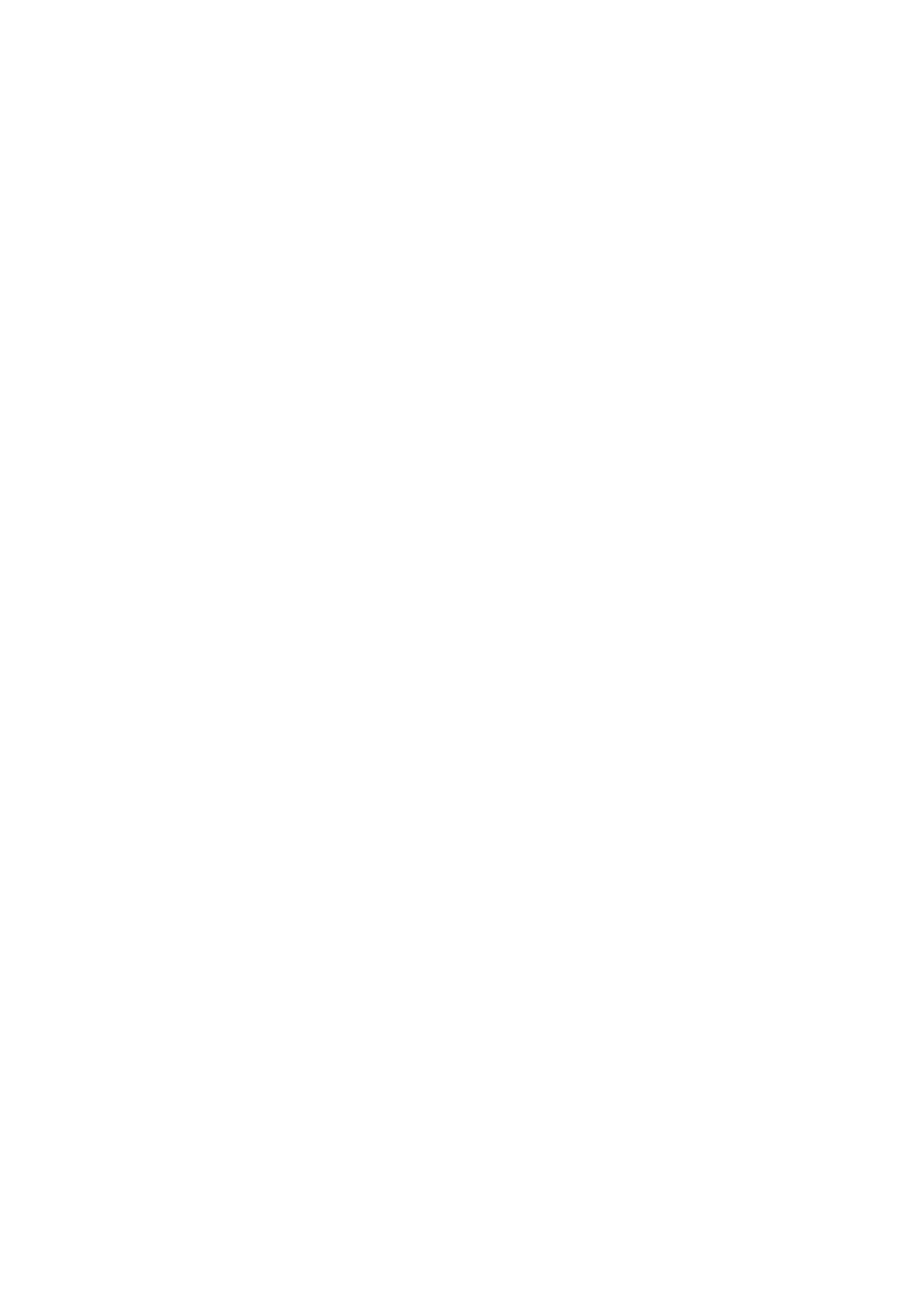### **Contents**

### **IMPORTANT**

Please record the serial number of your unit in the space provided below and keep it as a permanent record.

INSTALLATION TECHNICIAN: UNITAL ACCORDINATION

PLACE OF PURCHASE:

For details on all functions, refer to the Owner's Manual.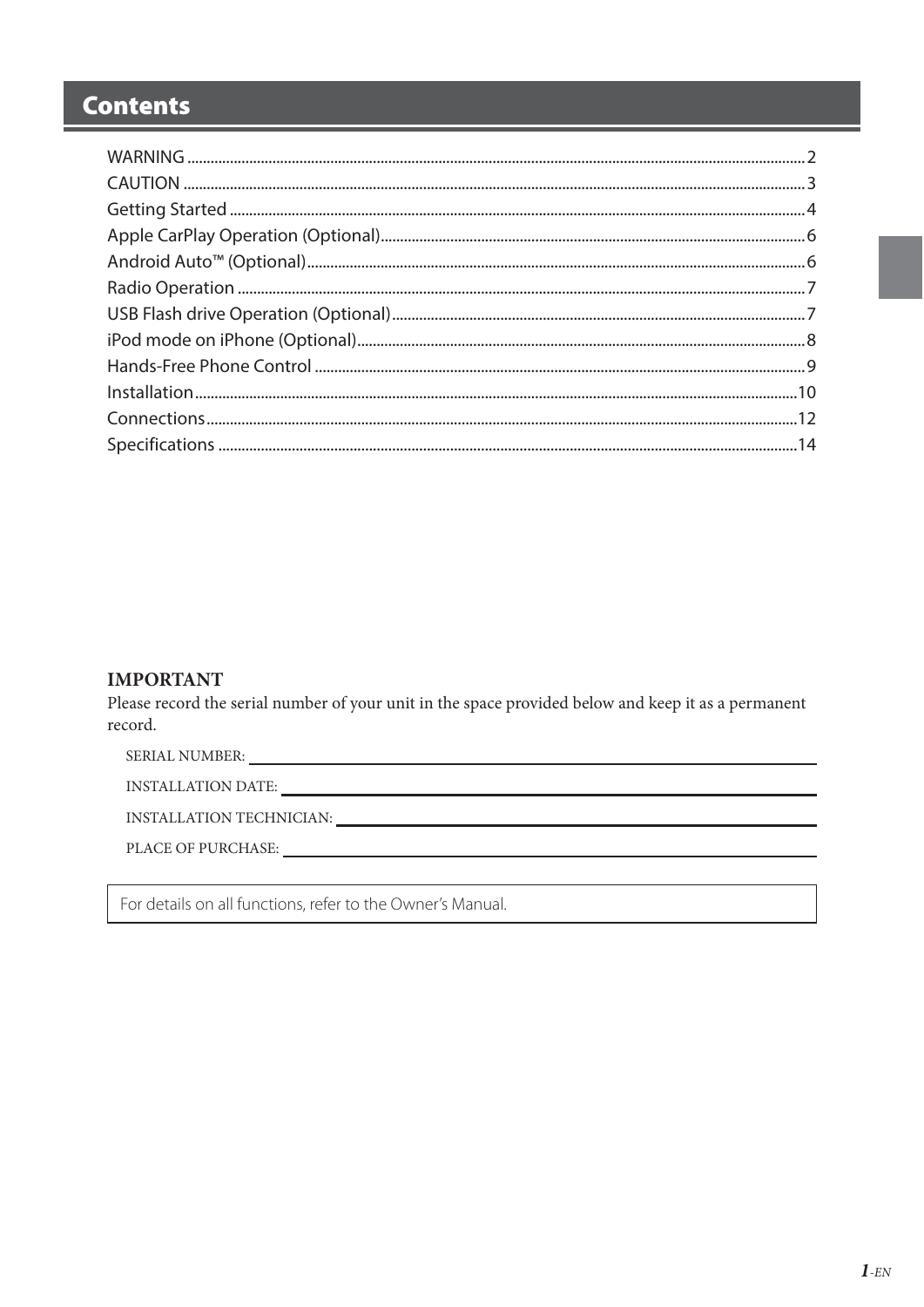### **WARNING**

## **WARNING**

**This symbol means important instructions. Failure to heed them can result in serious injury or death.**

#### **INSTALL THE PRODUCT CORRECTLY SO THAT THE DRIVER CANNOT WATCH TV/VIDEO UNLESS THE VEHICLE IS STOPPED AND THE EMERGENCY BRAKE IS APPLIED.**

It is dangerous for the driver to watch TV/Video while driving a vehicle. Installing this product incorrectly enables the driver to watch TV/Video while driving. This may cause a distraction, preventing the driver from looking ahead, thus causing an accident. The driver or other people could be severely injured.

#### **DO NOT WATCH VIDEO WHILE DRIVING.**

Watching the video may distract the driver from looking ahead of the vehicle and cause an accident.

#### **DO NOT OPERATE ANY FUNCTION THAT TAKES YOUR ATTENTION AWAY FROM SAFELY DRIVING YOUR VEHICLE.**

Any function that requires your prolonged attention should only be performed after coming to a complete stop. Always stop the vehicle in a safe location before performing these functions. Failure to do so may result in an accident.

#### **KEEP THE VOLUME AT A LEVEL WHERE YOU CAN STILL HEAR OUTSIDE NOISES WHILE DRIVING.**

Excessive volume levels that obscure sounds such as emergency vehicle sirens or road warning signals (train crossings, etc.) can be dangerous and may result in an accident. LISTENING AT LOUD VOLUME LEVELS IN A CAR MAY ALSO CAUSE HEARING DAMAGE.

### **MINIMIZE DISPLAY VIEWING WHILE DRIVING.**

Viewing the display may distract the driver from looking ahead of the vehicle and cause an accident.

#### **DO NOT DISASSEMBLE OR ALTER.**

Doing so may result in an accident, fire or electric shock.

#### **USE ONLY IN CARS WITH A 12 VOLT NEGATIVE GROUND.**

 (Check with your dealer if you are not sure.) Failure to do so may result in fire, etc.

#### **KEEP SMALL OBJECTS SUCH AS SCREWS OUT OF THE REACH OF CHILDREN.**

Swallowing them may result in serious injury. If swallowed, consult a physician immediately.

### **USE THE CORRECT AMPERE RATING WHEN REPLACING**

**FUSES.**

Failure to do so may result in fire or electric shock.

#### **DO NOT BLOCK VENTS OR RADIATOR PANELS.**

Doing so may cause heat to build up inside and may result in fire.

#### **USE THIS PRODUCT FOR MOBILE 12V APPLICATIONS.**

Use for other than its designed application may result in fire, electric shock or other injury.

#### **MAKE THE CORRECT CONNECTIONS.**

Failure to make the proper connections may result in fire or product damage.

#### **BEFORE WIRING, DISCONNECT THE CABLE FROM THE NEGATIVE BATTERY TERMINAL.**

Failure to do so may result in electric shock or injury due to electrical shorts.

#### **DO NOT ALLOW CABLES TO BECOME ENTANGLED IN SURROUNDING OBJECTS.**

Arrange wiring and cables in compliance with the manual to prevent obstructions when driving. Cables or wiring that obstruct or hang up on places such as the steering wheel, gear lever, brake pedals, etc. can be extremely hazardous.

#### **DO NOT SPLICE INTO ELECTRICAL CABLES.**

Never cut away cable insulation to supply power to other equipment. Doing so will exceed the current carrying capacity of the wire and result in fire or electric shock.

#### **DO NOT DAMAGE PIPE OR WIRING WHEN DRILLING HOLES.**

When drilling holes in the chassis for installation, take precautions so as not to contact, damage or obstruct pipes, fuel lines, tanks or electrical wiring. Failure to take such precautions may result in fire.

#### **DO NOT USE BOLTS OR NUTS IN THE BRAKE OR STEERING SYSTEMS TO MAKE GROUND CONNECTIONS.**

Bolts or nuts used for the brake or steering systems (or any other safety-related system), or tanks should NEVER be used for installations or ground connections. Using such parts could disable control of the vehicle and cause fire etc.

#### **DO NOT INSTALL IN LOCATIONS WHICH MIGHT HINDER VEHICLE OPERATION, SUCH AS THE STEERING WHEEL OR SHIFT LEVER.**

Doing so may obstruct forward vision or hamper movement etc. and results in serious accident.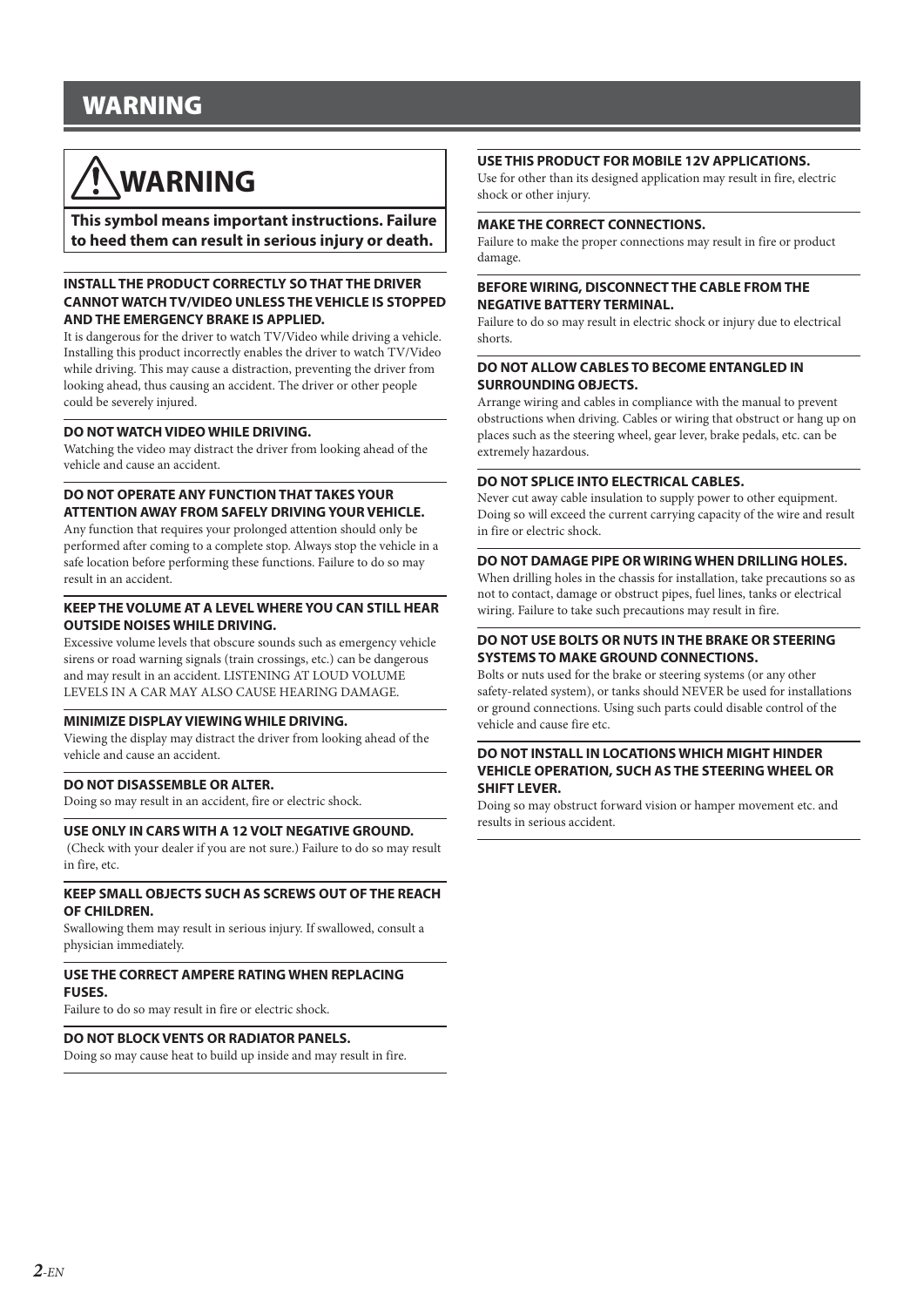## **CAUTION**

**This symbol means important instructions. Failure to heed them can result in injury or material property damage.**

#### **HALT USE IMMEDIATELY IF A PROBLEM APPEARS.**

Failure to do so may cause personal injury or damage to the product. Return it to your authorized Alpine dealer or the nearest Alpine Service Center for repairing.

#### **HAVE THE WIRING AND INSTALLATION DONE BY EXPERTS.**

The wiring and installation of this unit requires special technical skill and experience. To ensure safety, always contact the dealer where you purchased this product to have the work done.

#### **USE SPECIFIED ACCESSORY PARTS AND INSTALL THEM SECURELY.**

Be sure to use only the specified accessory parts. Use of other than designated parts may damage this unit internally or may not securely install the unit in place. This may cause parts to become loose resulting in hazards or product failure.

#### **ARRANGE THE WIRING SO IT IS NOT CRIMPED OR PINCHED BY A SHARP METAL EDGE.**

Route the cables and wiring away from moving parts (like the seat rails) or sharp or pointed edges. This will prevent crimping and damage to the wiring. If wiring passes through a hole in metal, use a rubber grommet to prevent the wire's insulation from being cut by the metal edge of the hole.

### **DO NOT INSTALL IN LOCATIONS WITH HIGH MOISTURE OR DUST.**

Avoid installing the unit in locations with high incidence of moisture or dust. Moisture or dust that penetrates into this unit may result in product failure.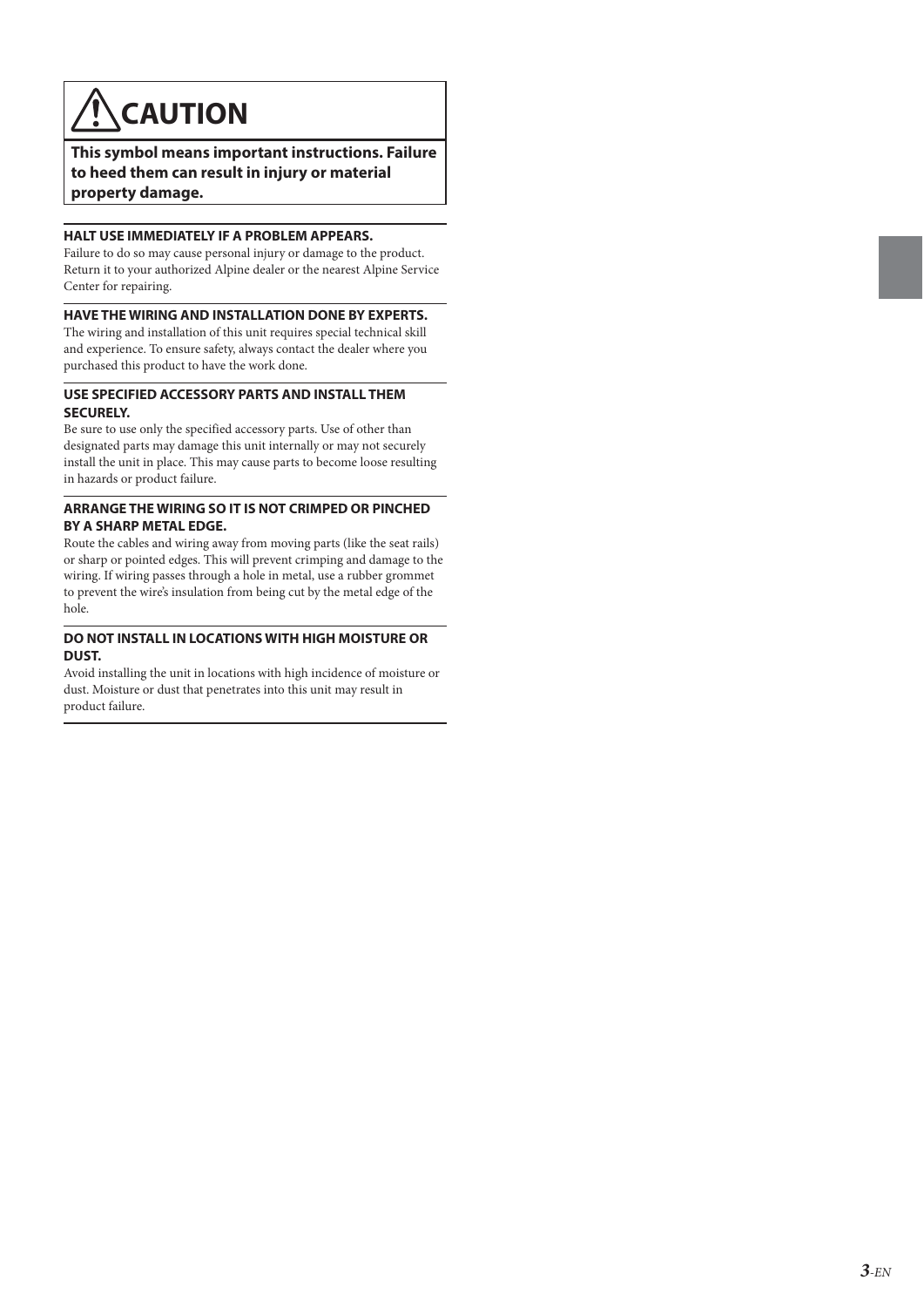### **Getting Started**

### **Controls Position**

The screen design used in the Quick Reference Guide may differ from the actual screen.



### **Dimmer Sensor**

Sense the brightness of the car interior.

#### $(2)$  **/ (DOWN/UP) button**

Touch to adjust the volume.

#### $\circled{3}$  **(MUTE) button**

Touch to activate/deactivate the mute mode.

#### $\circled{4}$  **(HOME)/(Power Off) button**

Activates the HOME screen. Touch and hold this button for at least 2 seconds to turn the power off.

#### $\circled{5}$  **button**

Depending on the connected smartphone, touch to activate Siri function or voice recognition mode.

#### $\circled{6}$  **(Phone) button**

When a Hands-Free Phone is not connected: The Bluetooth setting screen is displayed. When a Hands-Free Phone is connected: The phone number input screen (Keypad) is activated. Touch and hold the button for at least 2 seconds to redial the most recent incoming call. During an incoming call: The phone call is started. During a call: The call finishes.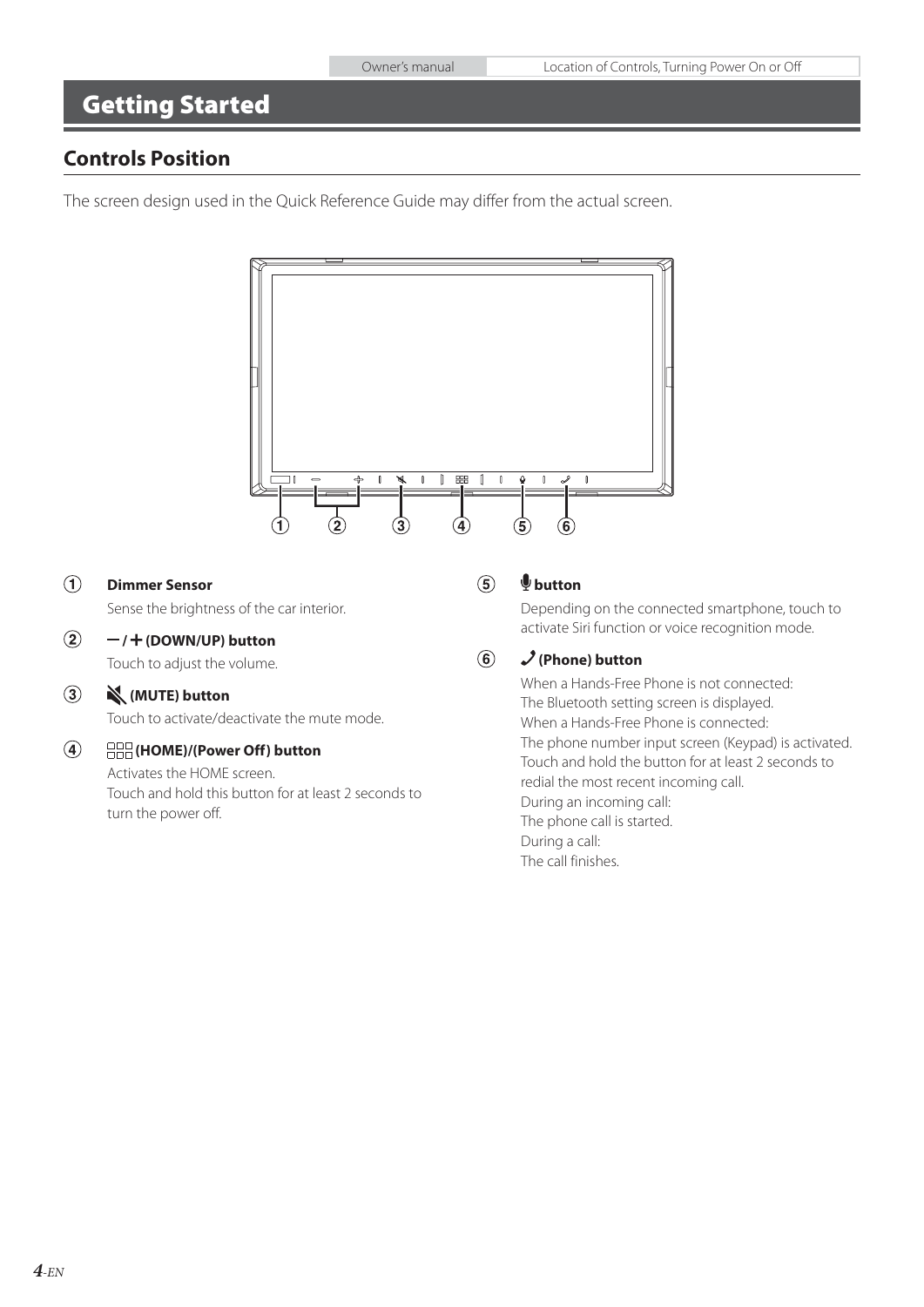### **Turning Power On or Off**

**1 Turn the ignition key to the ACC or ON position.**

The system is turned on.

### **2 Touch and hold the (HOME) button for at least 2 seconds to turn the power off.**

**•** When the system is used for the first time, the language selection menu is displayed. Select the desired language, and then touch [OK].

### **About the HOME Screen**

Select a widget on the HOME screen to perform various settings and operations of the function.



### **1 Touch the (HOME) button.**

The HOME screen is displayed.

### **HOME screen example**



| Radio                                           | Displays the Radio main screen.                                                                                                                                                                                               |
|-------------------------------------------------|-------------------------------------------------------------------------------------------------------------------------------------------------------------------------------------------------------------------------------|
| <b>USB</b>                                      | You can play back music files (MP3/WMA/AAC/FLAC/WAV), video files (MP4/AVI/<br>WMV/MOV) and photo files (JPG/PNG/BMP) stored in a USB flash drive.<br>If a USB flash drive is not connected, this widget is not available.    |
| iPod                                            | Displays the iPod main screen.<br>If an iPhone is not connected, this widget is not available.                                                                                                                                |
| Connectivity<br>(Apple CarPlay)/ (Android Auto) | You can use Apple CarPlay or Android Auto.<br>• If an iPhone 5s or later compatible with the Apple CarPlay function or a<br>smartphone installed with the Android Auto App is not connected, this widget is<br>not available. |
|                                                 | When Apple CarPlay or Android Auto is available, the widget changes to [Apple<br>$\bullet$<br>CarPlay] / [Android Auto].                                                                                                      |
| <b>Bluetooth Audio</b>                          | Displays the Bluetooth audio main screen.                                                                                                                                                                                     |
| Camera                                          | Displays camera images.                                                                                                                                                                                                       |
| Setup                                           | Displays the Setup screen.                                                                                                                                                                                                    |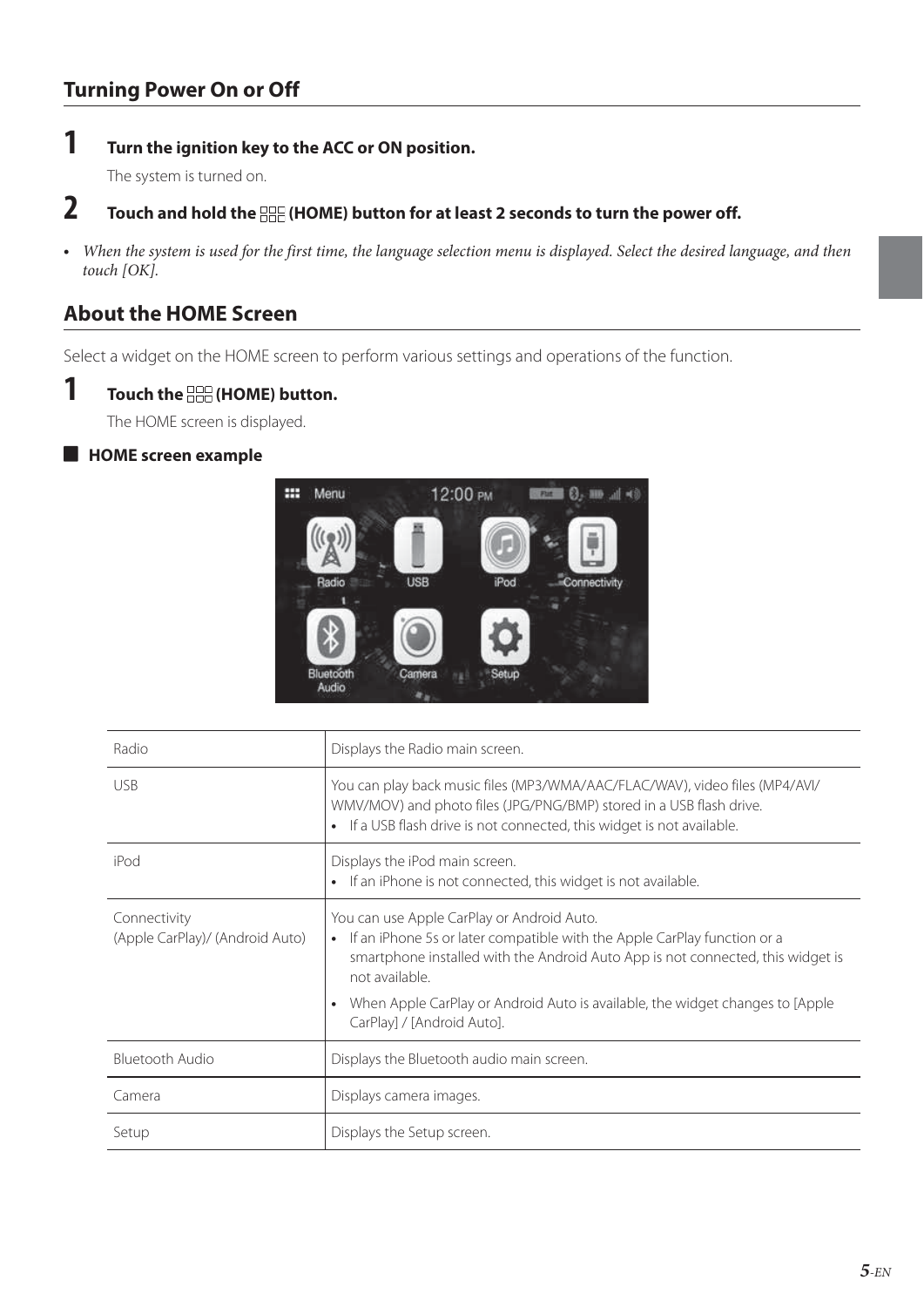### Owner's manual Apple CarPlay (Optional)

### **Apple CarPlay Operation (Optional)**

Apple CarPlay is a smarter, safer way to use your iPhone in the car. Apple CarPlay takes the things you want to do with your iPhone while driving and puts them right on this unit. You can get directions, make calls, send and receive messages, and listen to music, all in a way that allows you to stay focused on the road. Just plug in your iPhone to this unit and go.

### **1 Touch the (HOME) button.**

The HOME screen is displayed.

### **2 Touch [Apple CarPlay].**

The Apple CarPlay screen is displayed.

**•** Refer to "Apple CarPlay" in the Owner's Manual for information on how to operate Apple CarPlay.

Owner's manual Android Auto™ (Optional) **Android Auto™ (Optional)**

Android Auto is designed to make it easier to use apps from your phone while you're on the road. Navigate with Google Maps, listen to playlists or podcasts from your favorite apps, send messages via voice, and more. Download the Android Auto App from the Google Play store before continuing.

| 1 | Touch the <b>HOME</b> ) button. |  |
|---|---------------------------------|--|
|   |                                 |  |

The HOME screen is displayed.

### **2 Touch [Android Auto].**

The Android Auto screen is displayed.

**•** Refer to "Android Auto" in the Owner's Manual for information on how to operate Android Auto.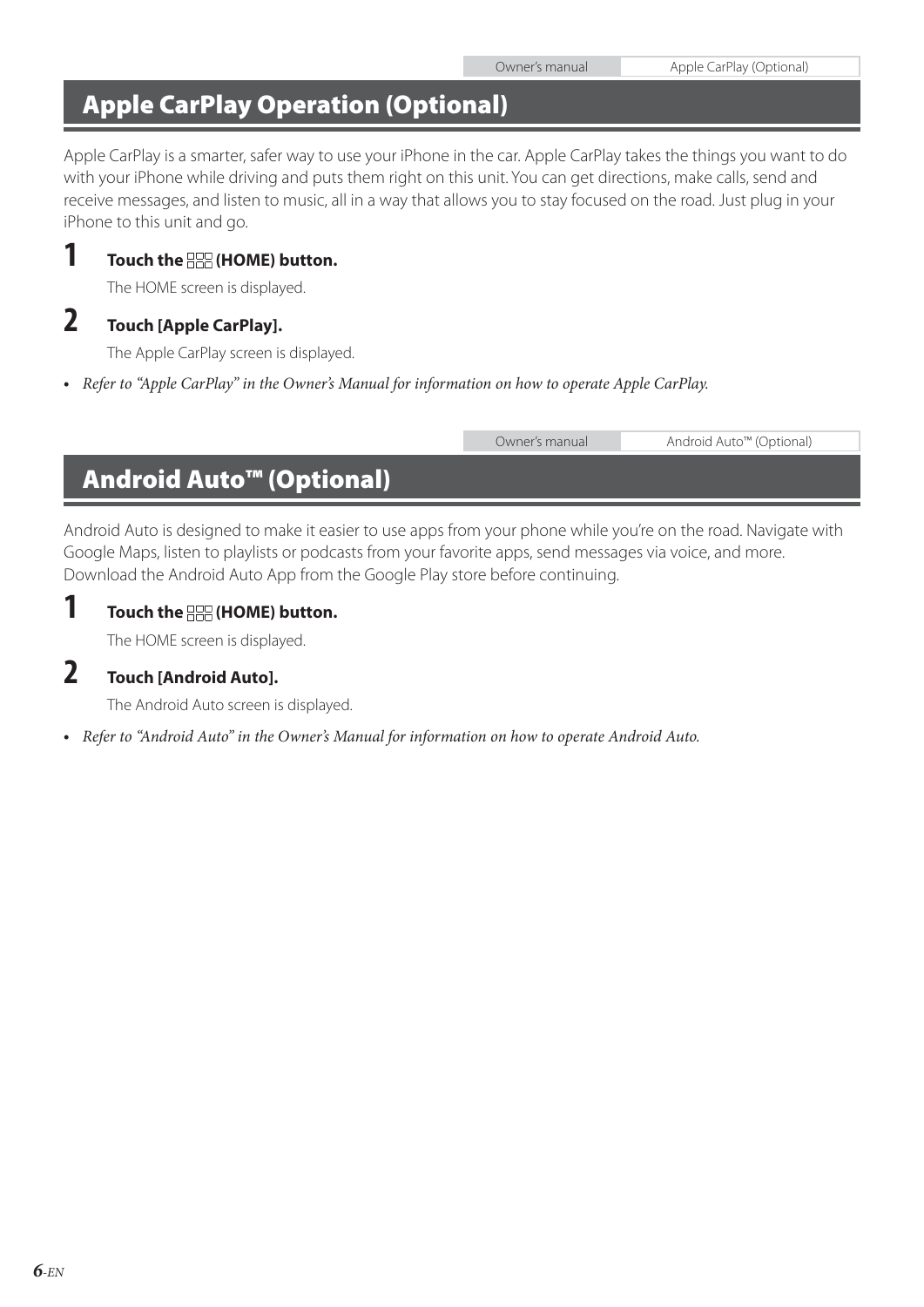Owner's manual Radio

### **Radio Operation**



**•** The patterns of some keys in the Quick Reference Guide may differ from the actual screen.

Owner's manual USB Flash drive Operation (Optional)

### **USB Flash drive Operation (Optional)**

You can play back music files (MP3/WMA/AAC/FLAC/WAV) and video files (MP4/AVI/WMV/MOV) stored in a USB flash drive on the internal player of this system.

### **USB Audio main screen example**



**•** The patterns of some keys in the Quick Reference Guide may differ from the actual screen.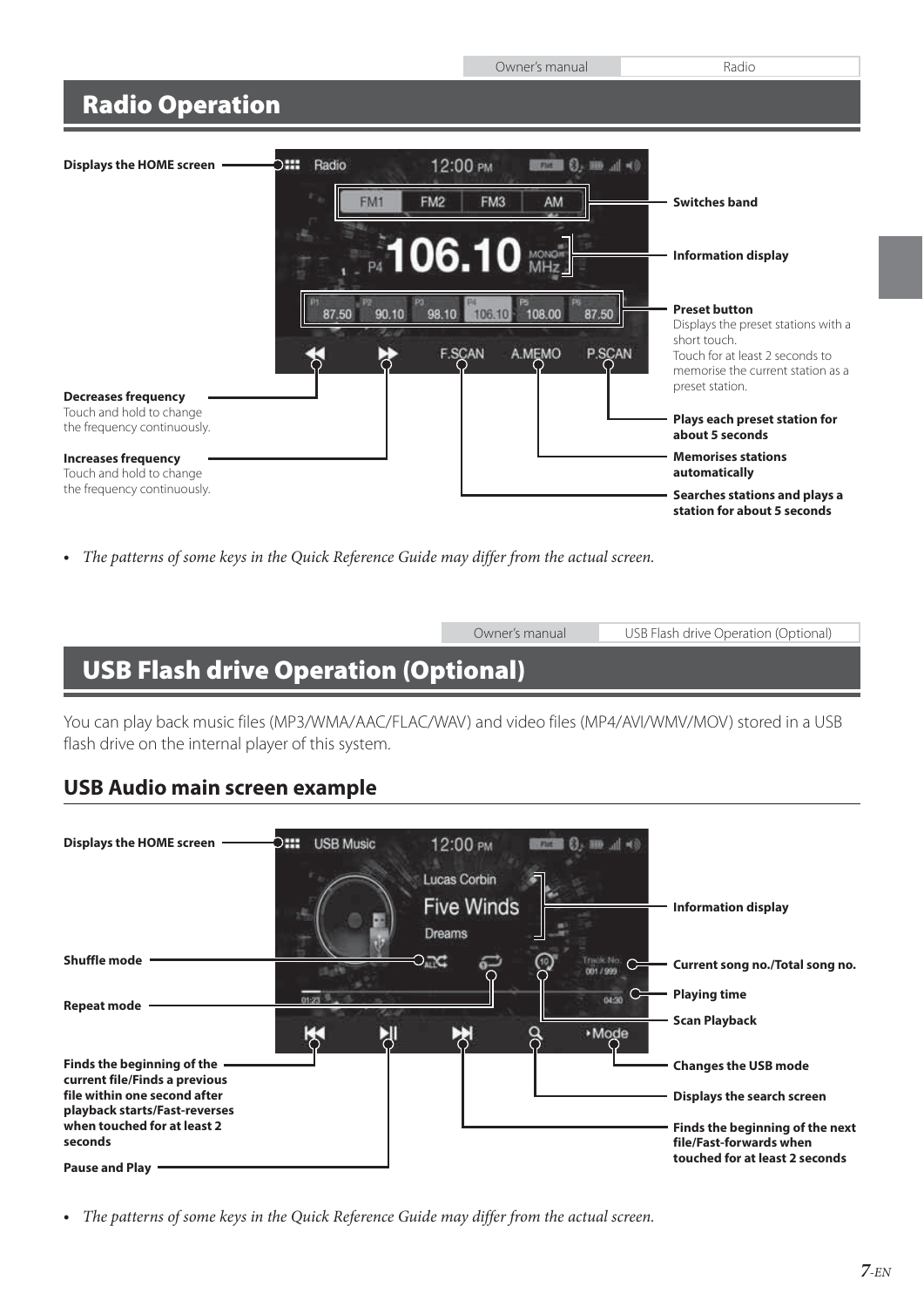### **iPod mode on iPhone (Optional)**

A separately sold Lightning to USB cable (KCU-471i) is required depending on the type of iPhone.



- This unit supports iPhone (iPhone 5s or later) only. For using music playback only, set the "Apple CarPlay" setting to "Off" before connecting with your iPhone.
- The patterns of some keys in the Quick Reference Guide may differ from the actual screen.

### **Searching for a Music File**

For example: Searching by Artist name

- **1 Touch** [Q (Search)] during playback.
- **2 Touch [Artists].**

|       | : iPod Library | 12:00 PM | $T = 0.10$ |  |
|-------|----------------|----------|------------|--|
| 5     | Categories     |          |            |  |
| Radio |                |          |            |  |
|       | Playtists      |          |            |  |
|       | Artists        |          |            |  |
|       | Albums         |          |            |  |

**3 Touch the desired artist's name.**



**4 Touch the desired album's name.**

**5 Touch the desired song's name.**

The selected song is played back.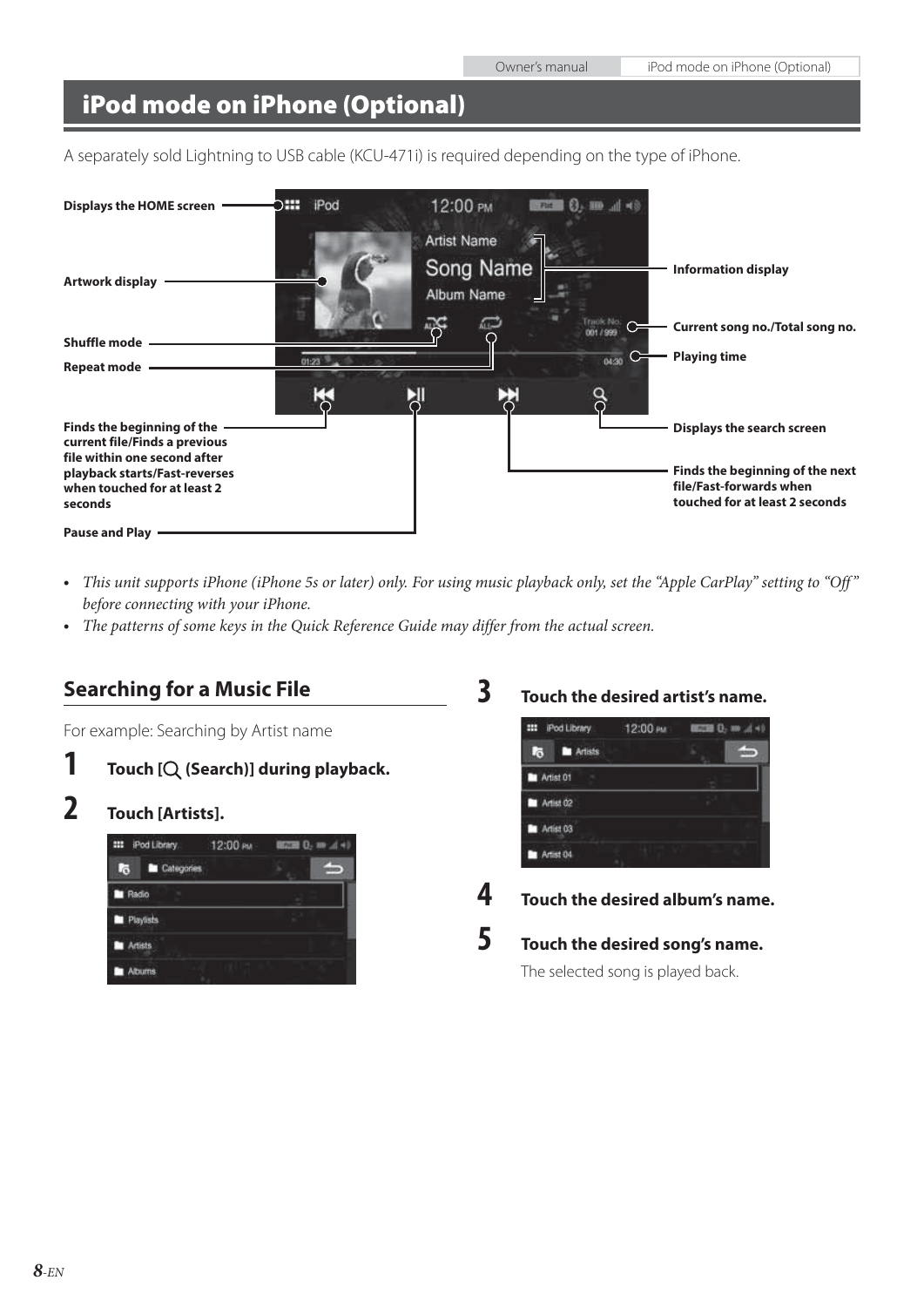### **Hands-Free Phone Control**

The unit can connect with up to two hands-free phones.

### **How to connect to a Bluetooth compatible device (Pairing)**

- 
- **1 Touch [Setup] on the HOME screen.**
- **2 Touch [Bluetooth].**



**3 Touch [Search] to search for a new device.**



**4 Touch the device you want to connect from the list.**



**5 The device registration is complete.**



**•** You can register up to 4 Bluetooth compatible mobile phones.

**•** The Bluetooth registration process differs depending on the device version and SSP (Simple Secure Pairing). If a 4 or 6 character Passcode appears on this device, enter the Passcode using the Bluetooth compatible device. If a 6 character Passkey appears on this device, make sure the same passkey is displayed on the Bluetooth compatible device.

### **Answering a Call**

**1 An incoming call triggers the ringtone and an incoming call display.**



### **2 Touch [Answer].**

The call starts.



### **Hanging up the Telephone**

 $\overline{\mathbf{1}}$  **Touch**  $\left[\begin{array}{c} \bullet \\ \bullet \end{array}\right]$  (End Call).

The call finishes.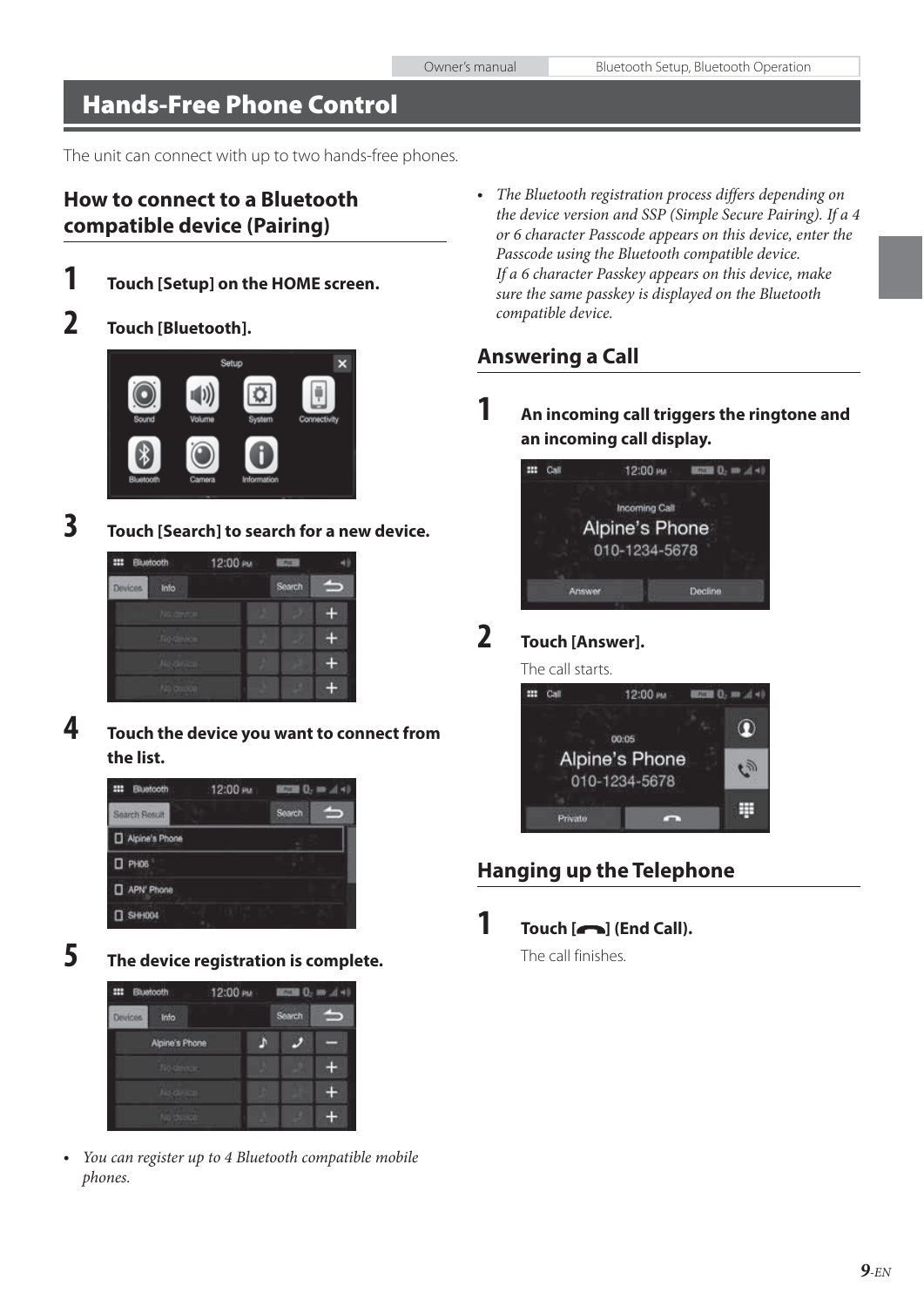Owner's manual Installation

### **Installation**

### **Note on installation**

**•** Install at an angle between horizontal and 30°. Note that installing at an angle outside of this range will result in a loss of performance and possible damage.



**•** Do not block the unit's heat sink, which would prevent air circulation. If blocked, heat will accumulate inside the unit and may cause a fire.



### **Mounting the Microphone**

For safe use, make sure of the following:

- Location is stable and firm.
- Driver's view and operations are not obstructed.
- Microphone is located where the driver's voice can be easily picked up (on the sun visor, etc.).

When you speak into the microphone, you should not have to change your driving posture. This may cause a distraction, taking your attention away from safely driving your vehicle. Carefully consider direction and distance while mounting the microphone. Confirm that the driver's voice can be easily picked up at the selected location.



### **Installing the Unit**

**1 Mount the original mounting bracket to the unit using the supplied screws.**



### **2 Connect all other leads of the unit according to details described in the "Connections" (page 12).**

### **3 Mounting the unit in a car.**

- To securely connect the ground lead, use an already installed screw on a metal part of the vehicle (marked  $(\star)$ ) or a clean, bare metal spot on the vehicle's chassis.
- Fix the cables carefully. Do not damage them by tucking them into movable parts, such as a seat rail, or by locating them against sharp or pointed edges.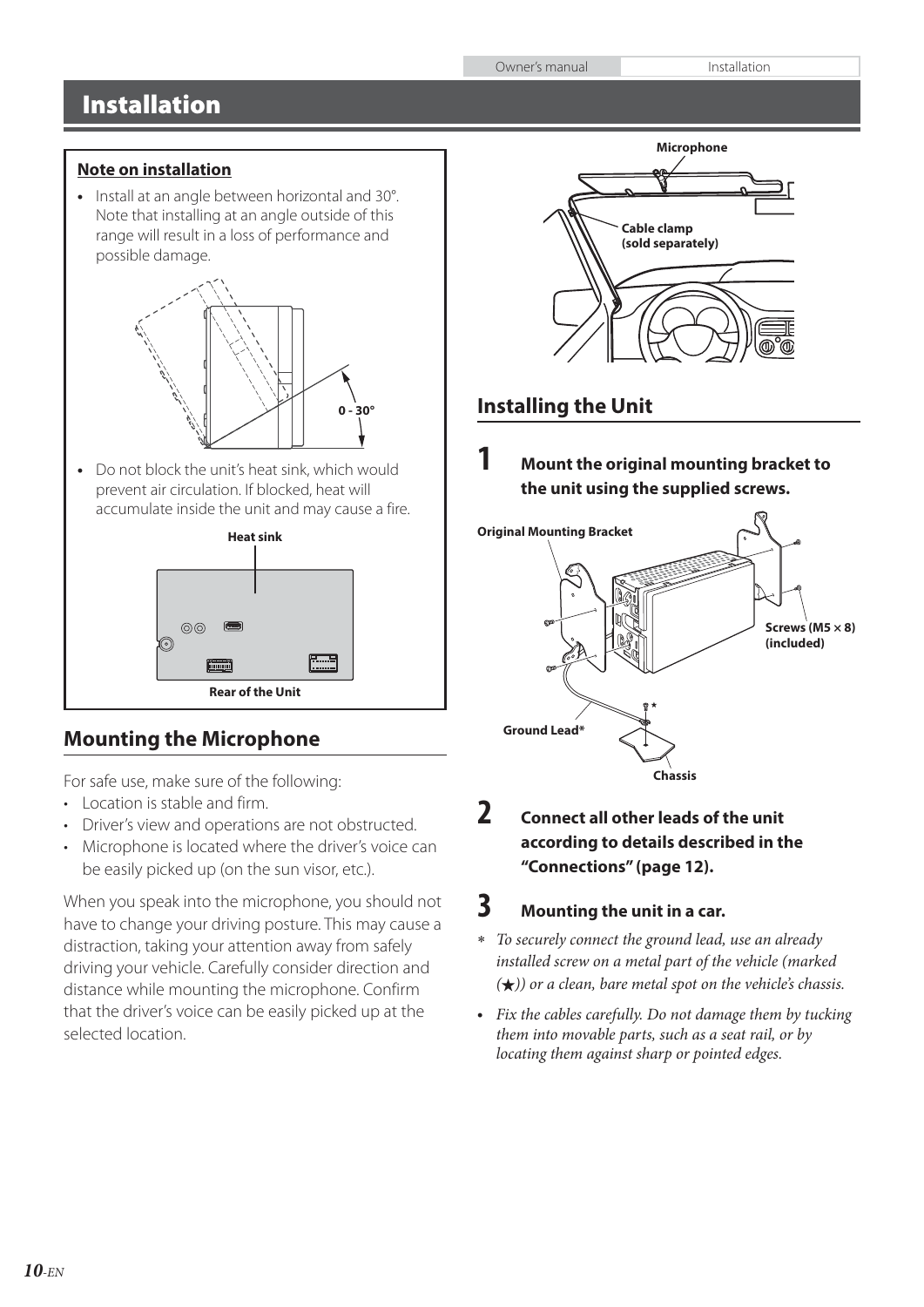### **Connection Diagram of SPST Switch (sold separately)**

(If the ACC power supply is not available)



- If your vehicle has no ACC power supply, add an SPST (Single-Pole, Single-Throw) switch (sold separately) and fuse (sold separately).
- The diagram and the fuse amperage shown above are in the case when the unit is used individually.
- If the switched power (ignition) lead of the unit is connected directly to the positive (+) post of the vehicle's battery, the unit draws some current (several hundred milliamperes) even when its switch is placed in the OFF position, and the battery may be discharged.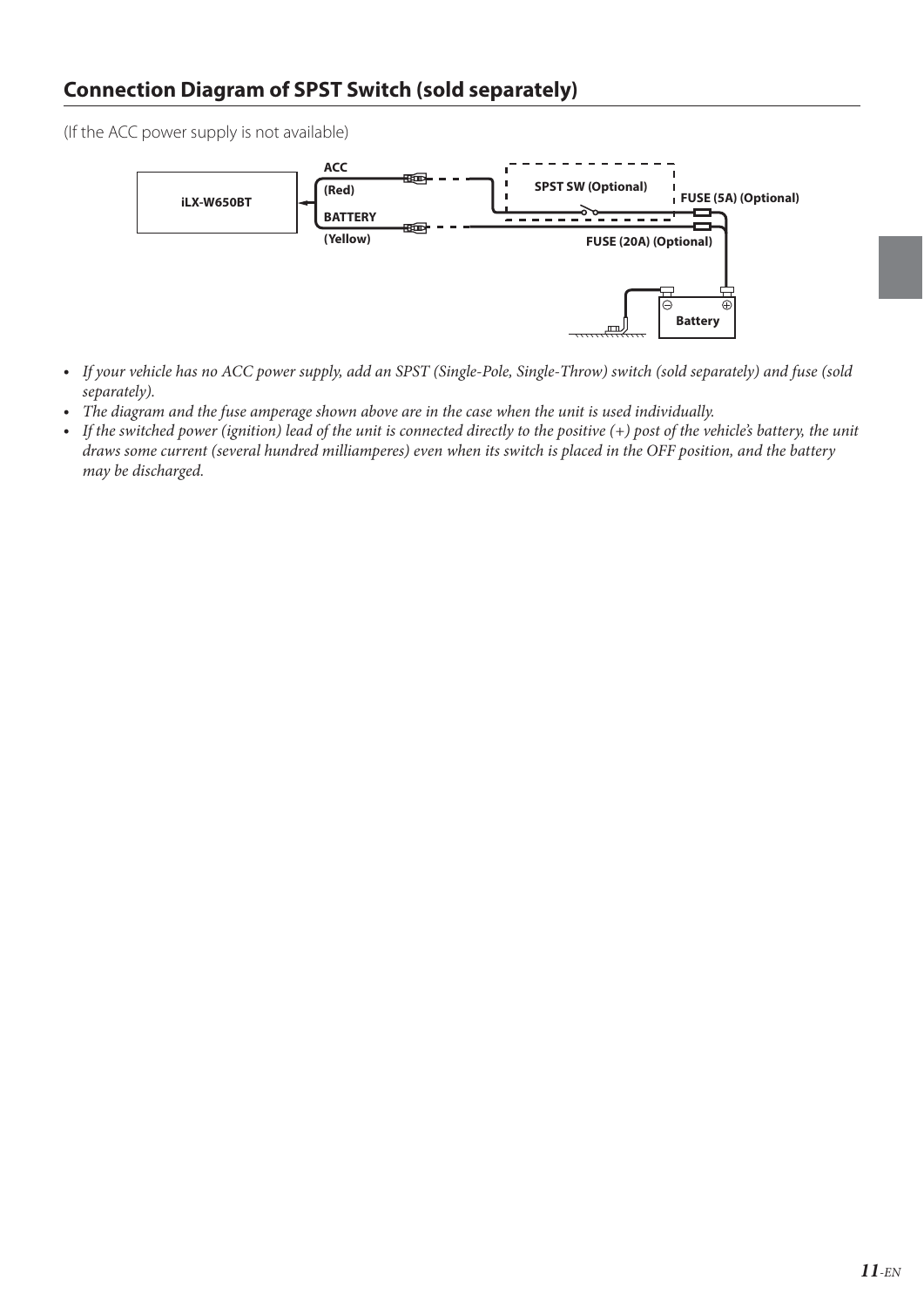Owner's manual Connections

### **Connections**

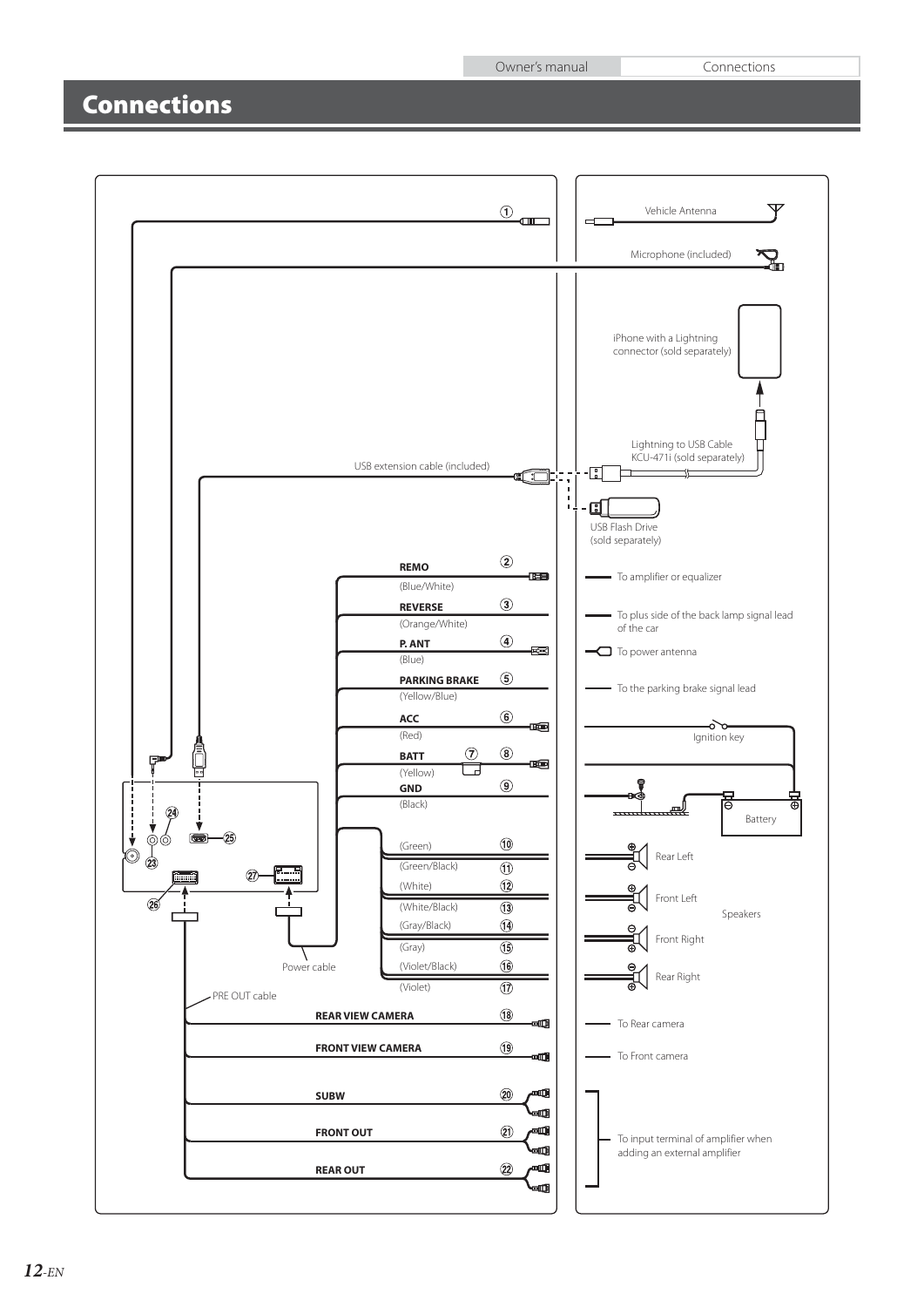### **Radio Antenna Receptacle**

 **Remote Turn-On Lead (Blue/White)** Connect this lead to the remote turn-on lead of your amplifier or signal processor.

 **Reverse Lead (Orange/White)**

### **Power Antenna Lead (Blue)**

Connect this lead to the +B terminal of your power antenna, if applicable.

This lead should be used only for controlling the vehicle's power antenna. Do not use this lead to turn on an amplifier or a signal processor, etc.

### **Parking Brake Lead (Yellow/Blue)**

Connect this lead to the power supply side of parking brake switch to transmit the parking brake status signals to the unit.

### **Switched Power Lead (Ignition) (Red)**

Connect this lead to an open terminal on the vehicle's fuse box or another unused power source that provides (+) 12V only when the ignition is turned on or in the accessory position.

### **Fuse Holder (15A)**

### **Battery Lead (Yellow)**

Connect this lead to the positive (+) post of the vehicle's battery.

### **Ground Lead (Black)**

Connect this lead to a good chassis ground on the vehicle.

Make sure the connection is made to bare metal and is securely fastened using the sheet metal screw provided.

- **Left Rear (+) Speaker Output Lead (Green)**
- **Left Rear (–) Speaker Output Lead (Green/Black)**
- **Left Front (+) Speaker Output Lead (White)**
- **Left Front (–) Speaker Output Lead (White/Black)**
- **Right Front (–) Speaker Output Lead (Gray/Black)**
- **Right Front (+) Speaker Output Lead (Gray)**
- **Right Rear (–) Speaker Output Lead (Violet/Black)**
- **Right Rear (+) Speaker Output Lead (Violet)**
- **REAR CAMERA Input RCA Connector** Use when connecting a rear camera with RCA Output Connector.
- **FRONT CAMERA Input RCA Connector** Use when connecting a front camera with RCA Output Connector.

### **Subwoofer RCA Connectors**

### **Front Output RCA Connectors**

Can be used as Front Output RCA Connectors. RED is right and WHITE is left.

### **Rear Output RCA Connectors**

Can be used as Rear Output RCA Connectors. RED is right and WHITE is left.

### **MIC Input Connector**

To Microphone (included)

### **Steering Remote Control Interface Connector** To steering remote control interface. For details about connections, consult your nearest Alpine dealer.

### **USB Connector**

To USB flash drive, iPhone or Android smartphone.

### **CAMERA/PRE OUT Connector**

### **Power Supply Connector**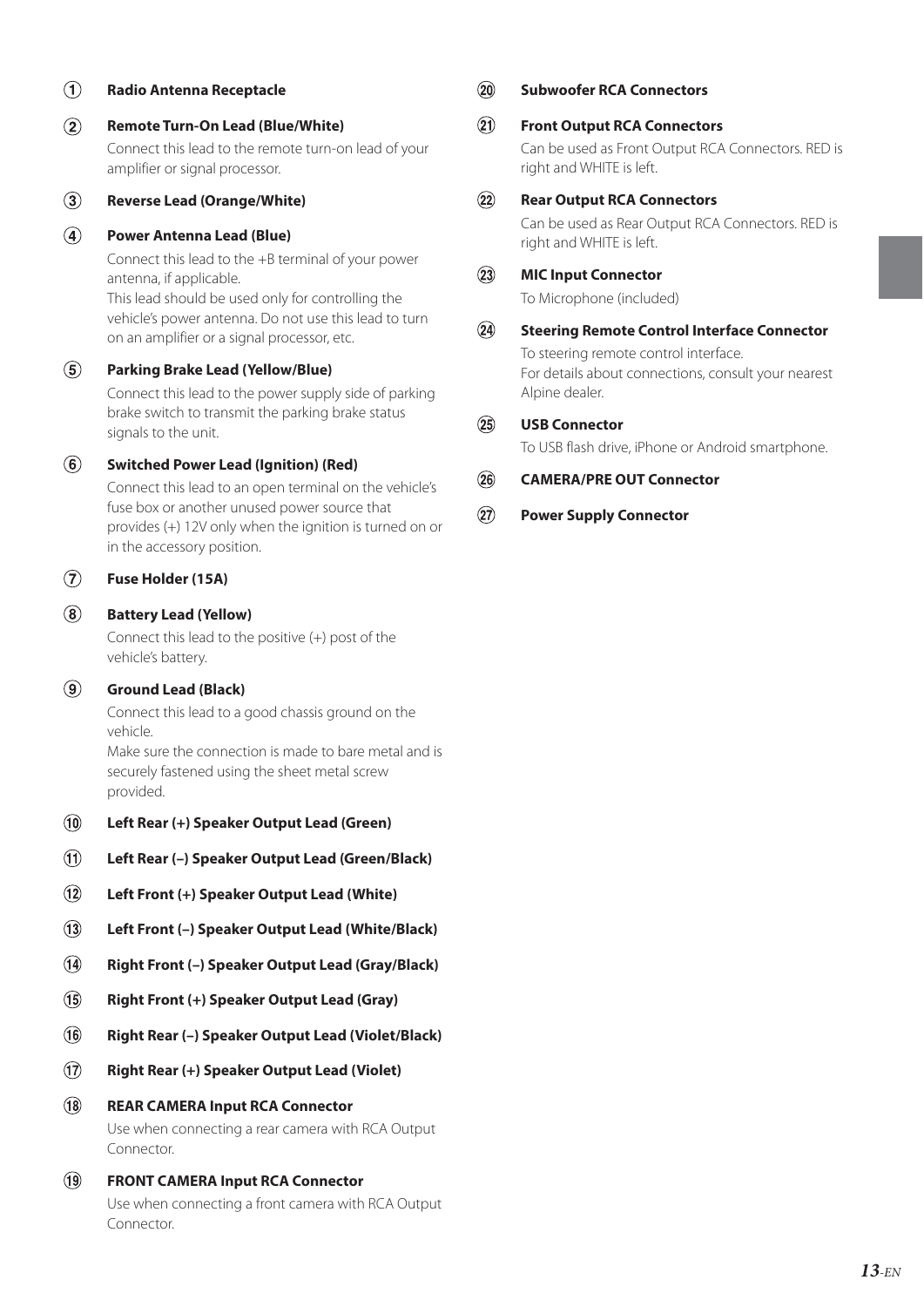### **Specifications**

### **MONITOR SECTION**

Screen Size 7" LCD Type Transparent type TN LCD Operation System TFT active matrix Number of Picture Elements 1,152,000 pcs.  $(800 \times 480 \times 3 \text{ (RGB)})$ Effective Number of Picture Elements 99% or more Illumination System

### **FM TUNER SECTION**

Tuning Range 87.5 – 108.0 MHz Mono Usable Sensitivity 9.3 dBf (0.8 μV/75 ohms) 50 dB Quieting Sensitivity 13.5 dBf (1.3 μV/75 ohms) Alternate Channel Selectivity 80 dB Signal-to-Noise Ratio 65 dB<br>Stereo Separation 65 dB Stereo Separation Capture Ratio 2.0 dB

### **AM TUNER SECTION**

Tuning Range 531 – 1,602 kHz Usable Sensitivity 25.1 μV/28 dBf

### **USB SECTION**

USB requirements USB 2.0<br>
Max. Power Consumption 1,000 mA (CDP Support) Max. Power Consumption<br>USB Class

File System FAT16/32 Number of Channels 2-Channels (Stereo) Frequency Response\*<sup>1</sup> Total Harmonic Distortion 0.008% (at 1 kHz)<br>Dynamic Range 195 dB (at 1 kHz) Dynamic Range Signal-to-Noise Ratio 100 dB<br>Channel Separation 85 dB (at 1 kHz) Channel Separation

USB (Play From Device)/ USB (Mass Storage Class) 5 – 20,000 Hz (±1 dB)

 1 Frequency response may differ depending on the encoder software/bit rate.

### **Bluetooth SECTION**

| <b>Bluetooth Specification</b> |
|--------------------------------|
| Output Power                   |
| Profile                        |

Bluetooth V4.2 +4 dBm Ave. (Power class 2) HFP (Hands-Free Profile) PBAP (Phone Book Access Profile) A2DP (Advanced Audio Distribution Profile) AVRCP (Audio/Video Remote Control Profile)

(11–16 V allowable)

#### **GENERAL**

Power Requirement 14.4 V DC

Operating temperature  $-20^{\circ}$ C to  $+60^{\circ}$ C Power Output  $16$  W RMS  $\times$  4  $*$ <sup>2</sup>

2 Primary amplifier ratings per CEA-2006 Standard

- Power output: measured at 4 Ohms and ≤ 1% THD+N
- S/N: 80 dBA (reference: 1 W into 4 Ohms)

| Weight                | $0.92$ kg          |
|-----------------------|--------------------|
| Audio output level    |                    |
| Preout (Front, Rear): | 4V/10k ohms (max.) |
| Preout (Subwoofer):   | 4V/10k ohms (max.) |

### **CHASSIS SIZE**

| Width  | 178 mm           |
|--------|------------------|
| Height | $100 \text{ mm}$ |
| Depth  | 60 mm            |

- Due to continuous product improvement, specifications and design are subject to change without notice.
- The LCD panel is manufactured using an extremely high precision manufacturing technology. Its effective pixel ratio is over 99.99%. This means that there is a possibility that 0.01% of the pixels could be either always ON or OFF.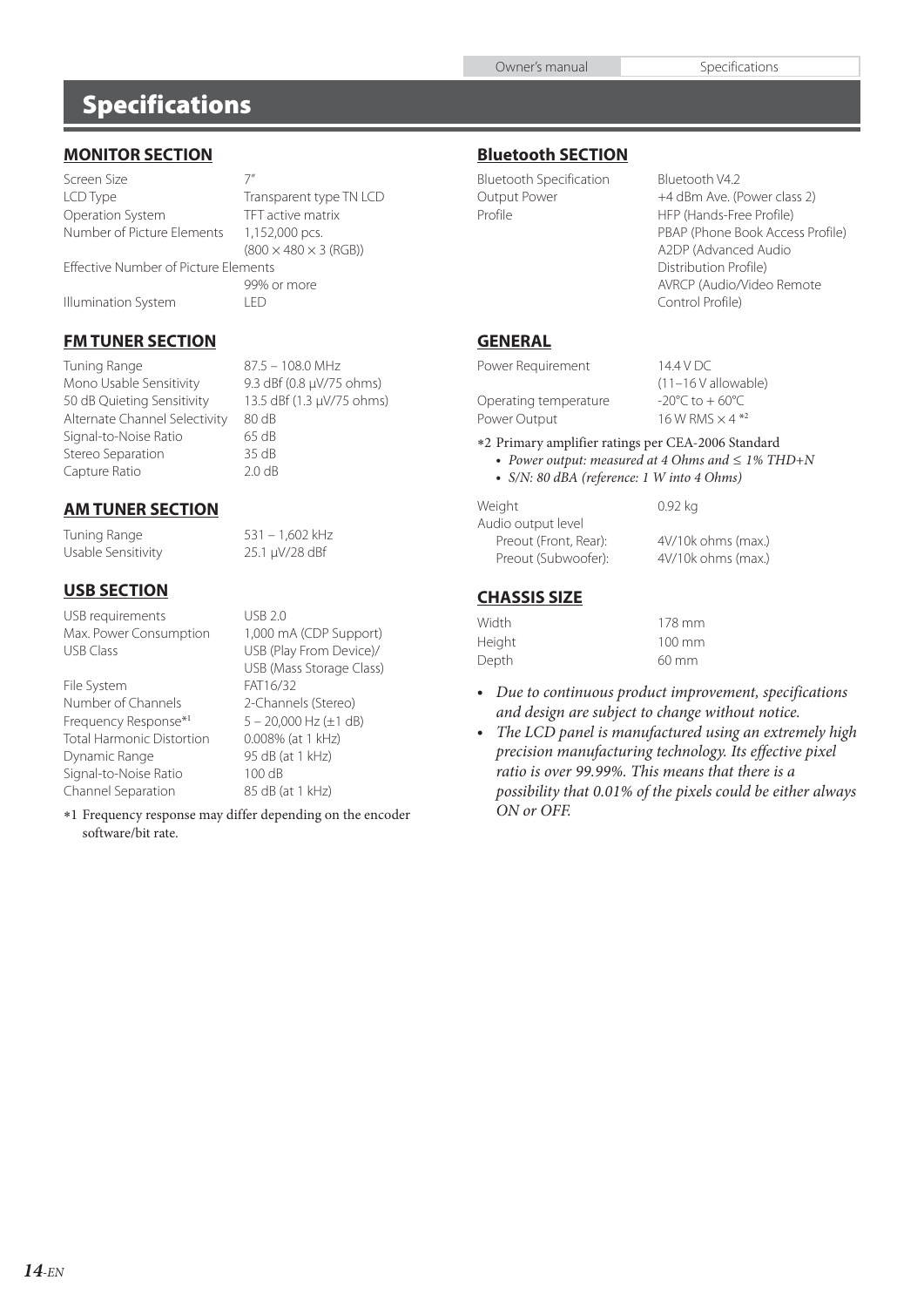- Windows Media and the Windows logo are trademarks, or registered trademarks of Microsoft Corporation in the United States and/or other countries.
- Apple, iPhone, and Siri are trademarks of Apple Inc., registered in the U.S. and other countries. Apple CarPlay is a trademark of Apple Inc.
- Use of the Made for Apple and Works with Apple badges means that an accessory has been designed to connect specifically to the Apple product(s) identified in the Made for Apple badge and to work specifically with the technology identified in the Works with Apple badge, and has been certified by the developer to meet Apple performance standards. Apple is not responsible for the operation of this device or its compliance with safety and regulatory standards.
- Please note that the use of this accessory with an Apple product may affect wireless performance.
- Use of the Apple CarPlay logo means that a vehicle user interface meets Apple performance standards. Apple is not responsible for the operation of this vehicle or its compliance with safety and regulatory standards. Please note that the use of this product with iPhone may affect wireless performance.
- Google, Android, Android Auto, Google Play and other marks are trademarks of Google LLC.
- The Bluetooth® word mark and logos are registered trademarks owned by the Bluetooth SIG, Inc. and any use of such marks by Alpine Electronics, Inc. is under license.
- MPEG Layer-3 audio coding technology licensed from Fraunhofer IIS and Thomson. Supply of this product only conveys a license for private, non-commercial use and does not convey a license nor imply any right to use this product in any commercial (i.e. revenuegeneration) real time broadcasting (terrestrial, satellite, cable and/or any other media), broadcasting/streaming via internet, intranets and/or other networks or in other electronic content distribution systems, such as pay-audio or audio-on-demand applications. An independent license for such use is required. For details, please visit

http://www.mp3licensing.com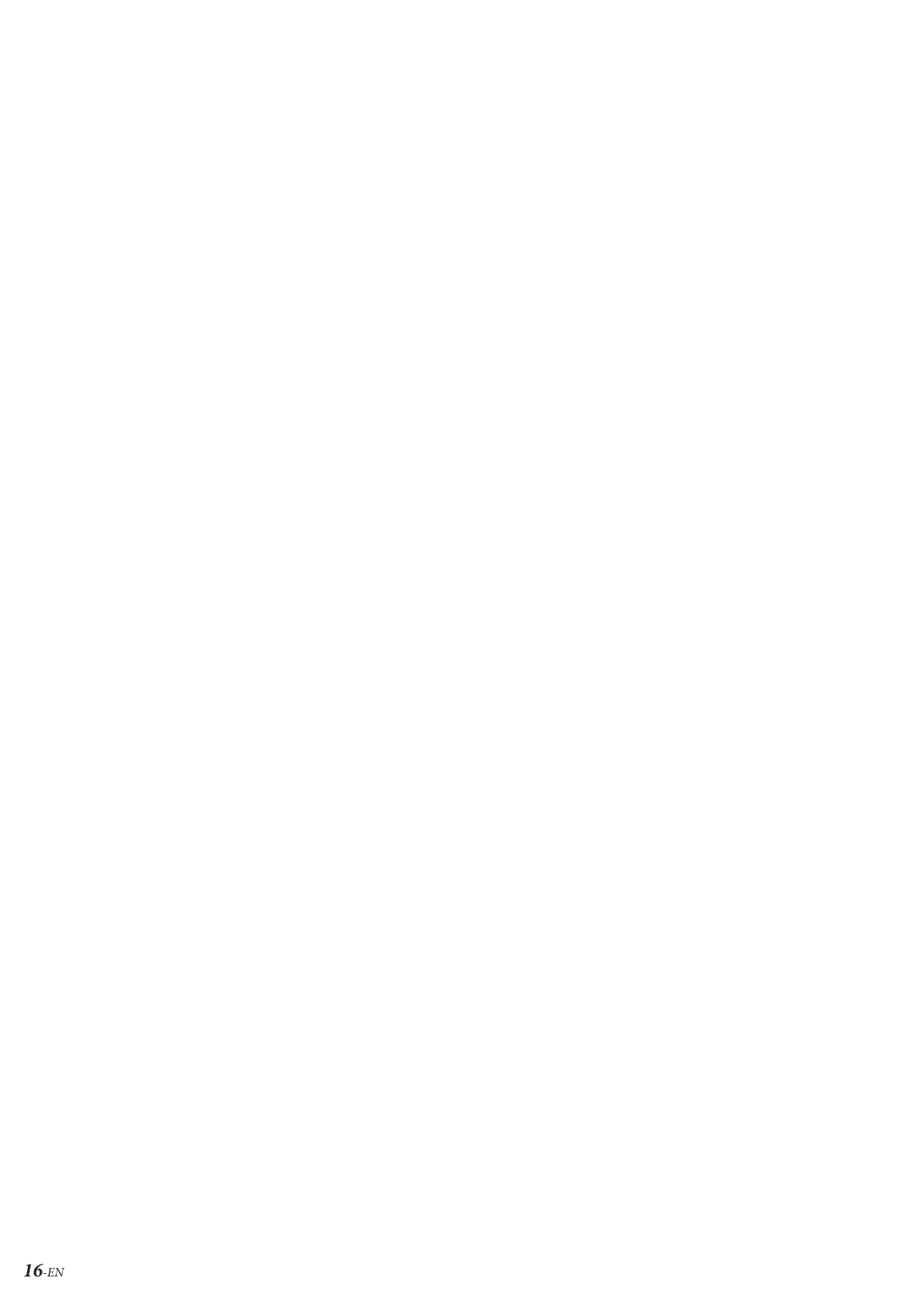### Inhaltsverzeichnis

### **WICHTIG**

Notieren Sie sich die Seriennummer des Geräts bitte an der unten angegebenen Stelle und bewahren Sie die Notiz auf.

| SERIENNUMMER:<br><u> 1980 - John Stone, Amerikaansk politiker (* 1980)</u> |
|----------------------------------------------------------------------------|
| EINBAUDATUM:                                                               |
|                                                                            |
| GEKAUFT BEI:                                                               |
|                                                                            |

Ausführliche Informationen zur Bedienung finden Sie in der Bedienungsanleitung.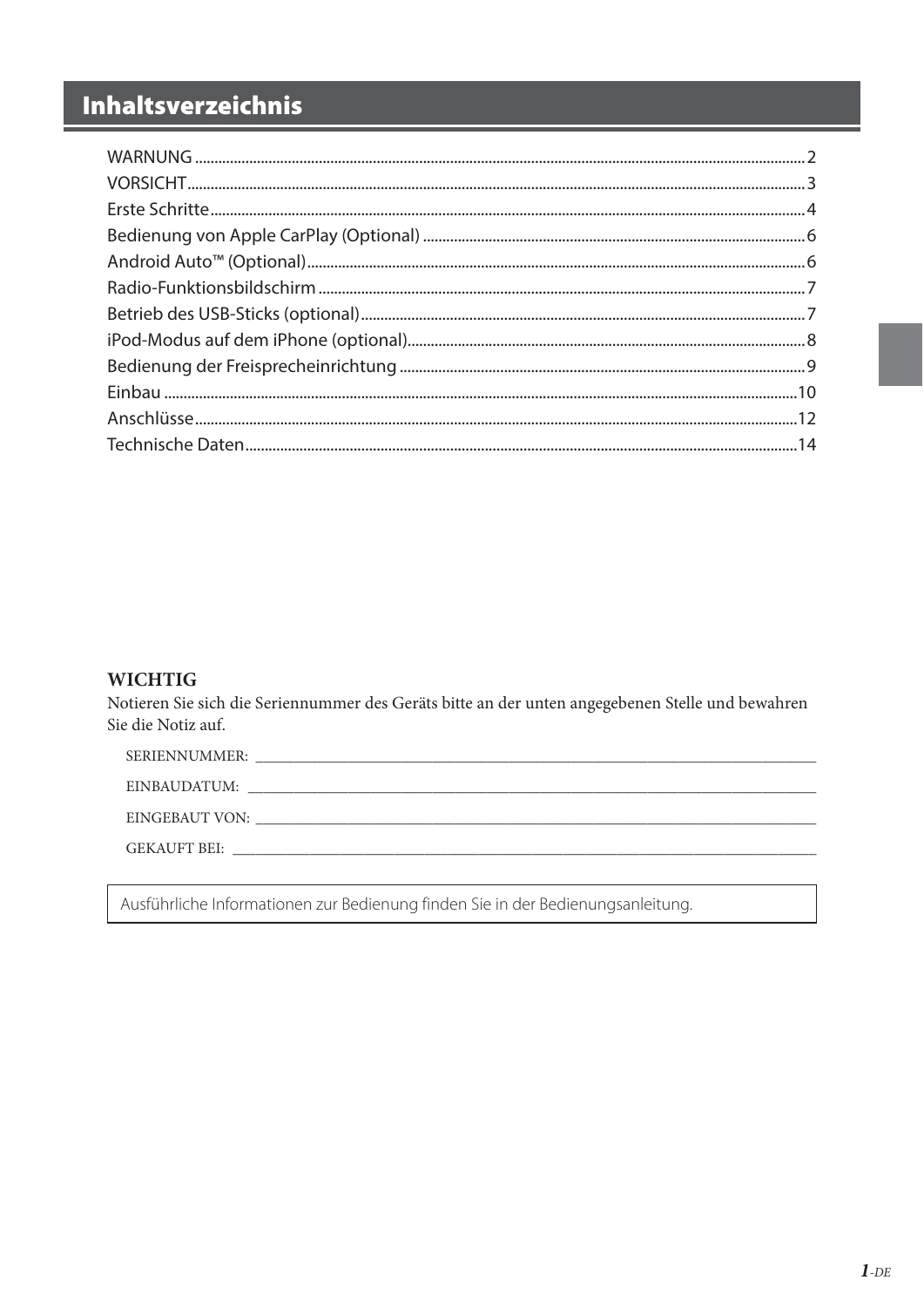### **WARNUNG**

## **WARNUNG**

**Dieses Symbol weist auf wichtige Anweisungen hin. Bei Nichtbeachtung besteht die Gefahr von schweren Verletzungen oder Todesfällen.**

#### **INSTALLIEREN SIE DAS PRODUKT KORREKT, SO DASS DER FAHRER NUR FERNSEHEN ODER VIDEOS BETRACHTEN KANN, WENN DAS FAHRZEUG ANGEHALTEN WURDE UND DIE FESTSTELLBREMSE BETÄTIGT WURDE.**

Es ist gefährlich, während der Fahrt fernzusehen oder Videos anzuschauen. Bei fehlerhafter Installation dieses Produkts kann der Fahrer während des Fahrens fernsehen oder Videos anschauen. Dies kann den Fahrer vom Verkehr ablenken und einen Unfall verursachen. Der Fahrer und andere Personen können dabei schwer verletzt werden.

#### **SCHAUEN SIE WÄHREND DER FAHRT KEINE VIDEOS AN.**

Sie können durch das Anschauen von Videos vom Verkehr abgelenkt werden und einen Unfall verursachen.

#### **KEINE BEDIENUNG AUSFÜHREN, DIE VOM SICHEREN LENKEN DES FAHRZEUGS ABLENKEN KÖNNTE.**

Führen Sie Bedienungen, die Ihre Aufmerksamkeit längere Zeit in Anspruch nehmen, erst aus, nachdem das Fahrzeug zum Stillstand gekommen ist. Halten Sie das Fahrzeug immer an einer sicheren Stelle an, bevor Sie solche Bedienungen ausführen. Andernfalls besteht Unfallgefahr.

#### **DIE LAUTSTÄRKE NUR SO HOCH STELLEN, DASS SIE WÄHREND DER FAHRT NOCH AUSSENGERÄUSCHE WAHRNEHMEN KÖNNEN.**

Übermäßige Lautstärkepegel, die Geräusche wie die Sirenen von Notarztwagen oder Warnsignale (an einem Bahnübergang usw.) übertönen, können gefährlich sein und zu einem Unfall führen. HOHE LAUTSTÄRKEPEGEL IN EINEM AUTO KÖNNEN AUSSERDEM GEHÖRSCHÄDEN VERURSACHEN.

#### **SCHAUEN SIE WÄHREND DER FAHRT MÖGLICHST WENIG AUF DEN BILDSCHIRM.**

Sie können dadurch vom Verkehr abgelenkt werden und einen Unfall verursachen.

#### **GERÄT NICHT ÖFFNEN.**

Andernfalls besteht Unfallgefahr, Feuergefahr oder die Gefahr eines elektrischen Schlages.

#### **NUR IN FAHRZEUGEN MIT 12-VOLT-BORDNETZ UND MINUS AN MASSE VERWENDEN.**

Fragen Sie im Zweifelsfall Ihren Händler. Andernfalls besteht Feuergefahr usw.

#### **HALTEN SIE KLEINE GEGENSTÄNDE WIE BATTERIEN VON KINDERN FERN.**

Werden solche Gegenstände verschluckt, besteht die Gefahr schwerwiegender Verletzungen. Suchen Sie unverzüglich einen Arzt auf, wenn ein Kind einen solchen Gegenstand verschluckt.

#### **SICHERUNGEN IMMER DURCH SOLCHE MIT DER RICHTIGEN AMPEREZAHL ERSETZEN.**

Andernfalls besteht Feuergefahr oder die Gefahr eines elektrischen Schlages.

#### **LÜFTUNGSÖFFNUNGEN UND KÜHLKÖRPER NICHT ABDECKEN.**

Andernfalls kann es zu einem Wärmestau im Gerät kommen, und es besteht Feuergefahr.

#### **DAS GERÄT NUR AN EIN 12-V-BORDNETZ IN EINEM FAHRZEUG ANSCHLIESSEN.**

Andernfalls besteht Feuergefahr, die Gefahr eines elektrischen Schlages oder anderer Verletzungen.

#### **AUF KORREKTE ANSCHLÜSSE ACHTEN.**

Bei fehlerhaften Anschlüssen besteht Feuergefahr, und es kann zu Schäden am Gerät kommen.

#### **VOR DEM ANSCHLUSS DAS KABEL VOM MINUSPOL DER BATTERIE ABKLEMMEN.**

Andernfalls besteht die Gefahr eines elektrischen Schlages oder Verletzungsgefahr durch einen Kurzschluss.

#### **DAFÜR SORGEN, DASS SICH DIE KABEL NICHT IN GEGENSTÄNDEN IN DER NÄHE VERFANGEN.**

Verlegen Sie die Kabel laut Handbuch, damit sie beim Fahren nicht hinderlich sind. Kabel, die behindern oder auf Stellen, wie Lenkrad, Schalthebel, Bremspedal usw. herabhängen, können sehr gefährlich sein.

#### **ELEKTRISCHE KABEL NICHT SPLEISSEN.**

Kabel dürfen nicht abisoliert werden, um andere Geräte mit Strom zu versorgen. Andernfalls wird die Strombelastbarkeit des Kabels überschritten, und es besteht Feuergefahr oder die Gefahr eines elektrischen Schlages.

#### **BEIM BOHREN VON LÖCHERN LEITUNGEN UND KABEL NICHT BESCHÄDIGEN.**

Wenn Sie beim Einbauen Löcher in das Fahrzeugchassis bohren, achten Sie unbedingt darauf, die Kraftstoffleitungen und andere Leitungen, den Benzintank und elektrische Kabel nicht zu berühren, zu beschädigen oder zu blockieren. Andernfalls besteht Feuergefahr.

#### **BOLZEN UND MUTTERN DER BREMSANLAGE NICHT ALS MASSEPUNKTE VERWENDEN.**

Verwenden Sie für Einbau oder Masseanschluss NIEMALS Bolzen oder Muttern der Brems- bzw. Lenkanlage oder eines anderen sicherheitsrelevanten Systems oder des Benzintanks. Andernfalls besteht die Gefahr, dass Sie die Kontrolle über das Fahrzeug verlieren oder ein Feuer ausbricht.

#### **DAS GERÄT NICHT AN EINER STELLE EINBAUEN, AN DER ES BEIM FAHREN HINDERLICH SEIN KÖNNTE, WEIL ES Z. B. DAS LENKRAD ODER DEN SCHALTHEBEL BLOCKIERT.**

Andernfalls ist möglicherweise keine freie Sicht nach vorne gegeben, oder die Bewegungen des Fahrers sind so eingeschränkt, dass Unfallgefahr besteht.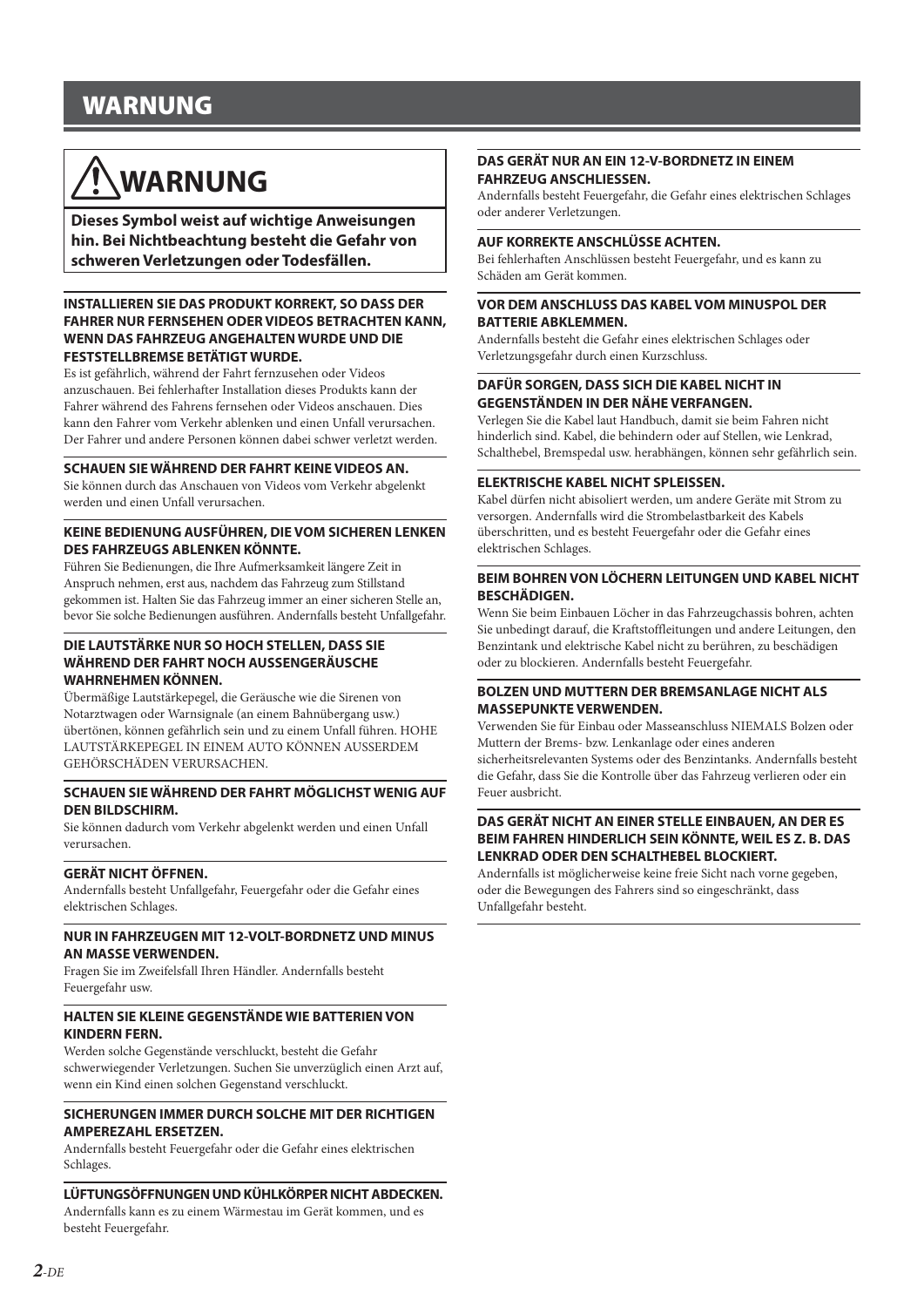## **VORSICHT**

**Dieses Symbol weist auf wichtige Anweisungen hin. Bei Nichtbeachtung besteht die Gefahr von Verletzungen bzw. Sachschäden.**

#### **DAS GERÄT NICHT WEITERBENUTZEN, WENN EIN PROBLEM AUFTRITT.**

Andernfalls kann es zu Verletzungen oder Schäden am Gerät kommen. Bringen Sie das Gerät zur Reparatur zu einem autorisierten Alpine-Händler oder zur nächsten Alpine-Fachwerkstatt.

#### **VERKABELUNG UND EINBAU VON FACHPERSONAL AUSFÜHREN LASSEN.**

Die Verkabelung und der Einbau dieses Geräts erfordern technisches Geschick und Erfahrung. Zu Ihrer eigenen Sicherheit sollten Sie Verkabelung und Einbau dem Händler überlassen, bei dem Sie das Gerät erworben haben.

#### **NUR DAS VORGESCHRIEBENE ZUBEHÖR VERWENDEN UND DIESES SICHER EINBAUEN.**

Verwenden Sie ausschließlich das vorgeschriebene Zubehör. Andernfalls wird das Gerät möglicherweise beschädigt, oder es lässt sich nicht sicher einbauen. Wenn sich Teile lösen, stellen diese eine Gefahrenquelle dar, und es kann zu Betriebsstörungen kommen.

#### **DIE KABEL SO VERLEGEN, DASS SIE NICHT GEKNICKT ODER DURCH SCHARFE KANTEN GEQUETSCHT WERDEN.**

Verlegen Sie die Kabel so, dass sie sich nicht in beweglichen Teilen wie den Sitzschienen verfangen oder an scharfen Kanten oder spitzen Ecken beschädigt werden können. So verhindern Sie eine Beschädigung der Kabel. Wenn Sie ein Kabel durch eine Bohrung in einer Metallplatte führen, schützen Sie die Kabelisolierung mit einer Gummitülle vor Beschädigung durch die Metallkanten der Bohrung.

#### **DAS GERÄT NICHT AN STELLEN EINBAUEN, AN DENEN ES HOHER FEUCHTIGKEIT ODER STAUB AUSGESETZT IST.**

Bauen Sie das Gerät so ein, dass es vor hoher Feuchtigkeit und Staub geschützt ist. Wenn Feuchtigkeit oder Staub in das Gerät gelangen, kann es zu Betriebsstörungen kommen.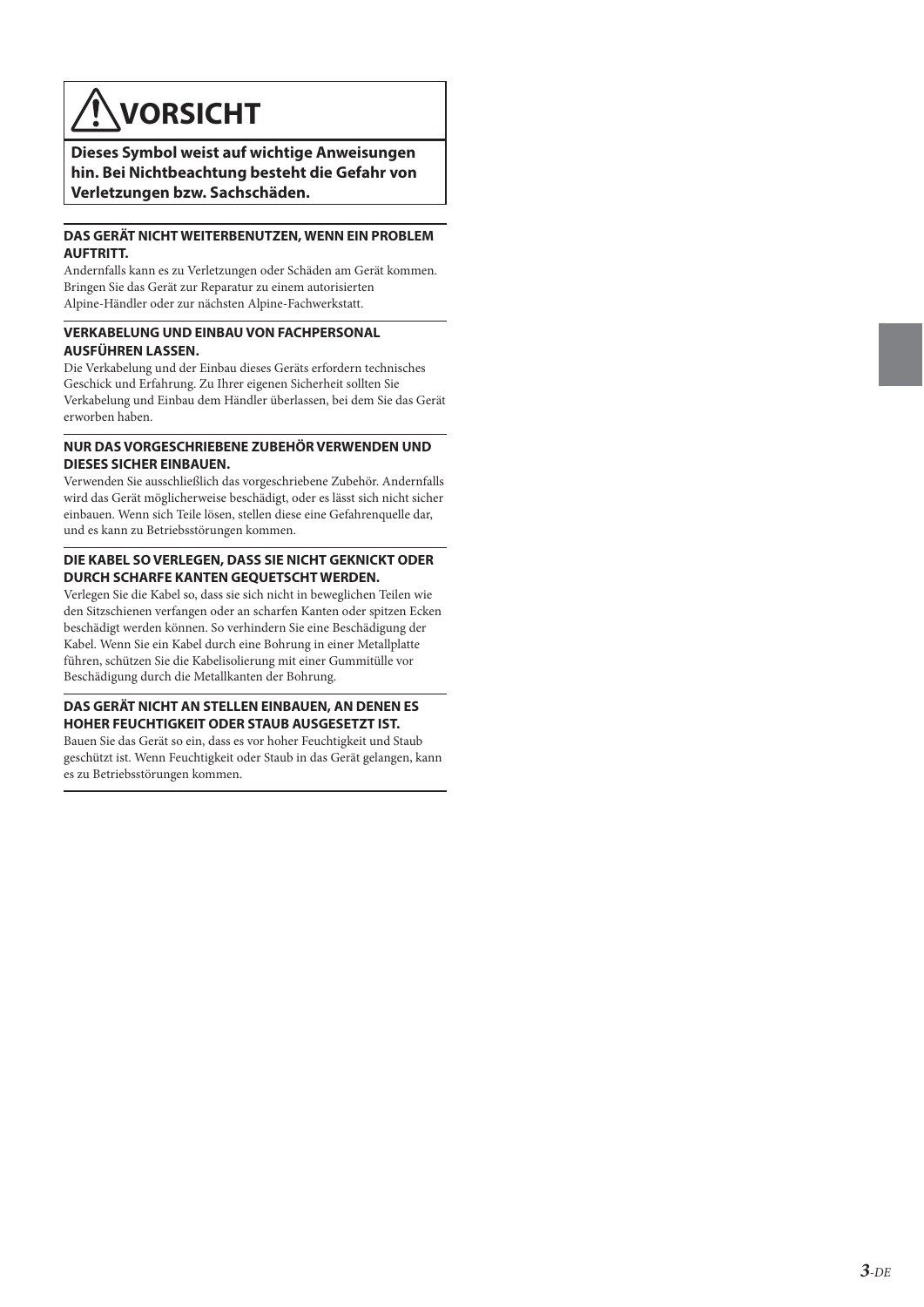### **Erste Schritte**

### **Positionierung der Bedienelemente**

Die Bildschirmdarstellung in der Kurzanleitung kann vom tatsächlichen Bildschirm abweichen.



### **Dimmersensor**

Erkennt die Helligkeit im Fahrzeuginnenraum.

### $\overline{2}$  Taste  $-$  /  $+$  (AB/AUF)

Zum Verstellen der Lautstärke antippen.

### **Taste (Stumm)**

Zum Aktivieren/Deaktivieren des Mute-Modus antippen.

#### $\circled{4}$  **Taste (HOME)/(Ausschalten)**

Aktiviert den HOME-Bildschirm. Halten Sie diese Taste mindestens 2 Sekunde lang gedrückt, um das Gerät auszuschalten.

### **Taste**

Tippen Sie je nach angeschlossenem Smartphone auf diese Taste, um die Siri-Funktion oder den Spracherkennungsmodus zu aktivieren.

### **6** Taste  $\boldsymbol{\mathcal{J}}$  (Telefon)

Wenn kein Freisprechtelefon angeschlossen ist: Der Bluetooth-Einstellbildschirm wird angezeigt. Wenn ein Freisprechtelefon angeschlossen ist: Der Bildschirm für die Telefonnummerneingabe (Tastatur) wird aktiviert.

Halten Sie diese Taste mindestens 2 Sekunden lang gedrückt, um den letzten eingehenden Anruf erneut zu wählen.

Während eines eingehenden Anrufs: Der Anruf beginnt. Während eines Anrufs: Der Anruf wird beendet.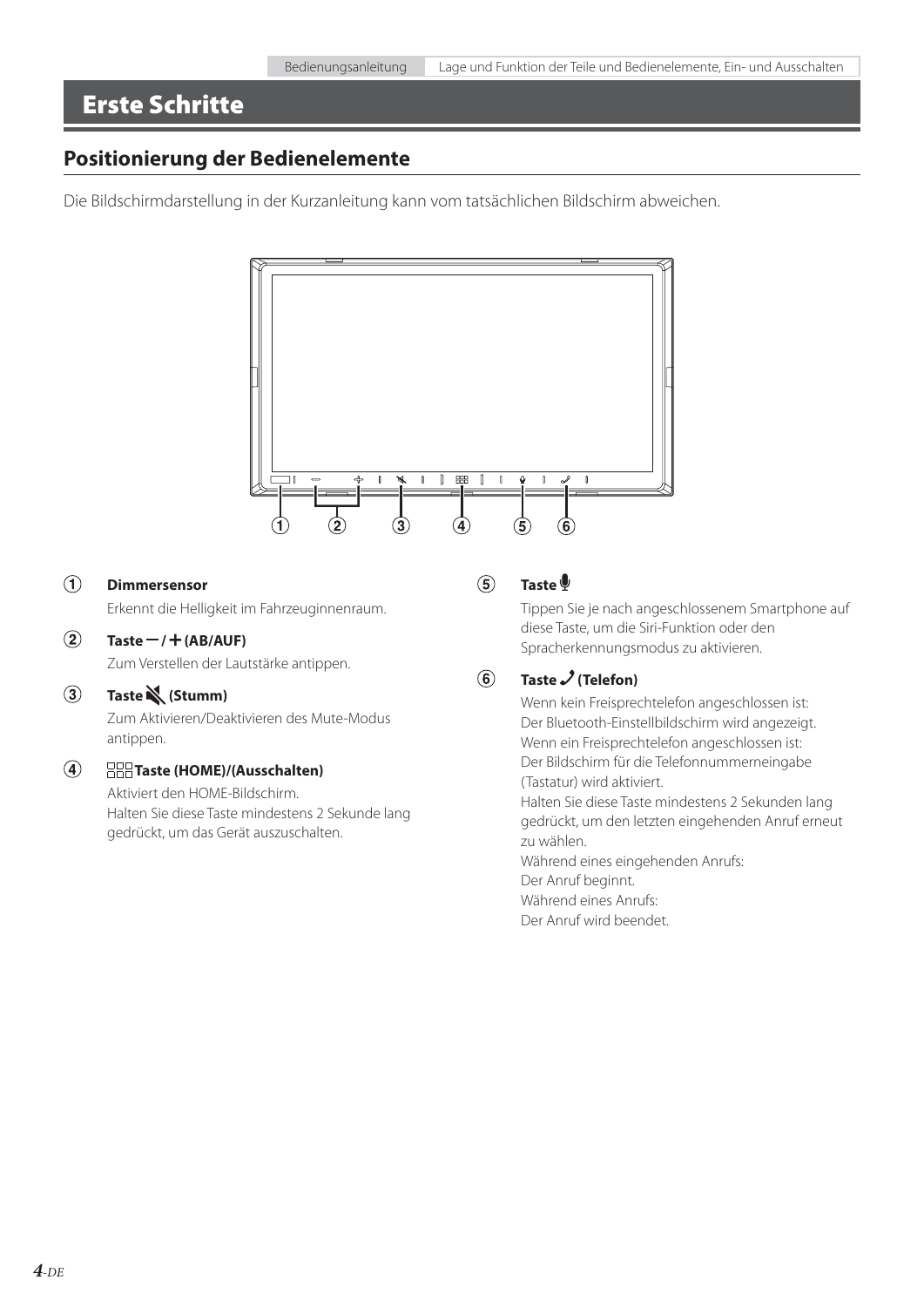### **Ein- und Ausschalten**

### **1 Drehen Sie den Zündschlüssel auf ACC oder ON.**

Das System wird eingeschaltet.

- **2 Halten Sie die Taste (HOME) mindestens 2 Sekunden lang gedrückt, um das Gerät auszuschalten.**
- Wenn das System zum ersten Mal verwendet wird, wird das Menü zur Sprachauswahl angezeigt. Wählen Sie die gewünschte Sprache aus und tippen Sie anschließend auf [OK].

### **Über den HOME-Bildschirm**

Wählen Sie ein Widget auf dem HOME-Bildschirm, um verschiedene Einstellungen und Bedienungen der Funktion durchzuführen.

 $1$  **Tippen Sie auf die Taste**  $\frac{\text{ODE}}{\text{ODE}}$  **(HOME).** 

Der HOME-Bildschirm wird angezeigt.

### **Beispiel für den HOME-Bildschirm**



| Radio                                           | Zeigt den Radio-Hauptbildschirm.                                                                                                                                                                                                                                                                                                                                         |
|-------------------------------------------------|--------------------------------------------------------------------------------------------------------------------------------------------------------------------------------------------------------------------------------------------------------------------------------------------------------------------------------------------------------------------------|
| <b>USB</b>                                      | Sie können Musikdateien (MP3/WMA/AAC/FLAC/WAV), Videodateien (MP4/AVI/WMV/<br>MOV) und Bilddateien (JPG/PNG/BMP), die auf einem USB-Stick gespeichert sind,<br>wiedergeben.<br>Wenn kein USB-Stick angeschlossen ist, ist dieses Widget nicht verfügbar.                                                                                                                 |
| iPod                                            | Zeigt den iPod-Hauptbildschirm.<br>Wenn kein iPhone angeschlossen ist, ist dieses Widget nicht verfügbar.                                                                                                                                                                                                                                                                |
| Connectivity<br>(Apple CarPlay)/ (Android Auto) | Sie können Apple CarPlay oder Android Auto verwenden.<br>• Wenn kein iPhone 5s (oder höher) mit installierter Apple CarPlay-Funktion bzw.<br>kein Smartphone mit installierter Android Auto App verbunden ist, ist dieses<br>Widget nicht verfügbar.<br>Wenn Apple CarPlay oder Android Auto verfügbar ist, ändert sich das Widget zu<br>[Apple CarPlay]/[Android Auto]. |
| Bluetooth-Audio                                 | Zeigt den Bluetooth-Audio-Hauptbildschirm.                                                                                                                                                                                                                                                                                                                               |
| Camera                                          | Zeigt Kamerabilder.                                                                                                                                                                                                                                                                                                                                                      |
| Setup                                           | Zeigt den Einstellbildschirm.                                                                                                                                                                                                                                                                                                                                            |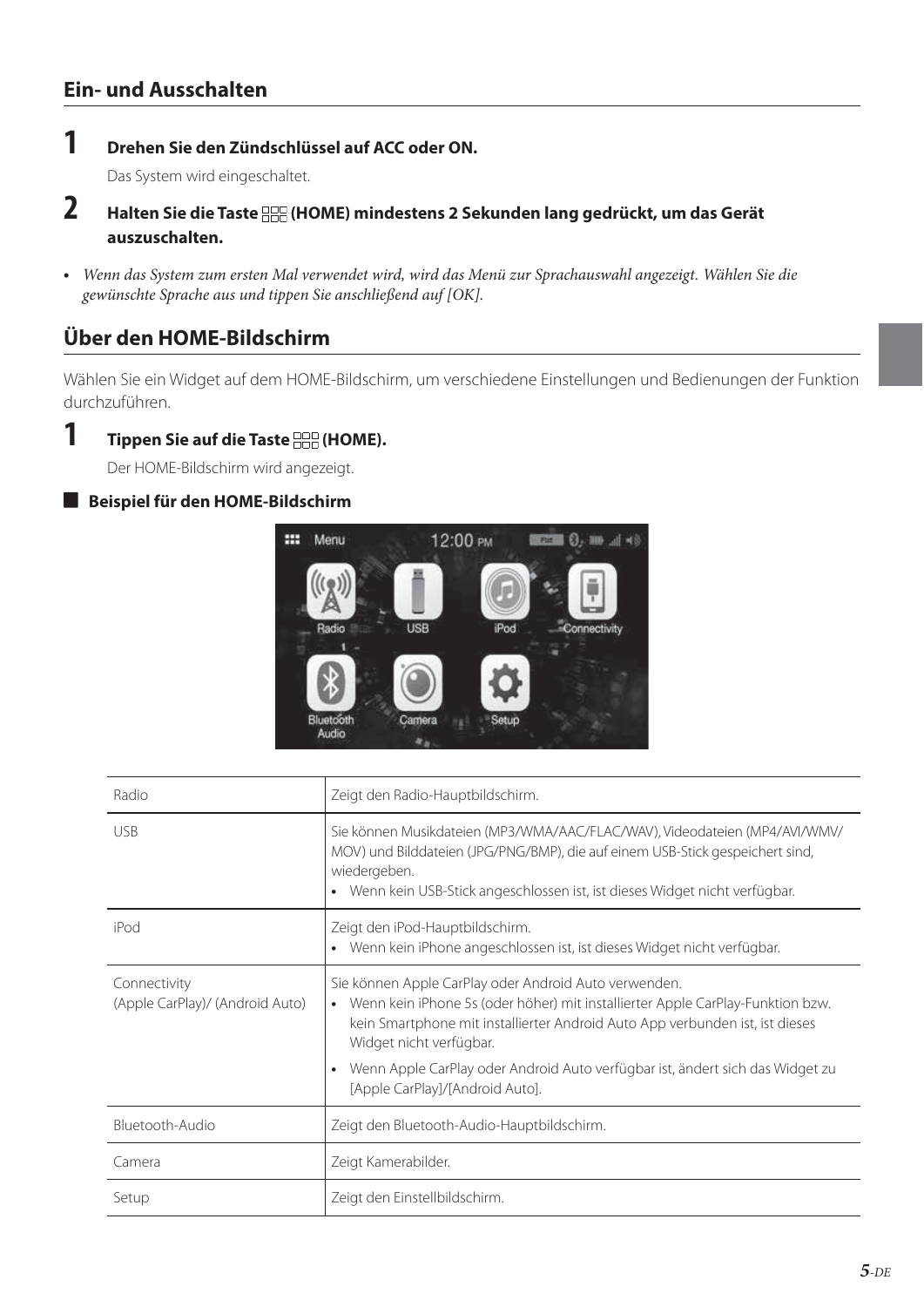### **Bedienung von Apple CarPlay (Optional)**

Apple CarPlay ist eine intelligentere und sicherere Möglichkeit, Ihr iPhone im Auto zu benutzen. Apple CarPlay versetzt die Dinge, die Sie mit Ihrem iPhone während der Fahrt machen möchten, direkt in dieses Gerät. Sie können Wegbeschreibungen erhalten, Anrufe tätigen, Nachrichten senden und empfangen und Musik hören, und das alles auf eine Weise, die es Ihnen ermöglicht, sich auf die Straße zu konzentrieren. Schließen Sie einfach Ihr iPhone an dieses Gerät an und los geht's.

### **1 Tippen Sie auf die Taste FRA (HOME).**

Der HOME-Bildschirm wird angezeigt.

### **2 Tippen Sie auf [Apple CarPlay].**

Der Bildschirm Apple CarPlay wird angezeigt.

• Weitere Informationen zur Bedienung von Apple CarPlay finden Sie unter "Apple CarPlay" in der Bedienungsanleitung.

|                                            | Bedienungsanleitung | Android Auto™ (Optional) |
|--------------------------------------------|---------------------|--------------------------|
| <b>Android Auto<sup>™</sup> (Optional)</b> |                     |                          |

Android Auto wurde entwickelt, um die Nutzung von Apps in Ihrem Handy zu erleichtern, während Sie unterwegs sind. Navigieren Sie mit Google Maps, hören Sie Wiedergabelisten oder Podcasts aus Ihren Lieblings-Apps an, senden Sie Nachrichten per Sprache und vieles mehr.

Laden Sie zunächst die Android Auto App aus dem Google Play Store herunter.

### **1 Tippen Sie auf die Taste FRA (HOME).**

Der HOME-Bildschirm wird angezeigt.

### **2 Tippen Sie auf [Android Auto].**

Der Bildschirm Android Auto wird angezeigt.

• Weitere Informationen zur Bedienung von Android Auto finden Sie unter "Android Auto" in der Bedienungsanleitung.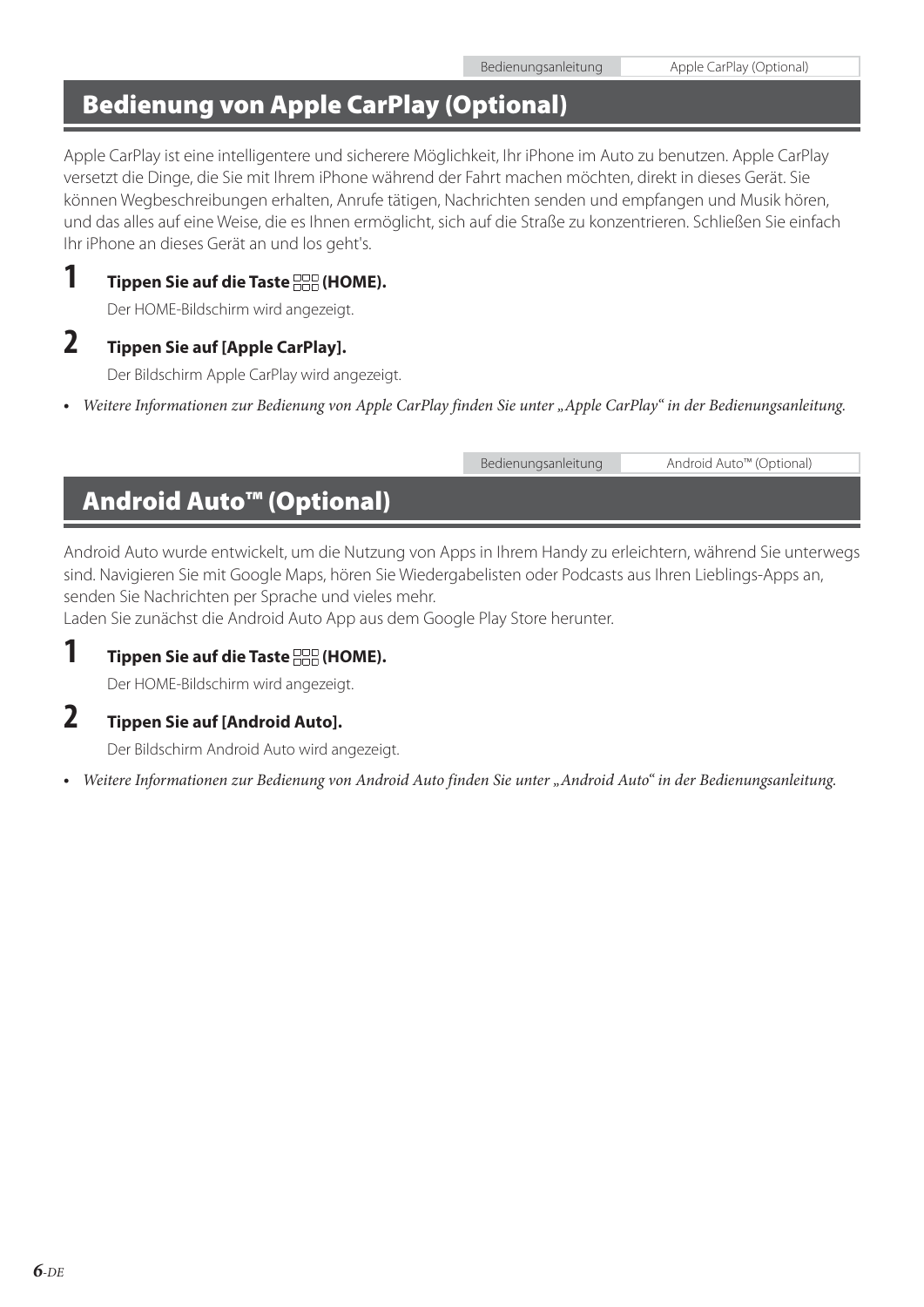### **Radio-Funktionsbildschirm**



**•** Die Muster einiger Tasten in der Kurzanleitung können vom tatsächlichen Bildschirm abweichen.

Bedienungsanleitung Betrieb des USB-Sticks (optional)

### **Betrieb des USB-Sticks (optional)**

Sie können Musikdateien (MP3/WMA/AAC/FLAC/WAV) und Videodateien (MP4/AVI/WMV/MOV) wiedergeben, die auf einem USB-Stick im internen Player dieses Systems gespeichert sind.

### **Beispiel für den USB-Audio-Hauptbildschirm**



**•** Die Muster einiger Tasten in der Kurzanleitung können vom tatsächlichen Bildschirm abweichen.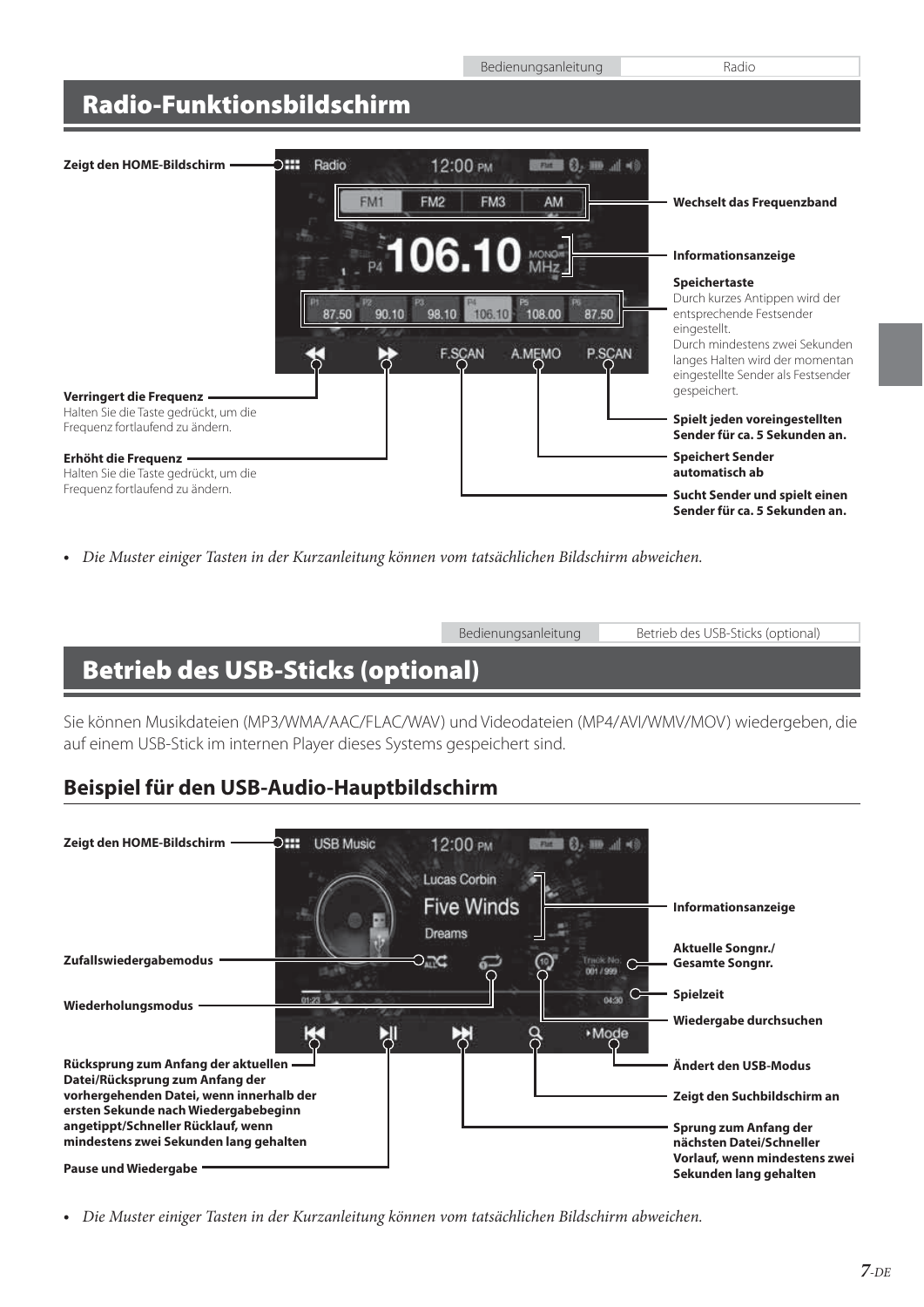### **iPod-Modus auf dem iPhone (optional)**

Ein separat erhältliches Lightning-to-USB-Kabel (KCU-471i) ist je nach iPhone-Typ erforderlich.



- Dieses Gerät unterstützt nur das iPhone (iPhone 5s oder höher). Um nur die Musikwiedergabe zu verwenden, stellen Sie die Einstellung "Apple CarPlay" auf "Aus", bevor Sie sich mit Ihrem iPhone verbinden.
- Die Muster einiger Tasten in der Kurzanleitung können vom tatsächlichen Bildschirm abweichen.

### **Suchen nach einer Musikdatei**

Zum Beispiel: Suchen nach Interpretennamen

- **1 Tippen Sie während der Wiedergabe auf [ (Suche)].**
- **2 Tippen Sie [Artists] an.**



**3 Tippen Sie auf den Namen des gewünschten Künstlers.**



- **4 Tippen Sie auf den Namen des gewünschten Albums.**
- **5 Tippen Sie auf den Namen des**

**gewünschten Songs.**

Der gewählte Song wird wiedergegeben.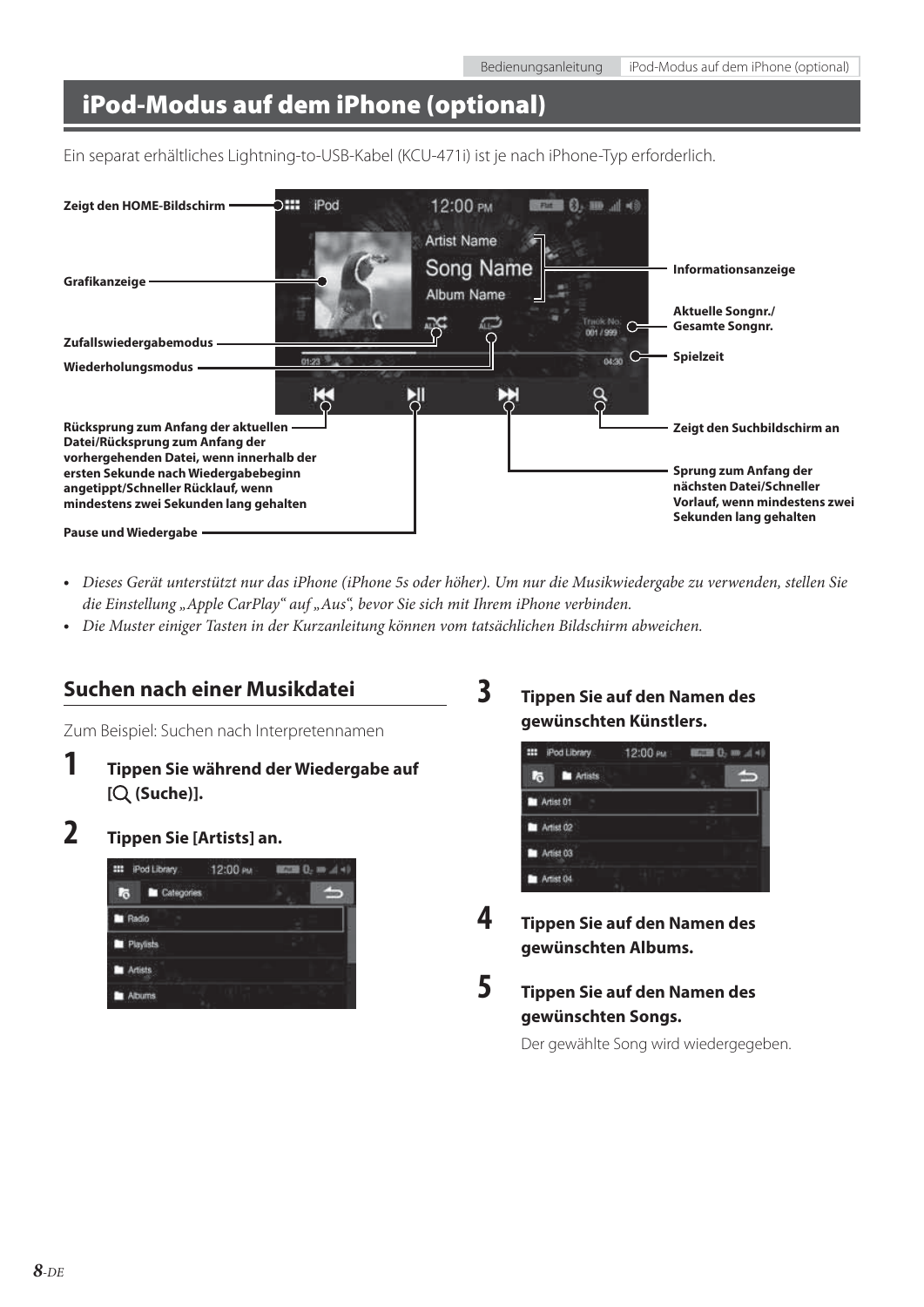### **Bedienung der Freisprecheinrichtung**

Das Gerät kann mit bis zu zwei Freisprechtelefonen verbunden werden.

### **Herstellen der Verbindung zu einem Bluetooth-kompatiblen Gerät (Pairing)**

**1 Tippen Sie auf [Setup] im HOME-Bildschirm.**

### **2 Tippen Sie auf [Bluetooth].**



**3 Tippen Sie auf [Search], um ein neues Gerät zu suchen.**



**4 Tippen Sie in der Liste auf das Gerät, das Sie verbinden möchten.**



**5 Die Registrierung des Geräts ist damit abgeschlossen.**



**•** Sie können bis zu 4 Bluetooth-kompatible Mobiltelefone registrieren.

**•** Der Bluetooth-Registrierungsprozess unterscheidet sich je nach Geräteversion und SSP (Simple Secure Pairing). Wenn auf diesem Gerät ein 4 oder 6-stelliges Passwort angezeigt wird, geben Sie das Passwort mit dem Bluetooth-kompatiblen Gerät ein. Wenn auf diesem Gerät ein 6-stelliges Passwort angezeigt wird, stellen Sie sicher, dass dasselbe Passwort auf dem Bluetooth-kompatiblen Gerät angezeigt wird.

### **Entgegennehmen eines Anrufs**

**1 Ein eingehender Anruf löst den Klingelton und eine Anzeige für eingehende Anrufe aus.**



### **2 Tippen Sie auf [Answer].**

Das Gespräch beginnt.



### **Beenden eines Telefongesprächs**

**1 Tippen Sie auf [ ] (Anruf beenden).** Der Anruf wird beendet.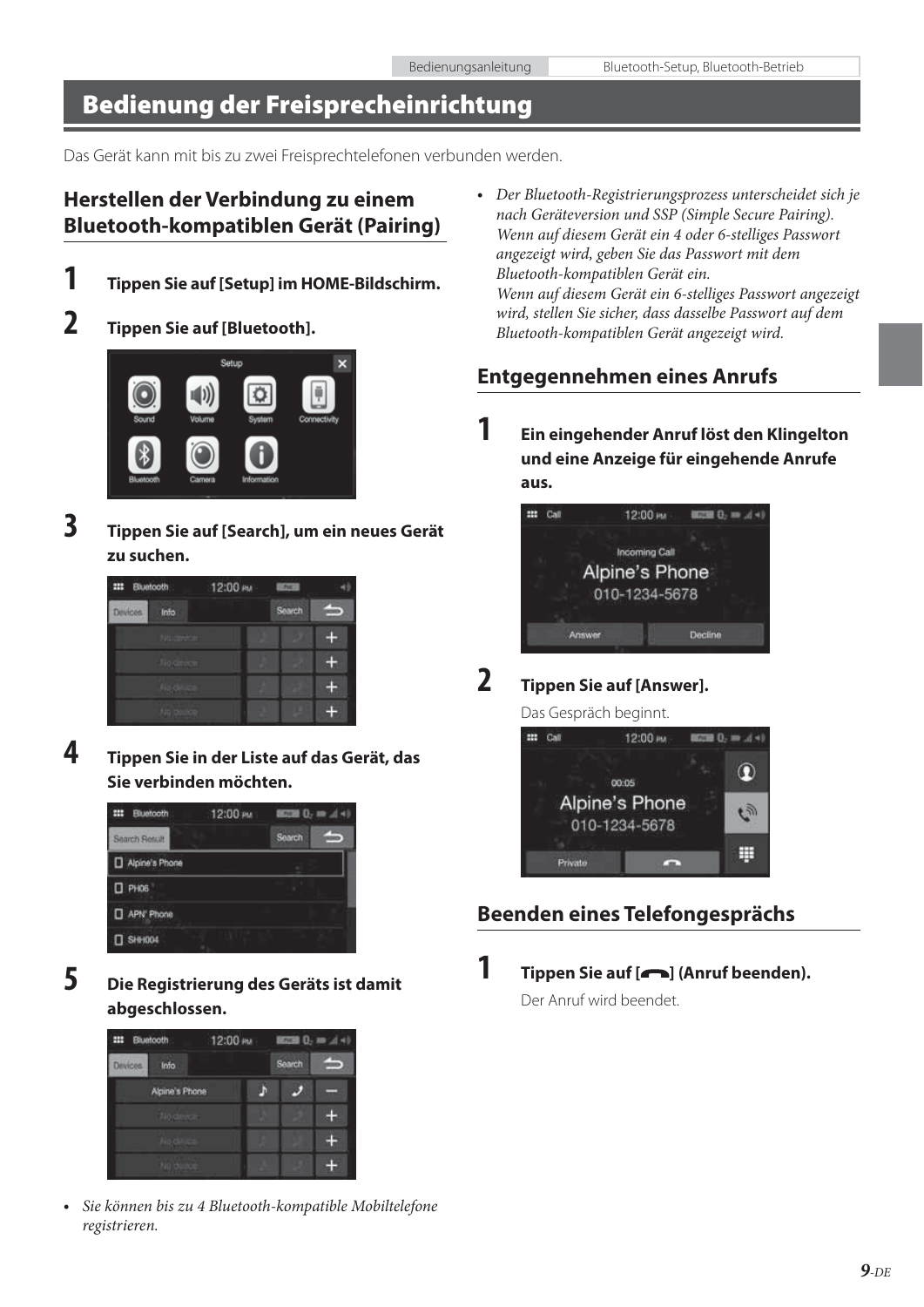### **Einbau**

### **Hinweis zum Einbau**

**•** Der Einbauwinkel des Geräts sollte weniger als 30° von der Horizontalen betragen. Beachten Sie, dass ein Einbauwinkel außerhalb dieses Bereichs Leistungseinbußen und möglicherweise Schäden zur Folge haben kann.



**•** Blockieren Sie nicht den Kühlkörper des Geräts, da ansonsten die Luftzirkulation verhindert wird. Wenn der Kühlkörper blockiert wird, sammelt sich die Wärme im Innern des Geräts an, was zu einem Brand führen kann.



### **Montieren des Mikrofons**

Achten Sie für einen sicheren Gebrauch auf folgende Punkte:

- Wählen Sie als Einbauort eine stabile und sichere Stelle.
- Achten Sie darauf, dass die Sicht und die Handlungsfähigkeit des Fahrers nicht beeinträchtigt werden.
- Bringen Sie das Mikrofon an einer Stelle an, an der es die Stimme des Fahrer problemlos aufnehmen kann (z. B. an der Sonnenblende).

Sie sollten Ihre Körperhaltung beim Fahren nicht verändern müssen, um in das Mikrofon zu sprechen. Dadurch kann Ihre Aufmerksamkeit vom sicheren Fahren Ihres Fahrzeugs abgelenkt werden. Achten Sie deshalb bei der Montage des Mikrofons sorgfältig auf die Ausrichtung und Entfernung. Überprüfen Sie, dass die Stimme des Fahrers am gewählten Befestigungsort problemlos aufgenommen werden kann.



### **Einbauen des Geräts**

**1 Befestigen Sie die originale Montagehalterung mit den mitgelieferten Schrauben am Gerät.**



**2 Schließen Sie alle anderen Kabel des Geräts**  den Angaben im Abschnitt "Anschlüsse" **(Seite 12) gemäß an.**

### **3 Befestigen des Geräts in einem Auto.**

- Um das Massekabel sicher zu verbinden, verwenden Sie eine bereits angebrachte Schraube an einem Metallteil des Fahrzeugs (mit  $\left(\bigstar\right)$  gekennzeichnet) oder eine saubere, blanke Metallstelle am Chassis des Fahrzeugs.
- Befestigen Sie die Kabel sorgfältig. Beschädigen Sie sie nicht, indem Sie sie in bewegliche Teile, wie z. B. die Sitzschiene, oder an scharfen oder spitzen Kanten einstecken.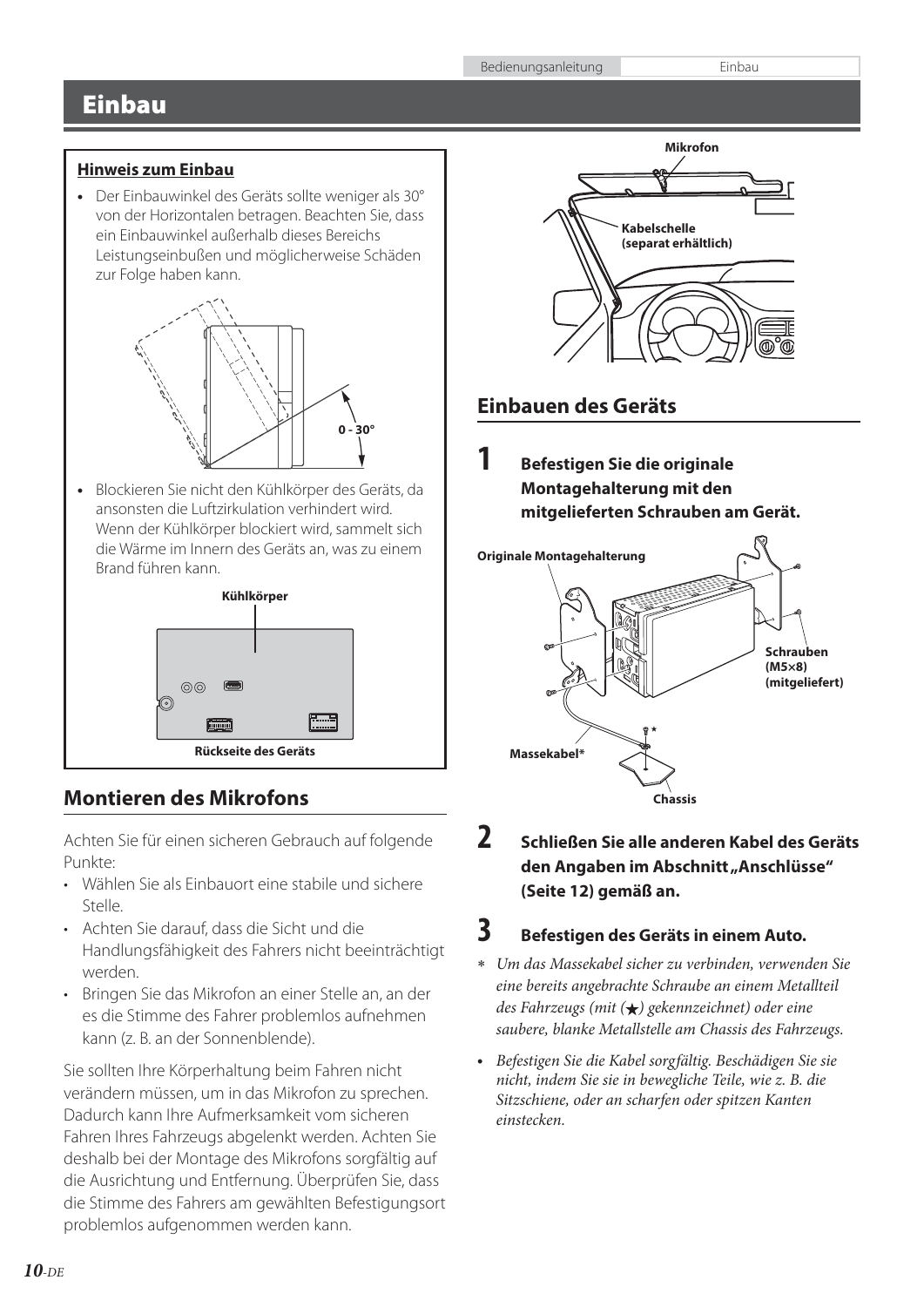### **Anschlussschema für SPST-Schalter (separat erhältlich)**

(Falls keine ACC-Spannungsversorgung vorhanden ist)



- Wenn Ihr Fahrzeug keine ACC-Spannungsversorgung bietet, schließen Sie das Gerät über einen (separat erhältlichen) SPST-Schalter (Single-Pole, Single-Throw) und über eine (separat erhältliche) Sicherung an.
- Das Diagramm und die oben angegebene Amperezahl der Sicherung beziehen sich auf den Fall, dass das Gerät allein verwendet wird.
- Wenn das Kabel für die geschaltete Spannungsversorgung (Zündung) des Geräts direkt an den Pluspol (+) der Fahrzeugbatterie angeschlossen ist, nimmt das Gerät auch bei ausgeschaltetem Schalter etwas Strom (mehrere hundert Milliampere) auf, und die Batterie kann entladen werden.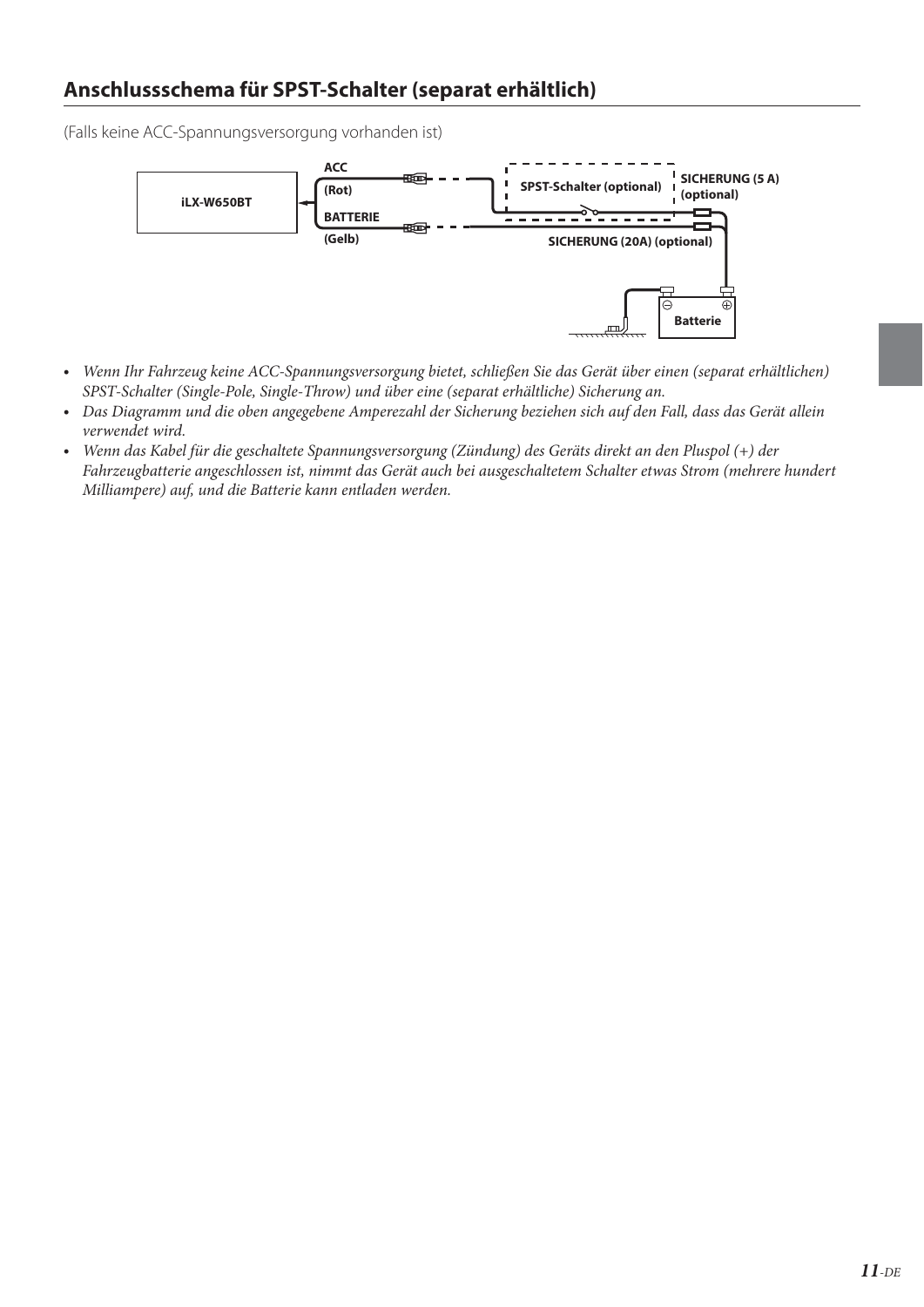Bedienungsanleitung Anschlüsse

### **Anschlüsse**

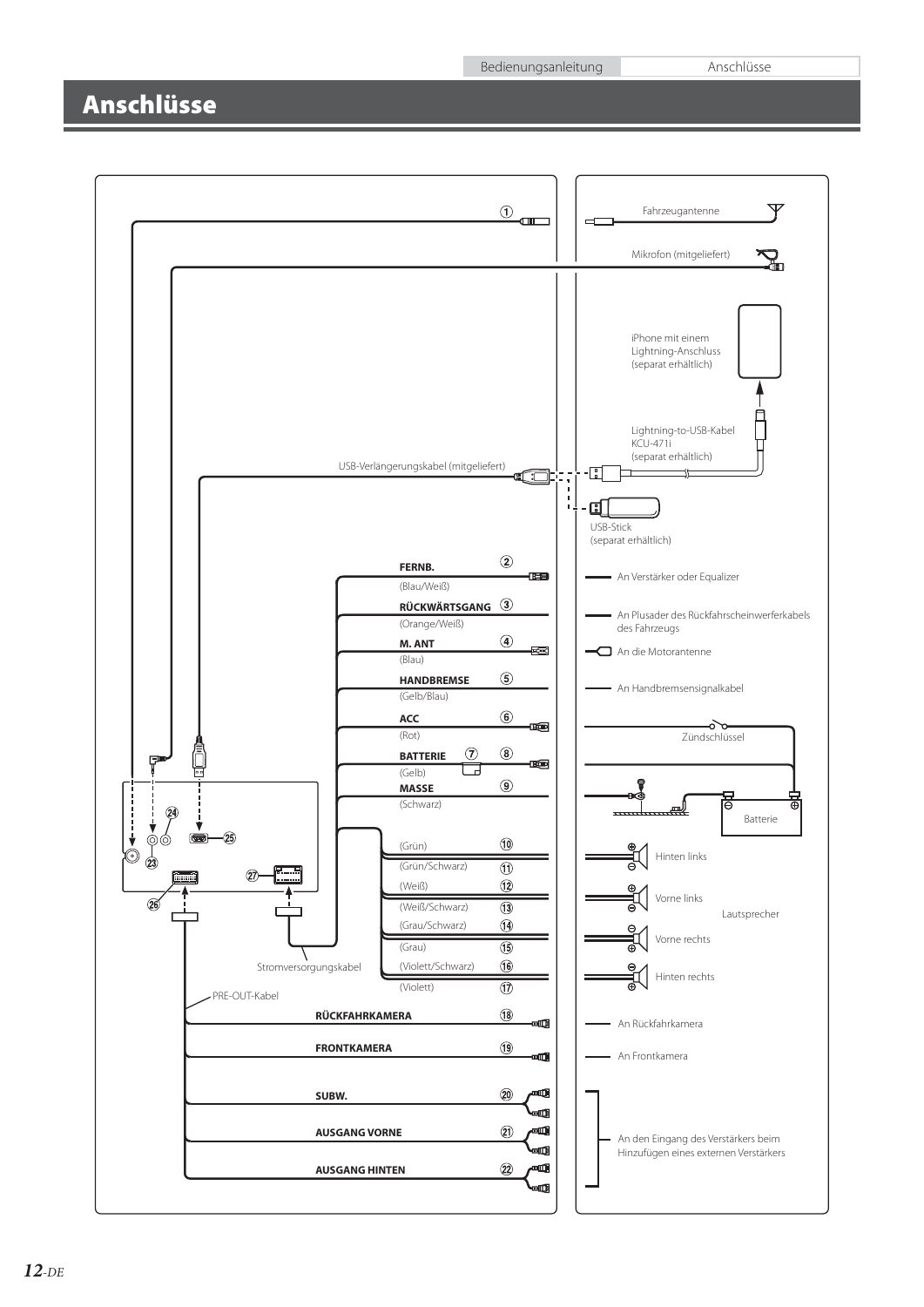### **Radioantennenbuchse**

 **Ferneinschaltkabel (Blau/Weiß)** Verbinden Sie dieses Kabel mit dem Ferneinschaltkabel des Verstärkers bzw. Signalprozessors.

### **Rückfahrkabel (Orange/Weiß)**

#### **Motorantennenkabel (Blau)**

Verbinden Sie dieses Kabel mit dem +B-Anschluss der Motorantenne, falls vorhanden.

Dieses Kabel darf nur zum Steuern der Motorantenne des Fahrzeugs verwendet werden. Verwenden Sie dieses Kabel nicht zum Einschalten eines Verstärkers, eines Signalprozessors usw.

### **Handbremskabel (Gelb/Blau)**

Verbinden Sie dieses Kabel mit der Spannungsversorgung des Handbremsenschalters, damit das Gerät Statussignale der Handbremse erhält.

### **Kabel für geschaltete Spannungsversorgung (Zündung) (Rot)**

Schließen Sie dieses Kabel an eine freie Klemme im Sicherungskasten oder an eine andere nicht belegte Versorgungsleitung an, die bei eingeschalteter Zündung bzw. in Position ACC (+) 12 V liefert.

#### **Sicherungshalter (15A)**

### **Batteriekabel (Gelb)**

Verbinden Sie dieses Kabel mit dem Pluspol (+) der Fahrzeugbatterie.

### **Massekabel (Schwarz)**

Verbinden Sie diese Leitung mit einer Stelle am Fahrzeugchassis, die sich für die Erdung eignet. Achten Sie darauf, dass der gewählte Punkt lack- und fettfrei ist, und schrauben Sie das Kabel mit der mitgelieferten Blechschraube gut fest.

### **Kabel für linken Hecklautsprecher (+) (Grün)**

- **Kabel für linken Hecklautsprecher (–) (Grün/ Schwarz)**
- **Kabel für linken Frontlautsprecher (+) (Weiß)**
- **Kabel für linken Frontlautsprecher (–) (Weiß/Schwarz)**
- **Kabel für rechten Frontlautsprecher (–) (Grau/Schwarz)**
- **Kabel für rechten Frontlautsprecher (+) (Grau)**
- **Kabel für rechten Hecklautsprecher (–) (Violett/Schwarz)**
- **Kabel für rechten Hecklautsprecher (+) (Violett)**

### **RÜCKFAHRKAMERA Cinch-Eingangsbuchse** Zum Anschließen einer Rückfahrkamera mit Cinch-Ausgang.

### **FRONTKAMERA Cinch-Eingangsbuchse**

Zum Anschließen einer Frontkamera mit Cinch-Ausgang.

### **Cinch-Buchsen für Subwoofer**

### **Vordere Cinch-Ausgänge**

Können als Frontausgang-Cinch-Buchsen verwendet werden. ROT = rechter Kanal; WEISS = linker Kanal.

### **Hintere Cinch-Ausgänge**

Können als Heckausgang-Cinch-Buchsen verwendet werden. ROT = rechter Kanal; WEISS = linker Kanal.

#### **MIC-Eingangsanschluss**

An Mikrofon (mitgeliefert)

### **Schnittstellenstecker für Lenkradfernbedienung**

An Schnittstelle für Lenkradfernbedienung. Einzelheiten zu den Anschlüssen können Sie bei Ihrem nächsten Alpine-Händler in Erfahrung bringen.

### **USB-Anschluss**

An USB-Stick, iPhone oder Android-Smartphone.

### **KAMERA/PRE-OUT-Anschluss**

### **Spannungsversorgungsanschluss**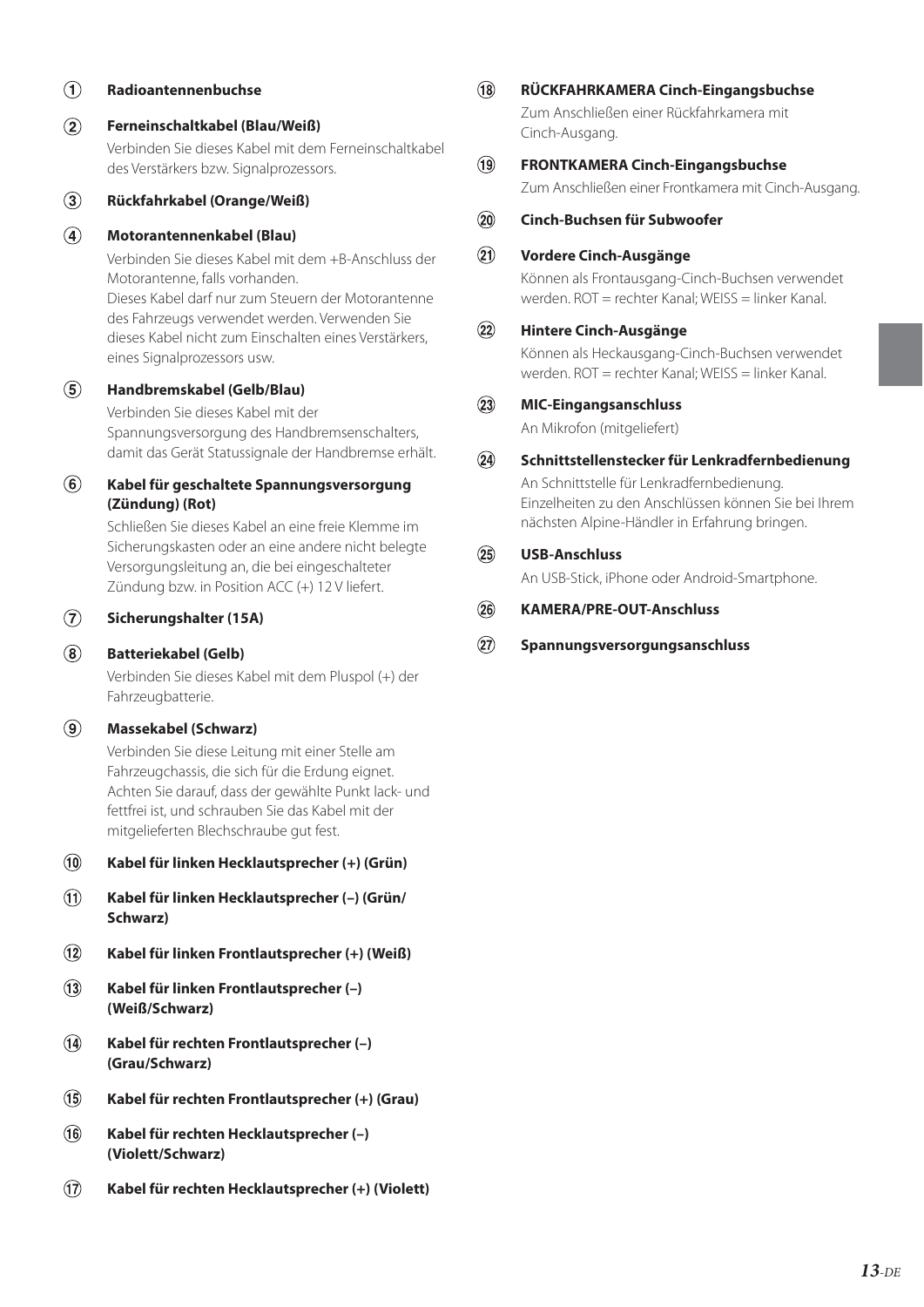### **Technische Daten**

### **MONITOR**

Bildschirmgröße 7"<br>LCD-Typ Tr. Betriebssystem TFT-Aktivmatrix Anzahl Bildelemente 1 152 000 Stück

Effektive Bildelemente

Beleuchtung

### mindestens 99 %<br>I FD

Transparentes TN LCD

 $(800 \times 480 \times 3 \text{ (RGB)})$ 

### **UKW-TUNER (FM)**

Empfangsbereich 87,5–108,0 MHz Mononutzbare Empfindlichkeit 9,3 dBf (0,8 μV/75 Ohm) 50 dB Geräuschberuhigung 13,5 dBf (1,3 μV/75 Ohm) Trennschärfe 80 dB Rauschabstand 65 dB Stereokanaltrennung 35 dB Gleichwellenselektion 2,0 dB

### **BEREICH UKW-TUNER**

Empfangsbereich 531–1602 kHz Anwendbare Empfindlichkeit 25,1 μV/28 dBf

### **USB-SPEICHER**

USB-Anforderungen USB 2.0<br>
Max. Leistungsaufnahme 1000 mA (CDP-Support) Max. Leistungsaufnahme<br>USB-Klasse

Dateisystem FAT16/32 Anzahl der Kanäle 2 Kanäle (Stereo) Frequenzgang\*<sup>1</sup> Dynamikumfang Rauschabstand 100 dB Kanaltrennung 85 dB (bei 1 kHz)

USB (Wiedergabegerät)/ USB (Massenspeicherklasse) 5 – 20 000 Hz (±1 dB) Klirrfaktor 0,008 % (bei 1 kHz)<br>Dynamikumfang 95 dB (bei 1 kHz)

1 Der Frequenzgang variiert je nach Codiersoftware/Bitrate.

#### **BEREICH Bluetooth**

| Bluetooth-Spezifikation |  |
|-------------------------|--|
| Ausgangsleistung        |  |

Bluetooth V4.2 +4 dBm Durchschn. (Leistungsklasse 2) Profil HFP (Hands-Free Profile) PBAP (Phone Book Access Profile) A2DP (Advanced Audio Distribution Profile) AVRCP (Audio/Video Remote Control Profile)

### **ALLGEMEIN**

| Spannungsversorgung | 14.4 DC                               |
|---------------------|---------------------------------------|
|                     | (11-16 V zulässig)                    |
| Betriebstemperatur  | $-20^{\circ}$ C bis + 60 $^{\circ}$ C |
| Leistung            | 16 W RMS $\times$ 4 $*$ <sup>2</sup>  |
|                     |                                       |

2 Primärverstärkerleistungen nach CEA-2006 Standard

**•** Ausgangsleistung: gemessen bei 4 Ohm und ≤ 1% THD+N **•** S/R: 80 dBA (Referenz: 1 W in 4 Ohm)

| Gewicht                             | 0,92 kg |                   |
|-------------------------------------|---------|-------------------|
| Audio-Ausgangspegel                 |         |                   |
| Vorverstärkerausgang (Front, Heck): |         | 4V/10 kOhm (max.) |
| Vorverstärkerausgang (Subwoofer):   |         | 4V/10 kOhm (max.) |

### **GEHÄUSEABMESSUNGEN**

| <b>Breite</b> | 178 mm           |
|---------------|------------------|
| Höhe          | $100 \text{ mm}$ |
| Tiefe         | $60 \text{ mm}$  |

- Aufgrund ständiger Produktverbesserungen sind Änderungen der technischen Daten und des Designs ohne Vorankündigung vorbehalten.
- Der LCD-Bildschirm wird in einem hochpräzisen Fertigungsverfahren entwickelt. Der Anteil an effektiven Bildpunkten beträgt mehr als 99.99 %. Dies wiederum bedeutet, dass bis zu 0,01 % der Bildpunkte unter Umständen dauerhaft aktiviert oder deaktiviert sind.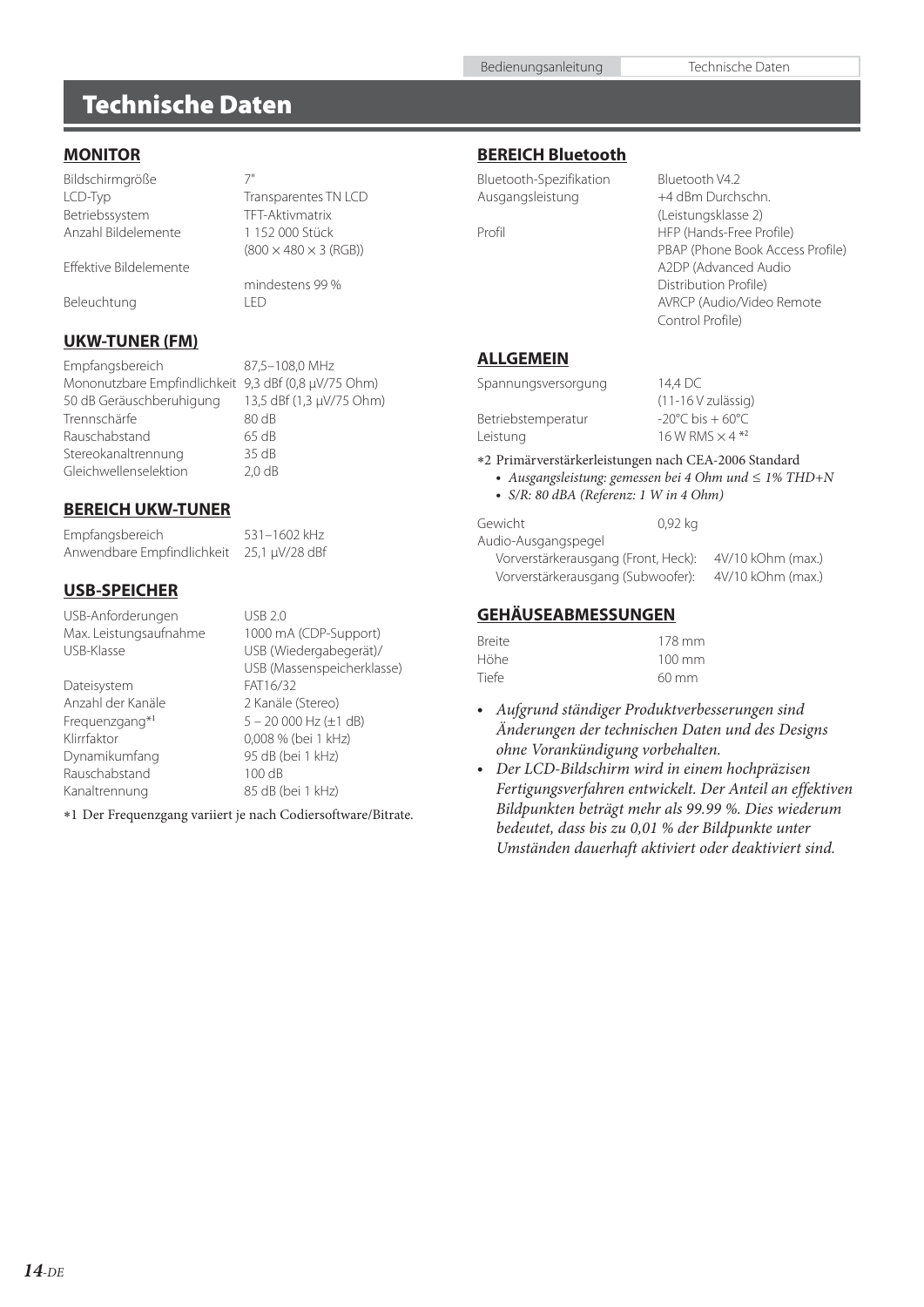- Windows Media und das Windows-Logo sind Warenzeichen oder registrierte Warenzeichen der Microsoft Corporation in den USA und/oder anderen Ländern.
- Apple, iPhone und Siri sind eingetragene Marken von Apple Inc. in den USA und anderen Ländern. Apple CarPlay ist eine Marke von Apple Inc.
- **•** Die Verwendung der Made for Apple und Works with Apple Badges bedeutet, dass ein Zubehörteil speziell für den Anschluss an die im Made for Apple Badge identifizierten Apple-Produkte und für die Arbeit mit der im Works with Apple Badge identifizierten Technologie entwickelt wurde und vom Entwickler zertifiziert wurde, um die Apple-Leistungsstandards zu erfüllen. Apple ist in keiner Weise für den Betrieb dieses Geräts oder seine Übereinstimmung mit Sicherheitsund Rechtsstandards verantwortlich.
- Bitte beachten Sie, dass der Einsatz dieses Zubehörteils zusammen mit einem Apple-Produkt die Drahtlosleistung beeinträchtigen kann.
- Die Verwendung des Apple CarPlay-Logos bedeutet, dass die Benutzeroberfläche eines Fahrzeugs den Apple-Leistungsstandards entspricht. Apple ist in keiner Weise für den Betrieb dieses Fahrzeugs oder seine Übereinstimmung mit Sicherheits- und Rechtsstandards verantwortlich. Bitte beachten Sie, dass der Einsatz dieses Produkts zusammen mit einem iPhone die Drahtlosleistung beeinträchtigen kann.
- Google, Android, Android Auto, Google Play und andere Marken sind Marken von Google LLC.
- Die Wortmarke und Logos von Bluetooth® sind eingetragene Warenzeichen der Bluetooth SIG, Inc. und jeglicher Gebrauch solcher Marken der Alpine Electronics, Inc. ist unter Lizenz.
- MPEG Layer-3 Audio-Codiertechnologie mit Lizenz von Fraunhofer IIS und Thomson. Die Lieferung dieses Produkts schließt lediglich eine Lizenz für die private, nicht kommerzielle Nutzung ein und beinhaltet weder eine Lizenz noch ein impliziertes Nutzungsrecht für einen kommerziellen (d. h. Gewinn bringenden) Einsatz für Echtzeit-Rundfunk (terrestrisch, über Satellit, Kabel und/oder beliebige andere Medien), Senden/ Streaming über das Internet, Intranets und/oder andere Netzwerke sowie andere Vertriebssysteme für elektronische Inhalte wie Pay-Audio- oder Audio-on-Demand-Anwendungen. Für solche Einsatzzwecke ist eine unabhängige Lizenz erforderlich. Einzelheiten können unter http://www.mp3licensing.com in Erfahrung gebracht werden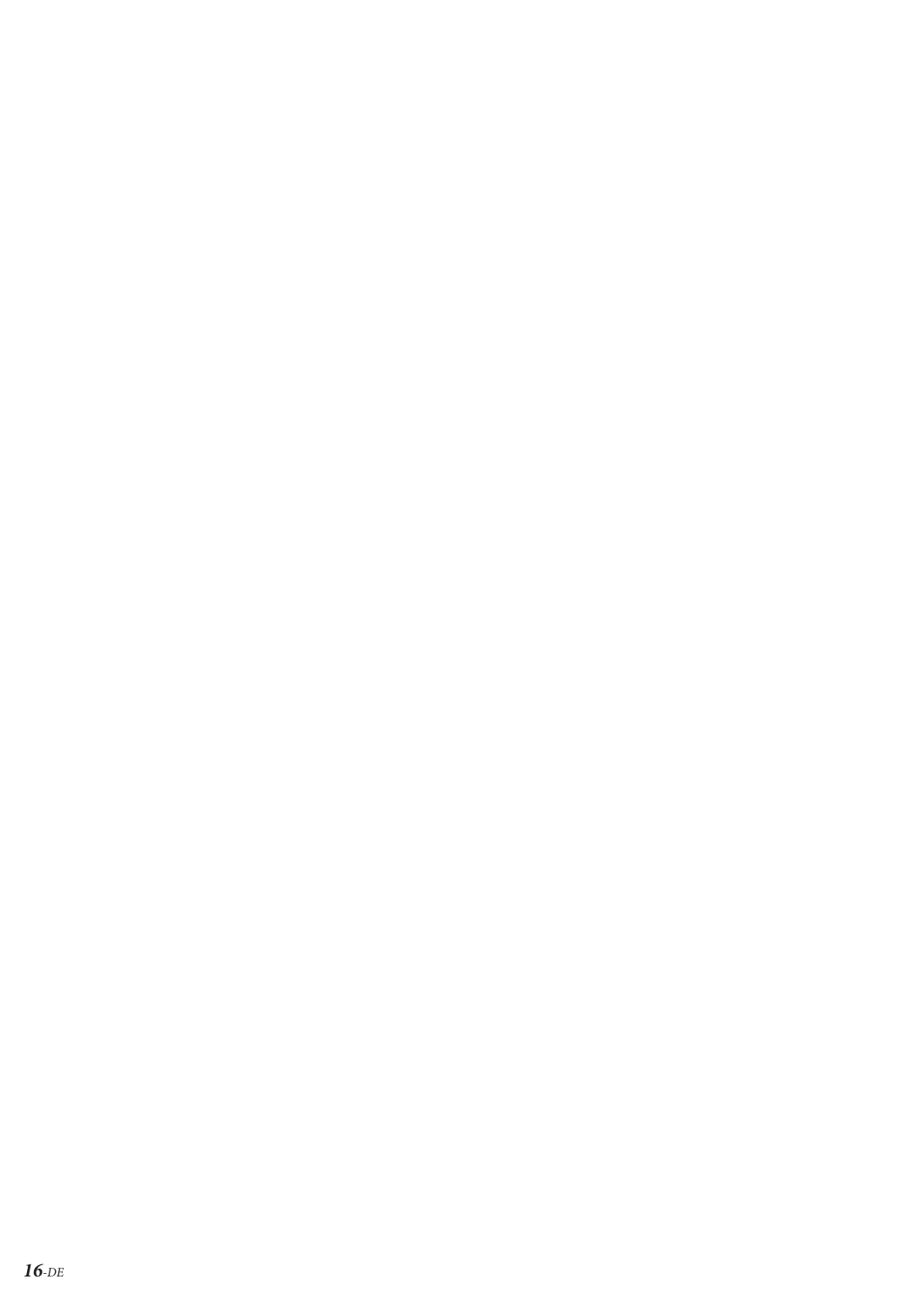### Содержание

### ВАЖНО

Запишите серийный номер своего устройства в отведенном для этого поле и сохраните его для дальнейшего использования.

УСТАНОВЩИК:

Подробная информация обо всех функциях приведена в руководстве пользователя.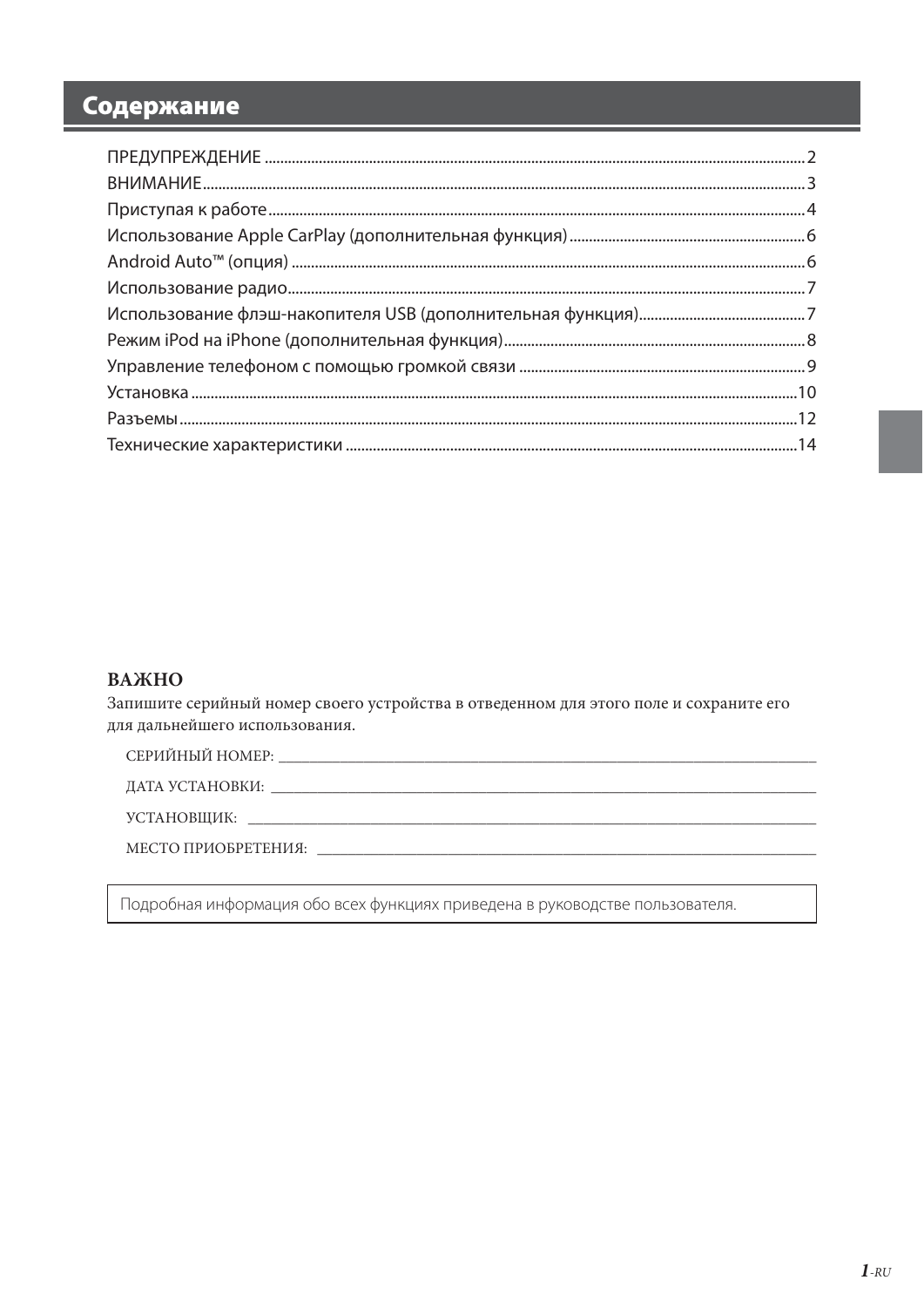### **ПРЕДУПРЕЖДЕНИЕ**

## **ПРЕДУПРЕЖДЕНИЕ**

**Этот символ обозначает важные инструкции. Их несоблюдение может привести к серьезной травме или летальному исходу.**

#### **УСТАНАВЛИВАЙТЕ УСТРОЙСТВО ТАКИМ ОБРАЗОМ, ЧТОБЫ ВОДИТЕЛЬ НЕ МОГ ПРОСМАТРИВАТЬ ТЕЛЕВИЗИОННЫЕ ПРОГРАММЫ И ВИДЕО, ЕСЛИ АВТОМОБИЛЬ НЕ ОСТАНОВЛЕН И НЕ ВКЛЮЧЕН СТОЯНОЧНЫЙ ТОРМОЗ.**

Просмотр водителем телевизионных программ/видео в процессе вождения опасен. При неправильной установке этого устройства водитель сможет просматривать телепрограммы/видео во время движения. Это может отвлекать водителя от дороги, провоцируя аварию. Водитель или пассажиры могут получить серьезные травмы.

#### **НЕ СМОТРИТЕ ВИДЕО ВО ВРЕМЯ ВОЖДЕНИЯ.**

Просмотр видео может отвлечь водителя от управления автомобилем и привести к несчастному случаю.

#### **НЕ ПРЕДПРИНИМАЙТЕ НИКАКИХ ДЕЙСТВИЙ, КОТОРЫЕ МОГУТ ОТВЛЕЧЬ ВАС ОТ БЕЗОПАСНОГО ВОЖДЕНИЯ АВТОМОБИЛЯ.**

Любые действия, отвлекающие внимание на продолжительное время, следует выполнять только после полной остановки. Перед выполнением таких действий всегда останавливайте автомобиль в безопасном месте. Несоблюдение данного требования может привести к аварии.

#### **ПОДДЕРЖИВАЙТЕ ГРОМКОСТЬ НА УРОВНЕ, ПОЗВОЛЯЮЩЕМ СЛЫШАТЬ ОКРУЖАЮЩИЕ ЗВУКИ ВО ВРЕМЯ ДВИЖЕНИЯ.**

Чрезмерно высокий уровень громкости, заглушающий такие звуки, как сирены автомобилей аварийной службы и предупреждающие сигналы (при пересечении ж/д путей и т. д.), может быть опасным и привести к аварии. ИСПОЛЬЗОВАНИЕ ВЫСОКОГО УРОВНЯ ГРОМКОСТИ В АВТОМОБИЛЕ МОЖЕТ ТАКЖЕ ПРИВЕСТИ К ПОВРЕЖДЕНИЮ СЛУХА.

#### **КАК МОЖНО МЕНЬШЕ ОТВЛЕКАЙТЕСЬ НА ПРОСМОТР ИНФОРМАЦИИ НА ДИСПЛЕЕ ВО ВРЕМЯ ВОЖДЕНИЯ.**

Просмотр информации на экране может отвлечь водителя от управления автомобилем и привести к несчастному случаю.

#### **НЕ РАЗБИРАЙТЕ И НЕ МОДИФИЦИРУЙТЕ УСТРОЙСТВО.**

Это может привести к аварии, возгоранию или поражению электрическим током.

#### **ИСПОЛЬЗУЙТЕ УСТРОЙСТВО ТОЛЬКО В АВТОМОБИЛЯХ С НАПРЯЖЕНИЕМ БОРТОВОЙ СЕТИ 12 В, С ОТРИЦАТЕЛЬНЫМ ЗАЗЕМЛЕНИЕМ.**

 (В случае сомнений проконсультируйтесь с дилером.) Несоблюдение этого требования может привести к возгоранию и другим опасным ситуациям.

#### **ХРАНИТЕ МЕЛКИЕ ПРЕДМЕТЫ, НАПРИМЕР, ВИНТЫ, В МЕСТАХ, НЕДОСТУПНЫХ ДЛЯ ДЕТЕЙ.**

Проглатывание таких предметов может привести к серьезным травмам. Если ребенок проглотил подобный предмет, немедленно обратитесь к врачу.

#### **ПРИ ЗАМЕНЕ ПРЕДОХРАНИТЕЛЕЙ ИСПОЛЬЗУЙТЕ ТОЛЬКО ПРЕДОХРАНИТЕЛИ ТОГО ЖЕ НОМИНАЛА.**

Несоблюдение данного требования может привести к возгоранию и поражению электрическим током.

#### **НЕ ЗАКРЫВАЙТЕ ВЕНТИЛЯЦИОННЫЕ ОТВЕРСТИЯ ИЛИ ПАНЕЛИ РАДИАТОРА.**

В противном случае нагрев внутренних деталей может привести к возгоранию.

#### **ИСПОЛЬЗУЙТЕ ЭТОТ ПРОДУКТ ТОЛЬКО В АВТОМОБИЛЯХ С НАПРЯЖЕНИЕМ БОРТОВОЙ СЕТИ 12 В.**

Неправильное использование может привести к возгоранию, поражению электрическим током или другим травмам.

#### **ПРАВИЛЬНО ВЫПОЛНИТЕ ВСЕ ПОДКЛЮЧЕНИЯ.**

Неправильное подключение может привести к возгоранию или повреждению устройства.

#### **ПЕРЕД ПОДКЛЮЧЕНИЕМ СНИМИТЕ КЛЕММУ ОТРИЦАТЕЛЬНОГО ПОЛЮСА АККУМУЛЯТОРНОЙ БАТАРЕИ.**

Несоблюдение этого требования может привести к поражению электрическим током или к травме вследствие короткого замыкания.

#### **НЕ ДОПУСКАЙТЕ СПЛЕТЕНИЯ КАБЕЛЕЙ С ОКРУЖАЮЩИМИ ОБЪЕКТАМИ.**

Прокладывайте проводку и кабели в соответствии с инструкциями в руководстве, чтобы избежать помех во время вождения. Кабели или проводка, которая блокирует доступ к рулевому колесу, рычагу переключения передач, педали тормоза и т. д., могут стать причиной чрезвычайной опасности.

#### **НЕ СРАЩИВАЙТЕ ЭЛЕКТРИЧЕСКИЕ КАБЕЛИ.**

Никогда не срезайте кабельную изоляцию для подачи питания на другое оборудование. В противном случае будет превышена допустимая нагрузка по току для данного провода, что может привести к возгоранию трубки поражению электрическим током.

#### **НЕ ПОВРЕДИТЕ ТРУБОПРОВОДЫ ИЛИ ПРОВОДКУ ПРИ СВЕРЛЕНИИ ОТВЕРСТИЙ.**

При сверлении установочных отверстий в корпусе примите меры предосторожности, чтобы избежать контакта, повреждения или закупоривания трубок, топливопроводов или электропроводки. Несоблюдение этого требования может привести к возгоранию.

#### **НЕ ИСПОЛЬЗУЙТЕ БОЛТЫ ИЛИ ГАЙКИ ТОРМОЗНОЙ СИСТЕМЫ ИЛИ СИСТЕМЫ РУЛЕВОГО УПРАВЛЕНИЯ ДЛЯ ЗАЗЕМЛЕНИЯ.**

Болты и гайки тормозной системы, системы рулевого управления (либо любой другой системы, связанной с безопасностью) или баков НИКОГДА не следует использовать при установке или заземлении. Использование таких деталей может блокировать управление автомобилем и привести к возгоранию и другим опасным ситуациям.

#### **НЕ УСТАНАВЛИВАЙТЕ УСТРОЙСТВО В МЕСТАХ, ГДЕ ОНО МОЖЕТ МЕШАТЬ РАБОТЕ АВТОМОБИЛЯ, НАПРИМЕР, РЯДОМ С РУЛЕВЫМ КОЛЕСОМ ИЛИ РЫЧАГОМ ПЕРЕКЛЮЧЕНИЯ ПЕРЕДАЧ.**

Это может ухудшить обзор или затруднить движение, что может привести к серьезной аварии.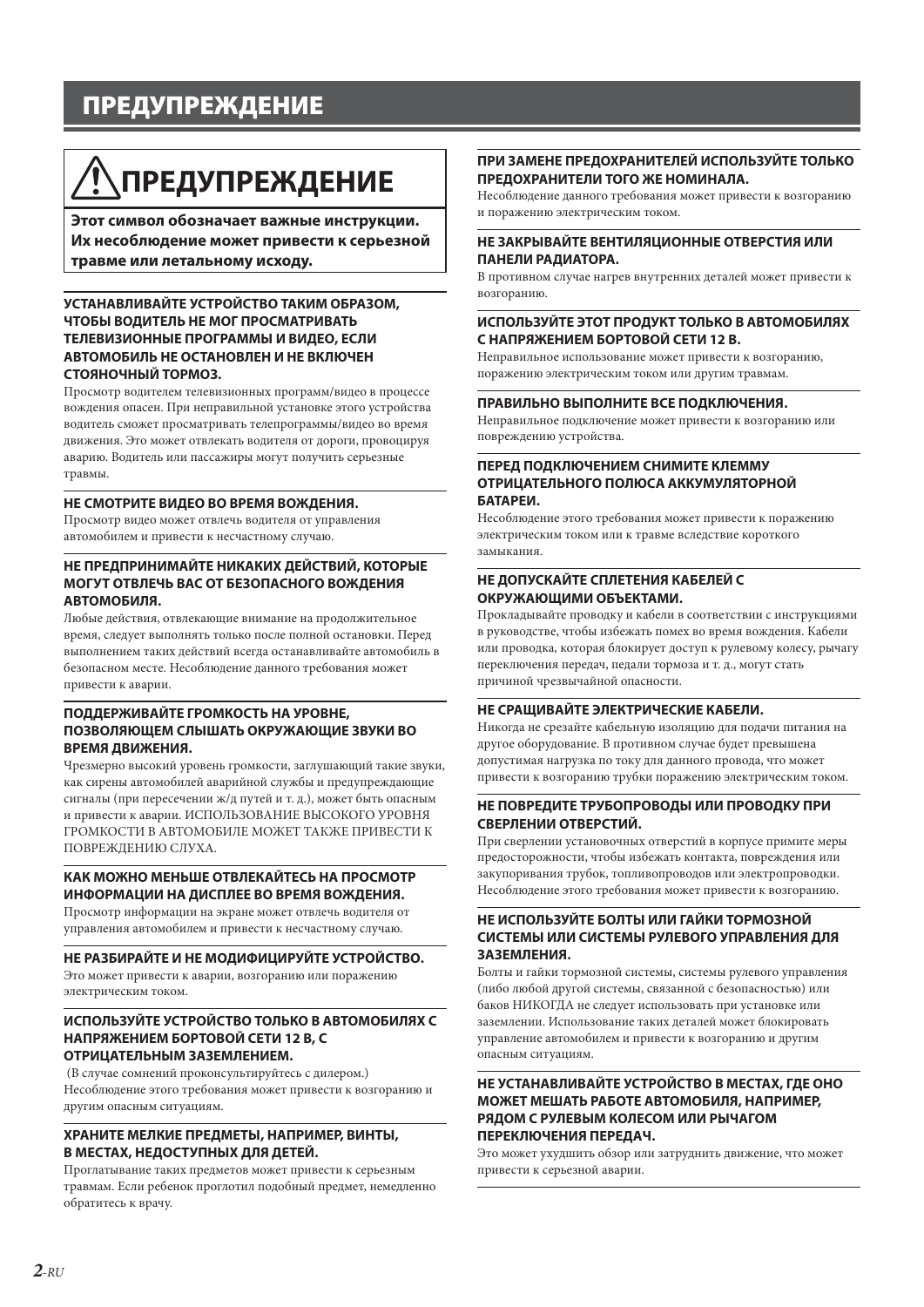## **ВНИМАНИЕ**

**Этот символ обозначает важные инструкции. Их несоблюдение может привести к травме или повреждению имущества.**

#### **ПРИ ВОЗНИКНОВЕНИИ НЕИСПРАВНОСТЕЙ НЕМЕДЛЕННО ПРЕКРАТИТЕ ИСПОЛЬЗОВАНИЕ ПРОДУКТА.**

В противном случае это может привести к получению травмы или повреждению продукта. Верните продукт своему авторизованному дилеру Alpine или в ближайший сервисный центр Alpine для ремонта.

#### **ПРОКЛАДКА ПРОВОДОВ И УСТАНОВКА ДОЛЖНЫ ВЫПОЛНЯТЬСЯ СПЕЦИАЛИСТАМИ.**

Для прокладки проводов и установки данного устройства необходимы специальные технические навыки и опыт. В целях обеспечения безопасности для выполнения данной работы всегда обращайтесь к дилеру, у которого приобретено устройство.

#### **ИСПОЛЬЗУЙТЕ СПЕЦИАЛИЗИРОВАННЫЕ ВСПОМОГАТЕЛЬНЫЕ КОМПОНЕНТЫ И ТЩАТЕЛЬНО ИХ ЗАКРЕПЛЯЙТЕ.**

Используйте только специализированные вспомогательные компоненты. Использование компонентов, отличных от рекомендуемых, может вызвать внутренние повреждения устройства или стать причиной его ненадежной установки. В результате компоненты могут расшататься, что может привести к возникновению опасных ситуаций или сбоям в работе устройства.

#### **ПРОКЛАДЫВАЙТЕ ПРОВОДКУ ТАКИМ ОБРАЗОМ, ЧТОБЫ ОНА НЕ ПЕРЕГИБАЛАСЬ И НЕ ЗАЩЕМЛЯЛАСЬ ОСТРЫМИ МЕТАЛЛИЧЕСКИМИ КРАЯМИ.**

Прокладывайте кабели и проводку вдали от подвижных частей (например, направляющих сиденья) и острых краев. Это позволит предотвратить защемление и повреждение проводов. Если проводка проходит через металлическое отверстие, используйте резиновое уплотнительное кольцо, чтобы предотвратить повреждение изоляции краями отверстия.

### **НЕ УСТАНАВЛИВАЙТЕ УСТРОЙСТВО В МЕСТАХ С ВЫСОКИМ УРОВНЕМ ВЛАЖНОСТИ ИЛИ ЗАПЫЛЕННОСТИ.**

Устройство не следует устанавливать в местах, подверженных значительному воздействию влаги или пыли. Проникновение в устройство влаги или пыли может привести к сбоям в его работе.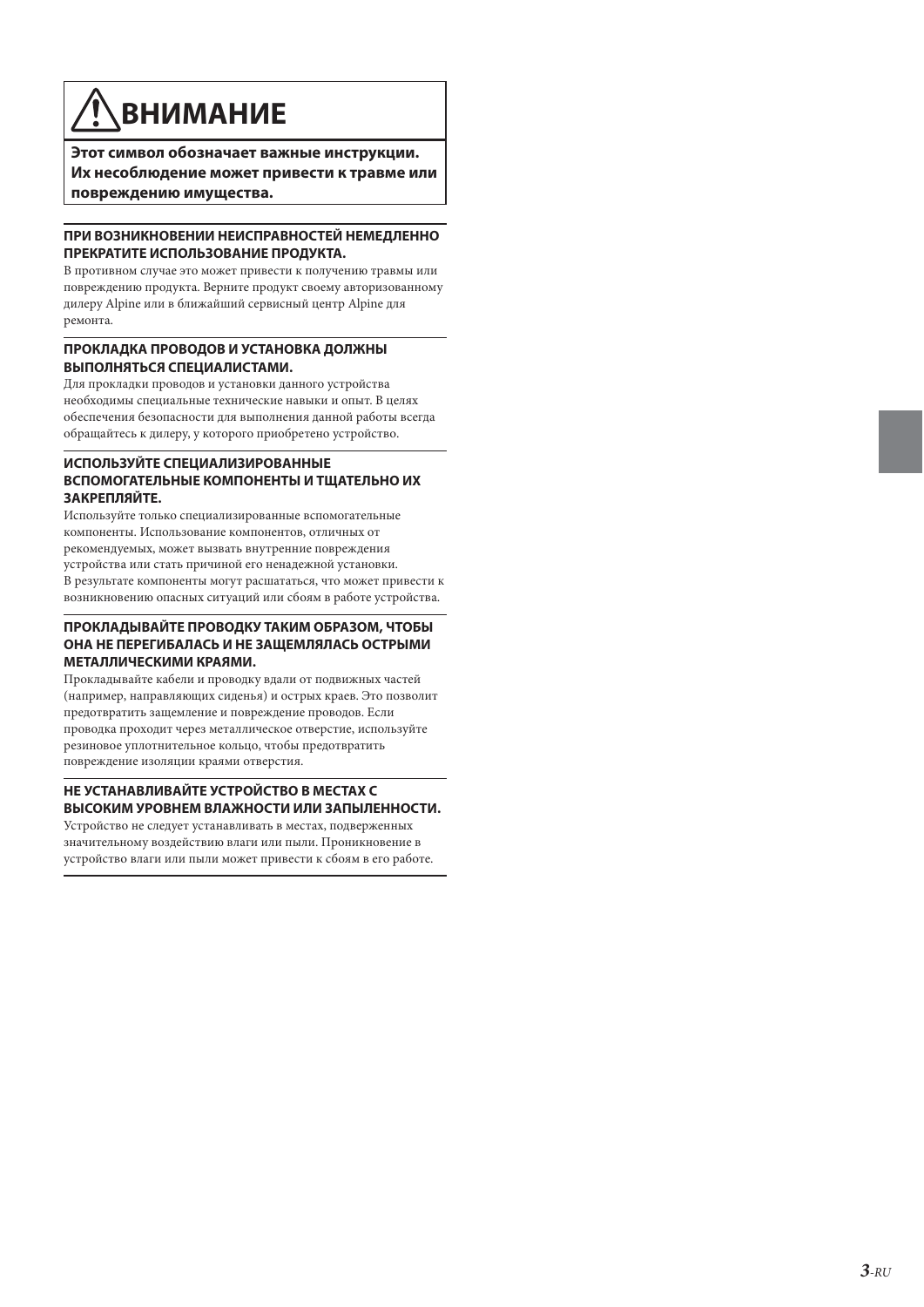### **Приступая к работе**

#### **Расположение элементов управления**

Вид экрана, приведенного в Кратком справочном руководстве, может отличаться от фактического вида вашего устройства.



### **Датчик освещенности**

Следит за уровнем освещенности в салоне автомобиля.

 $\overline{2}$  Кнопка – / <del>+</del> (вниз/вверх)

Коснитесь для регулировки громкости.

### **Кнопка (отключение звука)**

Коснитесь для включения/выключения звука.

### **Кнопка (главный экран)/(выкл. питания)**

Используется для перехода на главный экран. Для выключения питания устройства коснитесь и удерживайте кнопку не менее 2 секунд.

### **Кнопка**

Коснитесь этой кнопки для активации Siri или режима распознавания голосовых команд (в зависимости от подключенного смартфона).

### *<b>6* Кнопка / (телефон)

Когда телефон с поддержкой громкой связи не подключен:

При нажатии кнопки появится экран настроек Bluetooth.

Когда телефон с поддержкой громкой связи подключен:

При нажатии кнопки появится экран ввода номера телефона (клавиатура).

Для повторного набора номера последнего

входящего вызова коснитесь и удерживайте кнопку не менее 2 секунд.

Во время входящего вызова:

Начнется телефонный вызов.

Во время активного вызова:

Вызов завершится.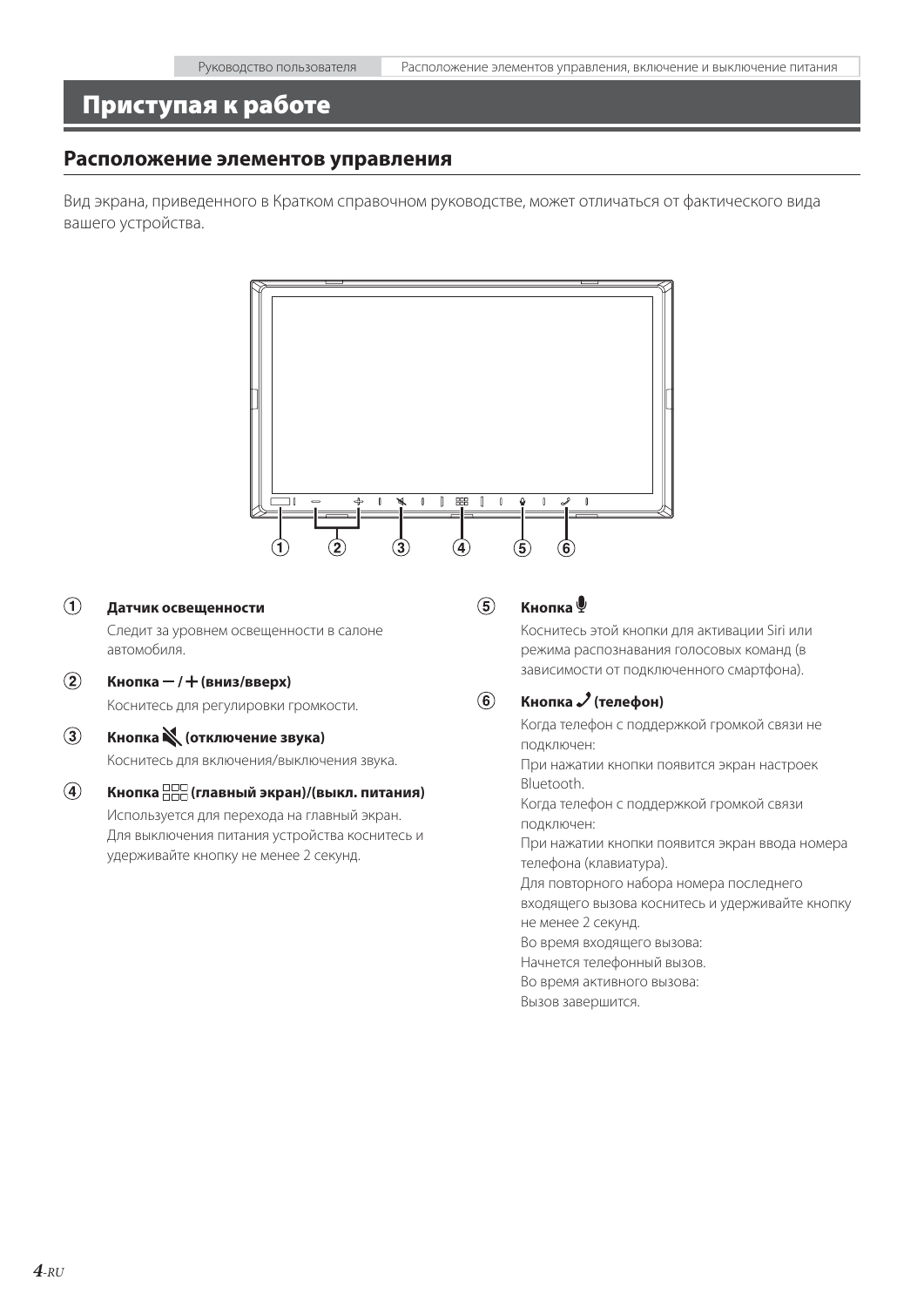### **1 Поверните ключ в замке зажигания в положение "ACC" или "ON".**

Система включится.

- **2 Для выключения питания устройства нажмите и удерживайте не менее 2 секунд кнопку (главный экран).**
- При первом использовании системы появится меню выбора языка. Выберите нужный язык, а затем коснитесь [OK].

### **О главном экране.**

Выберите виджет на главном экране, чтобы сделать необходимые настройки и выполнить функции.



Появится главный экран.

#### **Пример главного экрана**



| Radio                                           | Отображает основной экран радио.                                                                                                                                                                                                                                                                                                                                           |
|-------------------------------------------------|----------------------------------------------------------------------------------------------------------------------------------------------------------------------------------------------------------------------------------------------------------------------------------------------------------------------------------------------------------------------------|
| <b>USB</b>                                      | Можно воспроизводить музыкальные файлы (MP3/WMA/AAC/FLAC/WAV),<br>видеофайлы (MP4/AVI/WMV/MOV), а также просматривать фотографии<br>(JPG/PNG/BMP), хранящиеся на флэш-накопителе USB.<br>Если флэш-накопитель USB не подключен, этот виджет недоступен.                                                                                                                    |
| iPod                                            | Отображает основной экран iPod.<br>Если iPod не подключен, этот виджет недоступен.<br>٠                                                                                                                                                                                                                                                                                    |
| Connectivity<br>(Apple CarPlay)/ (Android Auto) | Можно использовать функции Apple CarPlay или Android Auto.<br>• Если iPhone 5s или более поздней модели, поддерживающий Apple CarPlay,<br>либо смартфон с установленным приложением Android Auto App,<br>не подключены, этот виджет недоступен.<br>Если функции Apple CarPlay или Android Auto доступны, виджет<br>переключается в режим [Apple CarPlay] / [Android Auto]. |
| Bluetooth Audio                                 | Отображает основной экран воспроизведения аудио по Bluetooth.                                                                                                                                                                                                                                                                                                              |
| Camera                                          | Показывает изображения с камеры.                                                                                                                                                                                                                                                                                                                                           |
| Setup                                           | Отображает экран настроек.                                                                                                                                                                                                                                                                                                                                                 |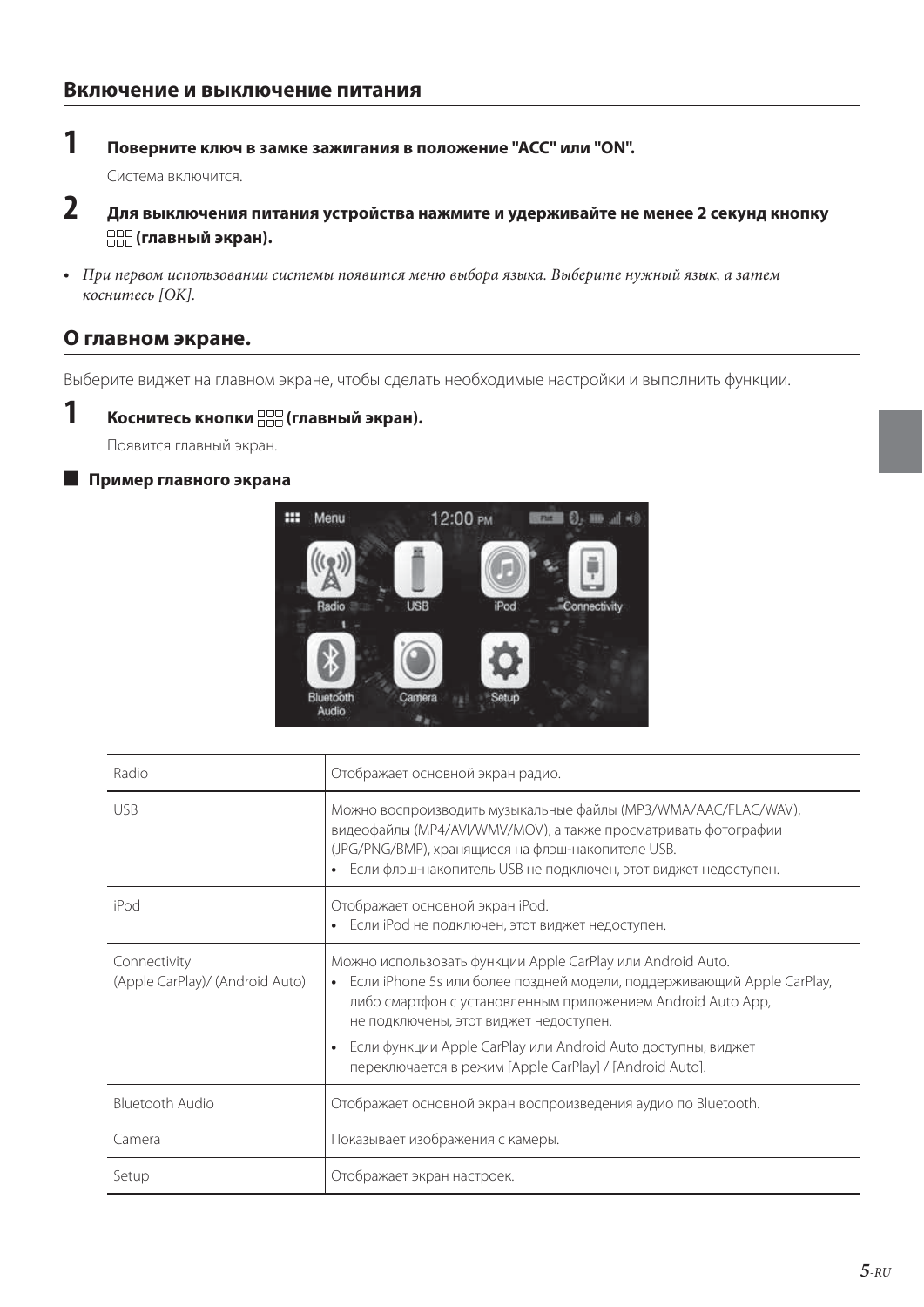### **Использование Apple CarPlay (дополнительная функция)**

Apple CarPlay — это более удобный и безопасный способ использования вашего iPhone в автомобиле. Apple CarPlay позволяет управлять функциями iPhone, которые нужны вам в поездке, с помощью данного устройства. Вы можете получать подсказки навигационной системы, совершать телефонные звонки, отправлять и получать сообщения, а также слушать музыку, не отвлекаясь при этом от дороги. Просто подключите ваш iPhone к этому устройству и отправляйтесь в путь.

### **1 Коснитесь кнопки (главный экран).**

Появится главный экран.

### **2 Коснитесь [Apple CarPlay].**

Появится экран Apple CarPlay.

**•** Информация об использовании функции Apple CarPlay приведена в соответствующем разделе руководства пользователя.

Руководство пользователя Android Auto™ (опция)

### **Android Auto™ (опция)**

Android Auto упрощает работу с приложениями на вашем телефоне во время движения. Вы можете использовать навигацию Google Maps, прослушивать списки воспроизведения или подкасты из ваших любимых приложений, отправлять сообщения с помощью функции голосового управления, а также использовать множество других возможностей.

Перед использованием этой функции необходимо загрузить приложение Android Auto App из магазина Google Play.

### **1 Коснитесь кнопки (главный экран).**

Появится главный экран.

### **2 Коснитесь [Android Auto].**

Появится экран Android Auto.

**•** Информация об использовании функции Android Auto приведена в соответствующем разделе руководства пользователя.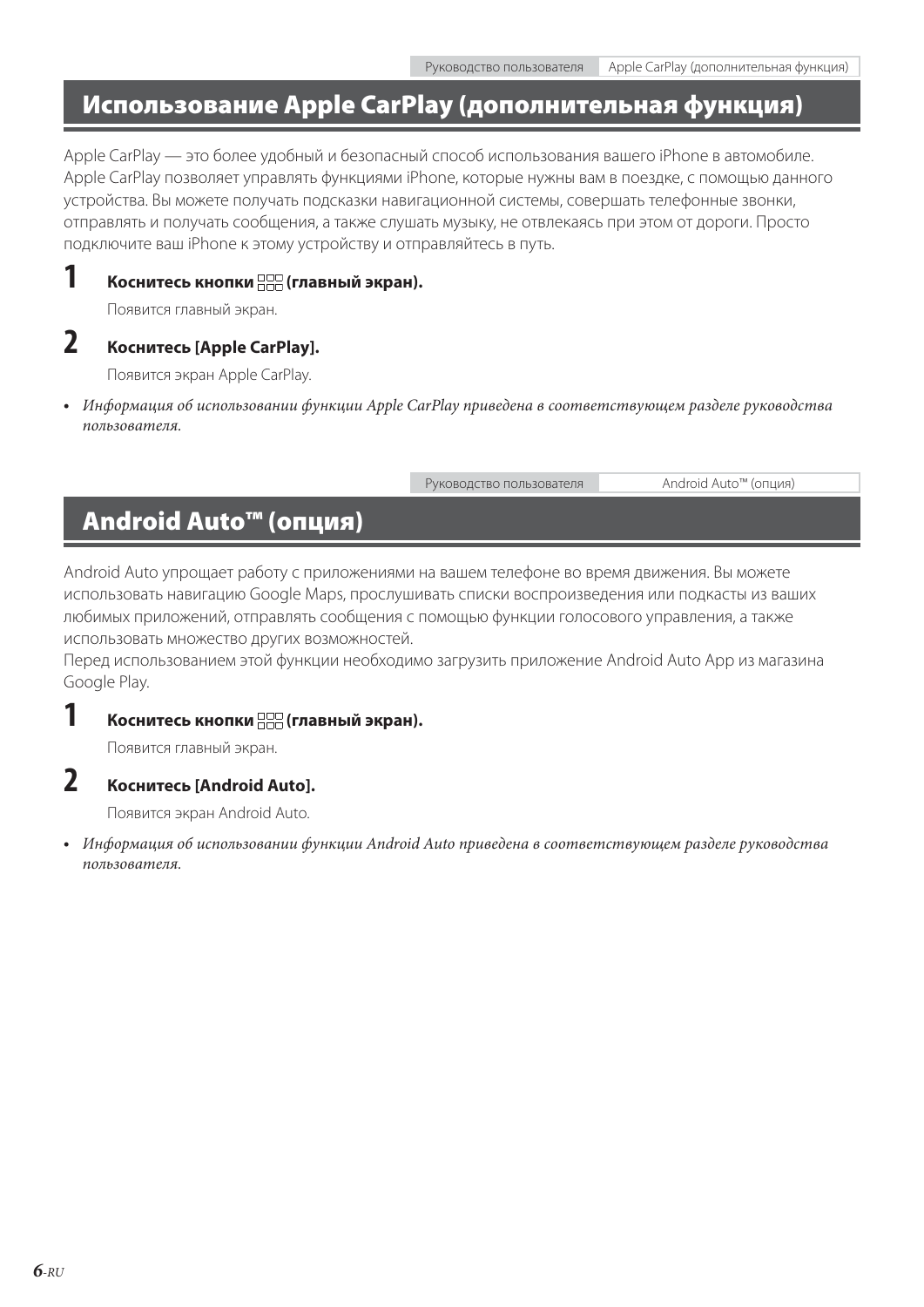### **Использование радио**



**•** Расположение некоторых кнопок, описанных в Кратком справочнике, может отличаться от фактического вида вашего устройства.

Руководство пользователя Использование флэш-накопителя USB (дополнительная функция)

### **Использование флэш-накопителя USB (дополнительная функция)**

С помощью встроенного в систему проигрывателя можно воспроизводить музыкальные файлы (MP3/WMA/ AAC/FLAC/WAV) и видеофайлы (MP4/AVI/WMV/MOV), хранящиеся на флэш-накопителе USB.

### **Пример основного экрана функции USB Audio**



**•** Расположение некоторых кнопок, описанных в Кратком справочнике, может отличаться от фактического вида вашего устройства.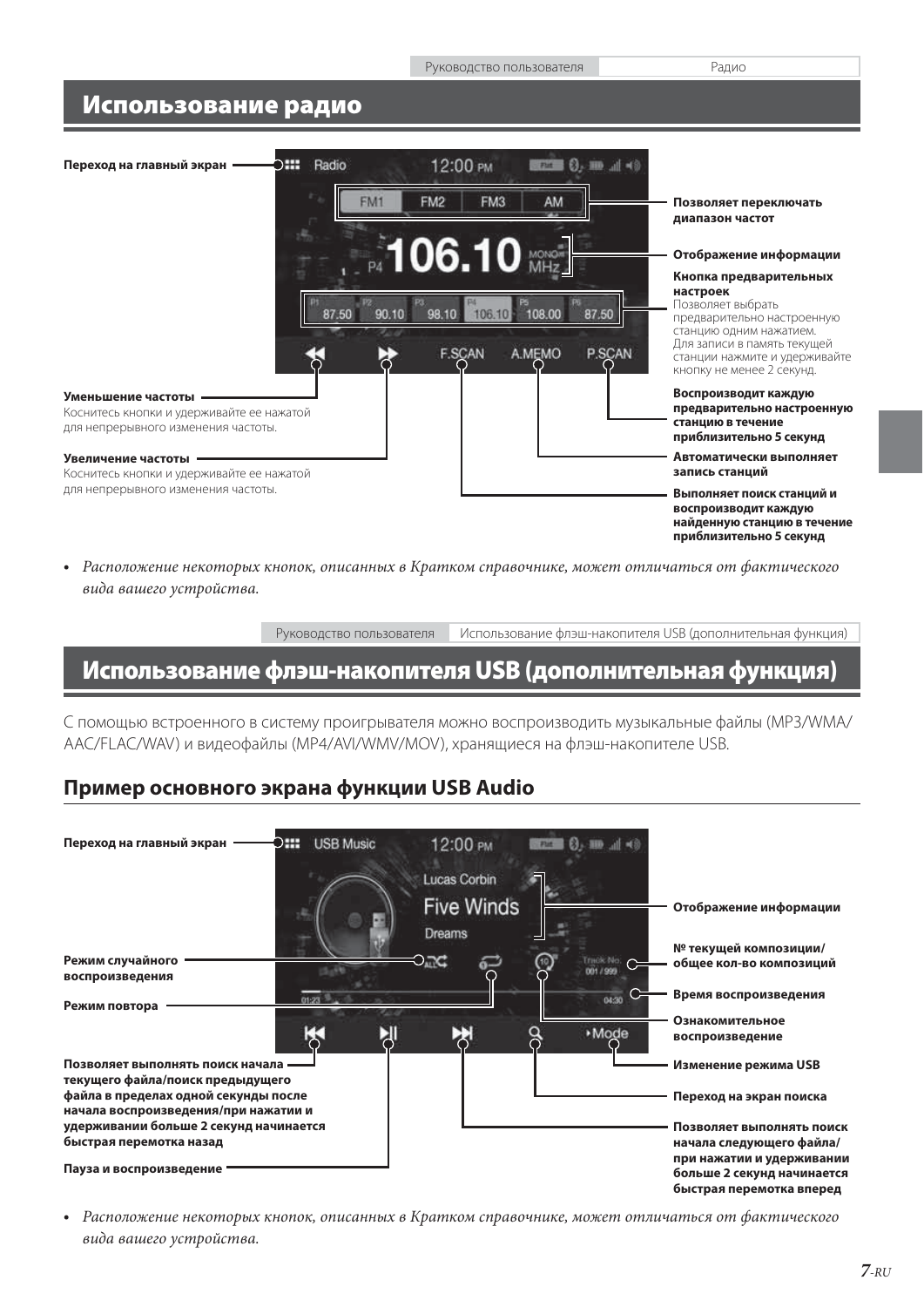### **Режим iPod на iPhone (дополнительная функция)**

В зависимости от типа iPhone может потребоваться кабель Lightning – USB (KCU-471i), который приобретается отдельно.



- Данное устройство поддерживает только iPhone (iPhone 5s или более поздней модели). Только для воспроизведения музыкальных записей. Перед подключением iPhone следует установить для параметра «Apple CarPlay» значение «Off».
- Расположение некоторых кнопок, описанных в Кратком справочнике, может отличаться от фактического вида вашего устройства.

### **Поиск музыкального файла**

Пример: поиск по имени исполнителя

- **1 Коснитесь кнопки [ (поиск)] во время воспроизведения.**
- **2 Коснитесь кнопки [Artists].**

| <b>III</b> iPod Library | 12:00 PM | $74.72$ E |  |
|-------------------------|----------|-----------|--|
| Categories<br>局         |          |           |  |
| <b>Radio</b>            |          |           |  |
| Playtists               |          |           |  |
| Artists                 |          |           |  |
| <b>Albums</b>           |          |           |  |

### **3 Коснитесь нужного исполнителя.**

| <b>222</b> iPod Library | 12:00 PM | $m = 0$ , $m \neq$ |  |
|-------------------------|----------|--------------------|--|
| <b>M</b> Artists<br>г.  |          |                    |  |
| Artist 01               |          |                    |  |
| Artist 02               |          |                    |  |
| Artist 03               |          |                    |  |
| Artist 04               |          |                    |  |

### **4 Коснитесь нужного альбома.**

### **5 Коснитесь нужной композиции.**

Начнется воспроизведение выбранной композиции.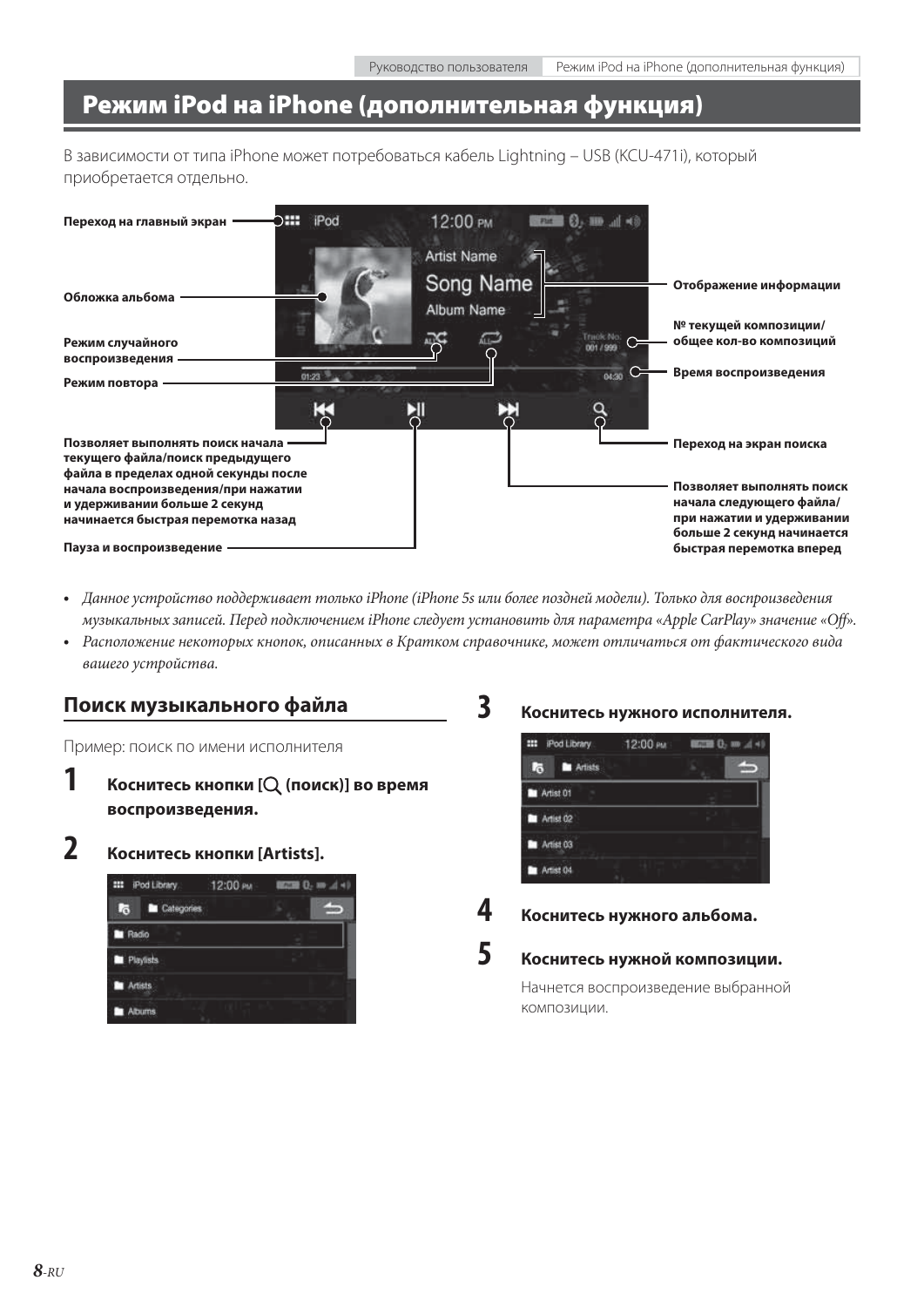### **Управление телефоном с помощью громкой связи**

К устройству можно подключить до двух телефонов с поддержкой громкой связи.

### **Как подключить устройство с поддержкой Bluetooth (сопряжение)**



### **1 Коснитесь [Setup] на главном экране.**

### **2 Коснитесь [Bluetooth].**



**3 Коснитесь [Search], чтобы выполнить поиск нового устройства.**



**4 Коснитесь устройства, к которому необходимо подключиться.**



**5 Регистрация устройства завершена.**



**•** Можно зарегистрировать до 4 мобильных телефонов с поддержкой Bluetooth.

**•** Процесс регистрации Bluetooth-устройства отличается в зависимости от версии устройства и SSP (Simple Secure Pairing). Если на экране устройства появляется 4- или 6-значный код доступа, следует ввести его на Bluetoothустройстве.

Если на экране устройства появляется 6-значный код доступа, убедитесь, что он совпадает с кодом на экране Bluetooth-устройства.

### **Ответ на вызов**

**1 При поступлении входящего вызова звучит сигнал вызова и появляется экран входящего вызова.**



### **2 Коснитесь [Answer].**

Вызов начнется.



### **Прекращение вызова**

**1 Коснитесь [ ] (завершение вызова).**

Вызов завершится.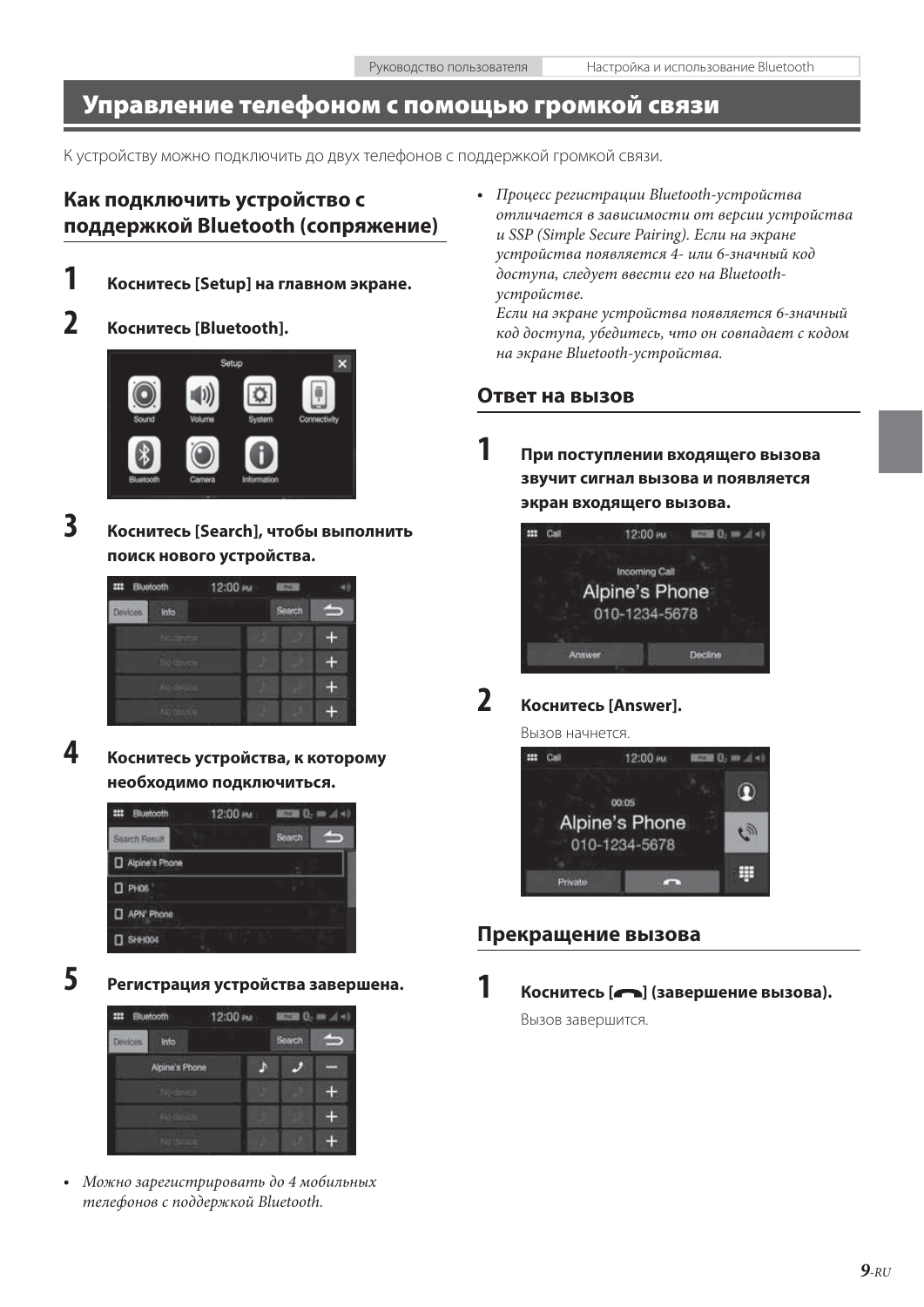### **Установка**

### **Примечание по установке**

**•** Устанавливайте устройство под углом от 0° до 30° по горизонтали. Обратите внимание, что установка под другим углом приведет к плохой работе и, возможно, к повреждению устройства.



**•** Не блокируйте радиатор устройства, иначе циркуляция воздуха может быть затруднена. При блокировке тепло будет накапливаться внутри устройства, что может привести к возгоранию.



### **Установка микрофона**

Для обеспечения безопасного использования убедитесь в следующем:

- Место установки прочное и надежное.
- Установка не мешает обзору и действиям водителя.
- Микрофон расположен в месте, где голос водителя легко принимается (около солнцезащитного козырька и т.д.).

Микрофон следует устанавливать таким образом, чтобы во время разговора водителю не приходилось менять положение тела при управлении автомобилем. В противном случае это может отвлечь водителя и снизить безопасность управления автомобилем. Тщательно учитывайте направление и расстояние во время установки микрофона. Убедитесь в том, что в установленном месте голос водителя четко принимается.



### **Установка устройства**

**1 Установите на устройство оригинальный монтажный кронштейн, используя входящие в комплект винты.**



**2 Подключите все выводы устройства в соответствии с описанием, представленным в разделе «Разъемы» (стр. 12).**

### **3 Установите устройство в автомобиль.**

- Для надежного подключения вывода заземления используйте предусмотренный для этого винт на металлической детали автомобиля (помеченный  $\bigstar$ ), либо чистую металлическую поверхность без покрытия (часть кузова автомобиля).
- Аккуратно подсоедините кабели. Во избежание повреждений кабелей не допускайте их защемления движущимися частями, например, направляющими сиденья, а также не располагайте их вплотную к острым кромкам или краям.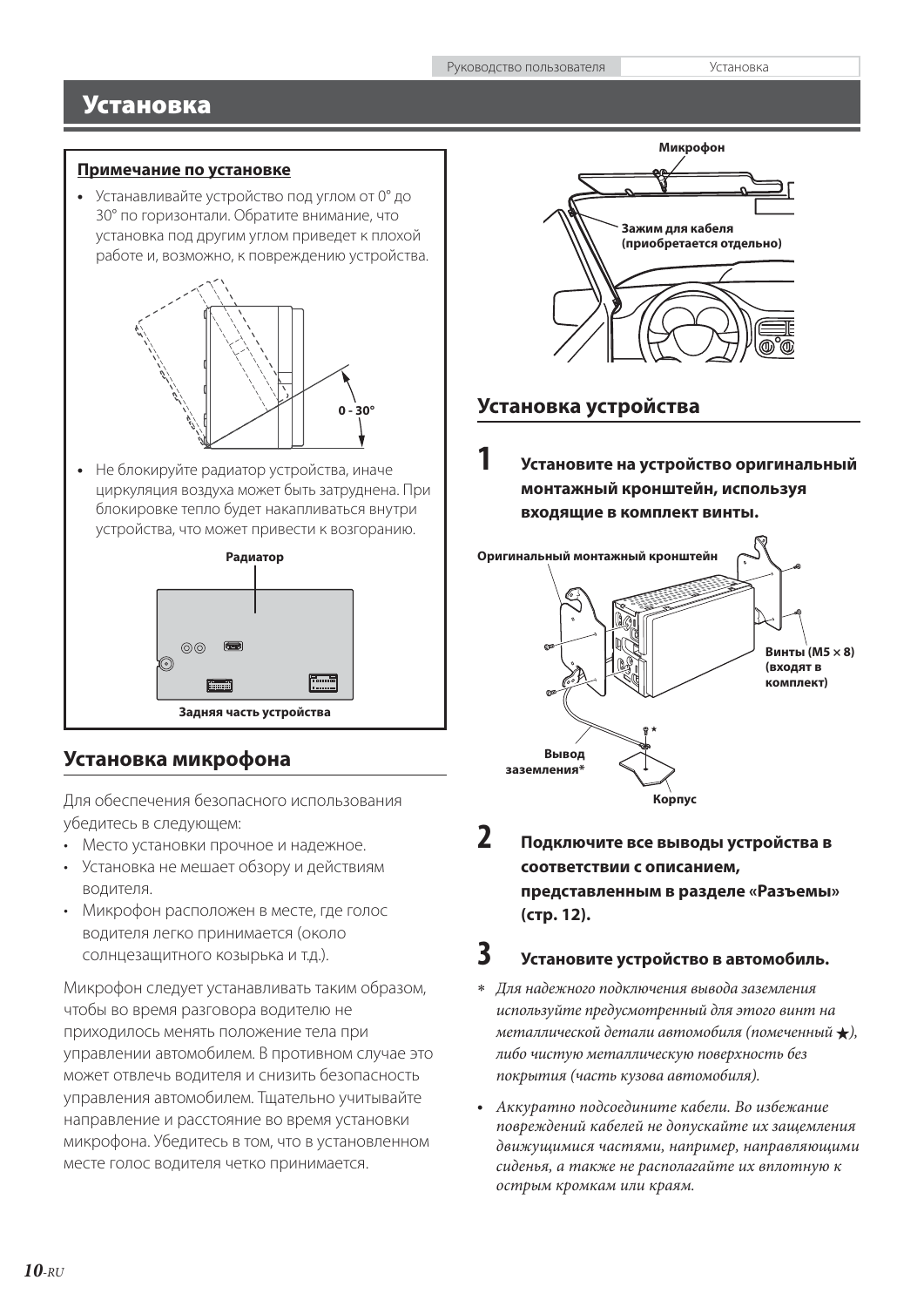### **Схема подключения однополюсного переключателя (приобретается отдельно)**

(Если источник питания ACC недоступен)



- Если в автомобиле не установлен источник питания ACC, установите приобретаемые отдельно Показанная переключатель и предохранитель.
- Показанные выше схема подключения и сила тока предохранителя применимы для индивидуального использования устройства.
- Если провод коммутируемой цепи (зажигание) подключен непосредственно к положительной (+) клемме аккумуляторной батареи автомобиля, устройство будет потреблять небольшой ток (несколько сотен миллиампер) даже при выключенном питании, и аккумулятор может разрядиться.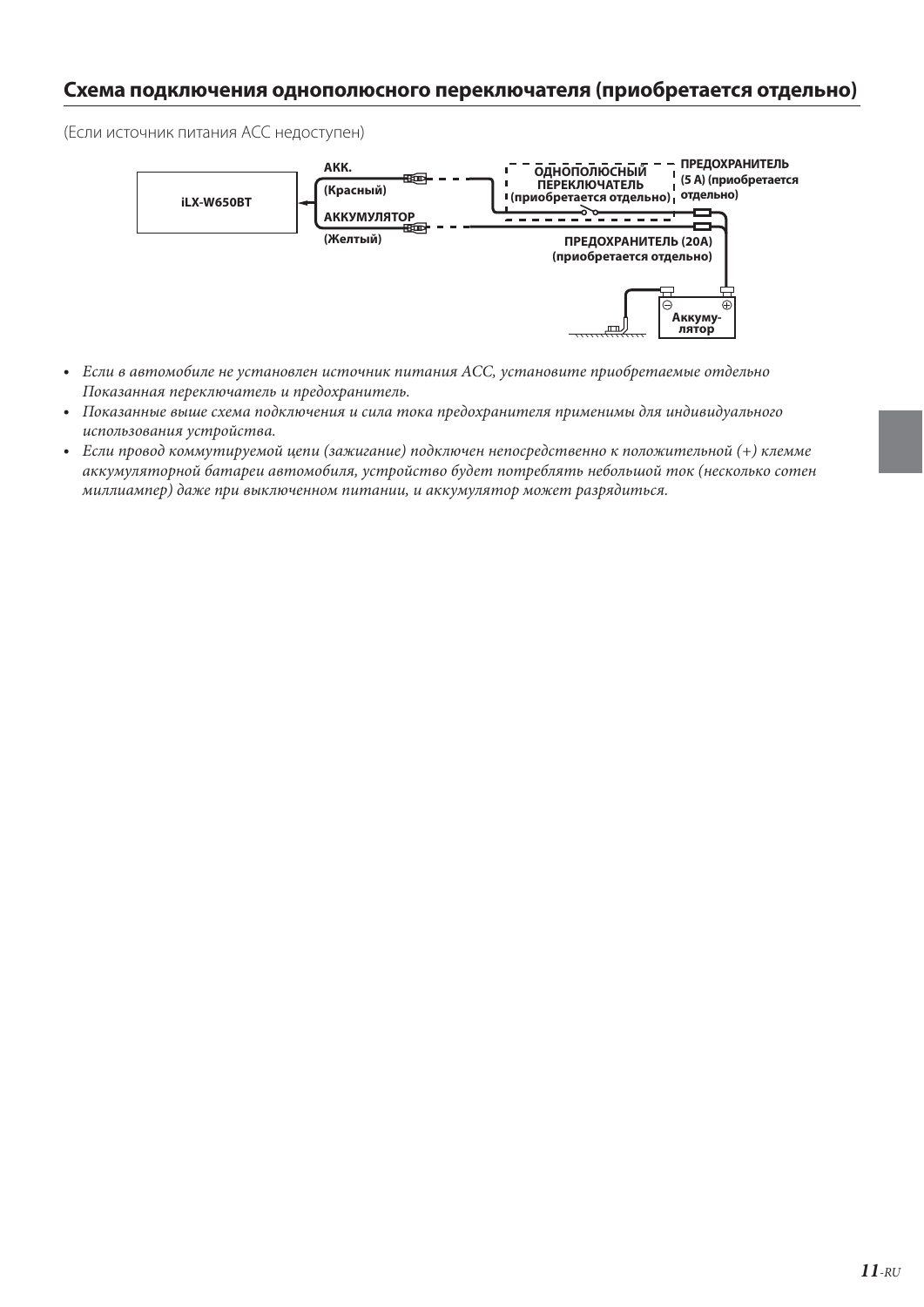Руководство пользователя Разъемы

### **Разъемы**

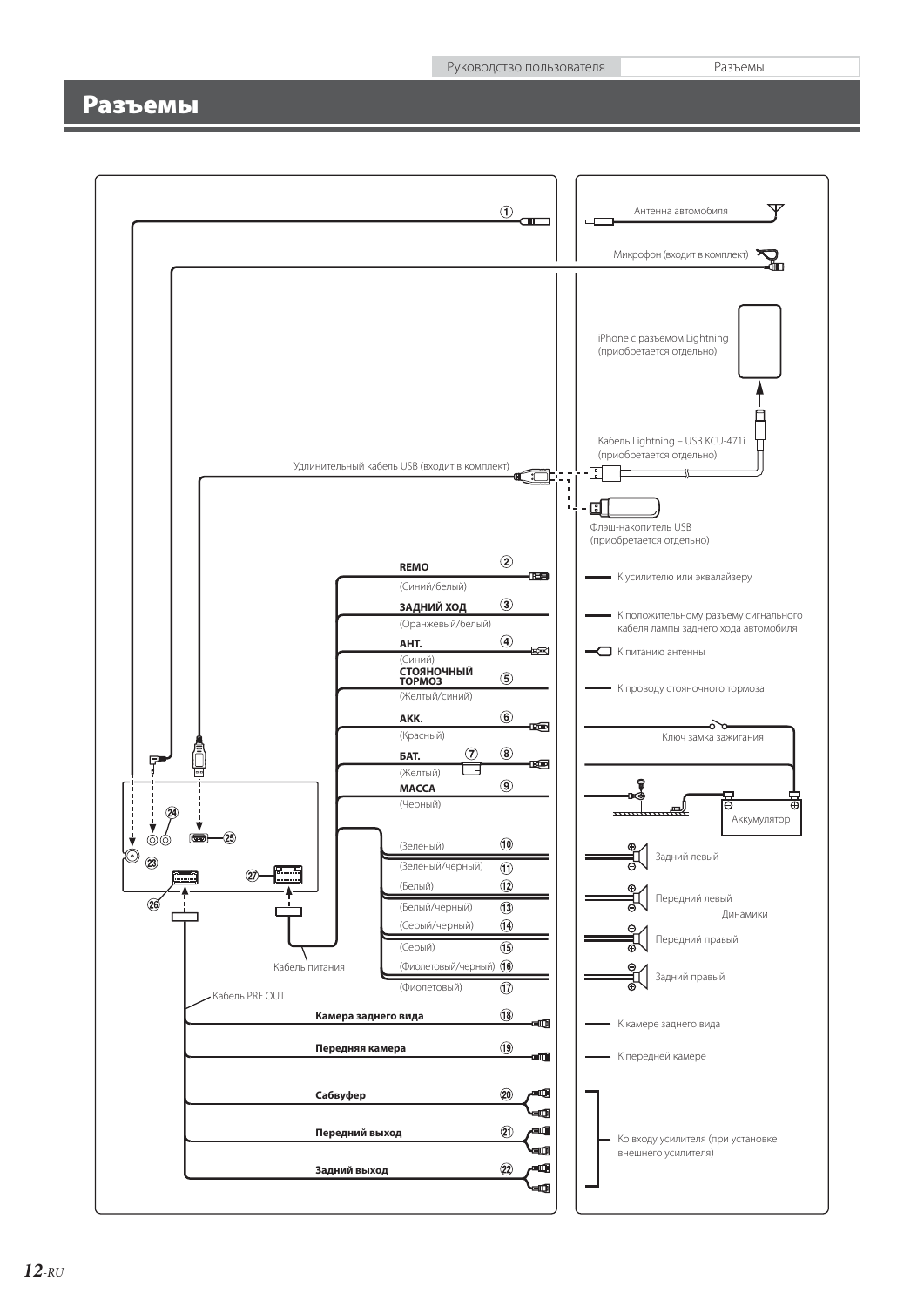### **Антенный разъем**

 **Провод дистанционного включения (белый/синий)**

> Подключите этот вывод к выводу удаленного включения усилителя или сигнального процессора.

### **Провод сигнала заднего хода (оранжевый/белый)**

- **Провод антенны с электроприводом (синий)** Подключите этот вывод к клемме +12 B питания антенны (если применимо). Этот вывод следует использовать только для управления питанием антенны. Не используйте этот вывод для включения усилителя или сигнального процессора и т.д.
- **Провод подключения к стояночному тормозу (желтый/синий)**

Подключите этот вывод к разъему питания переключателя стояночного тормоза для передачи сигналов состояния стояночного тормоза устройству.

 **Провод коммутируемой цепи (зажигание) (красный)**

> Подключите этот вывод к свободной клемме блока плавких предохранителей автомобиля или к другому свободному источнику питания, обеспечивающему питание с напряжением 12 В (+) только при включенном зажигании или в положении ключа зажигания ACC.

- **Держатель предохранителя (15 А)**
- **Вывод аккумуляторной батареи (желтый)** Подключите этот вывод к положительному (+) полюсу батареи автомобиля.

#### **Провод заземления (черный)**

Тщательно подсоедините этот вывод к массе (кузову автомобиля).

Убедитесь в том, что соединение выполнено на оголенной металлической поверхности и надежно зафиксировано с помощью прилагающегося самореза для листового металла.

- **Выходной провод заднего левого динамика (+) (зеленый)**
- **Выходной провод заднего левого динамика (–) (зеленый/черный)**
- **Выходной провод переднего левого динамика (+) (белый)**
- **Выходной провод переднего левого динамика (–) (белый/черный)**
- **Выходной провод переднего правого динамика (–) (серый/черный)**
- **Выходной провод переднего правого динамика (+) (серый)**
- **Выходной провод заднего правого динамика (–) (фиолетовый/черный)**
- **Выходной провод заднего правого динамика (+) (фиолетовый)**
- **Разъем RCA входа камеры заднего вида** Используется при подключении камеры заднего вида с выходным разъемом RCA.
- **Разъем RCA входа передней камеры** Используется при подключении передней камеры с выходным разъемом RCA.
- **Разъемы RCA сабвуфера**

### **Передние выходные разъемы RCA**

Могут использоваться в качестве передних выходных разъемов RCA. Красный — для правого, белый — для левого.

#### **Задние выходные разъемы RCA**

Могут использоваться в качестве задних выходных разъемов RCA. Красный — для правого, белый — для левого.

 **Входной разъем микрофона**

К микрофону (входит в комплект)

 **Разъем интерфейса органов управления на рулевом колесе**

> К интерфейсу дистанционного управления на рулевом колесе. Подробную информацию о возможностях подключения можно получить у ближайшего дилера компании Alpine.

 **USB-разъем**

К флэш-накопителю USB, смартфону iPhone или Android.

### **Разъем CAMERA/PRE OUT**

 **Разъем питания**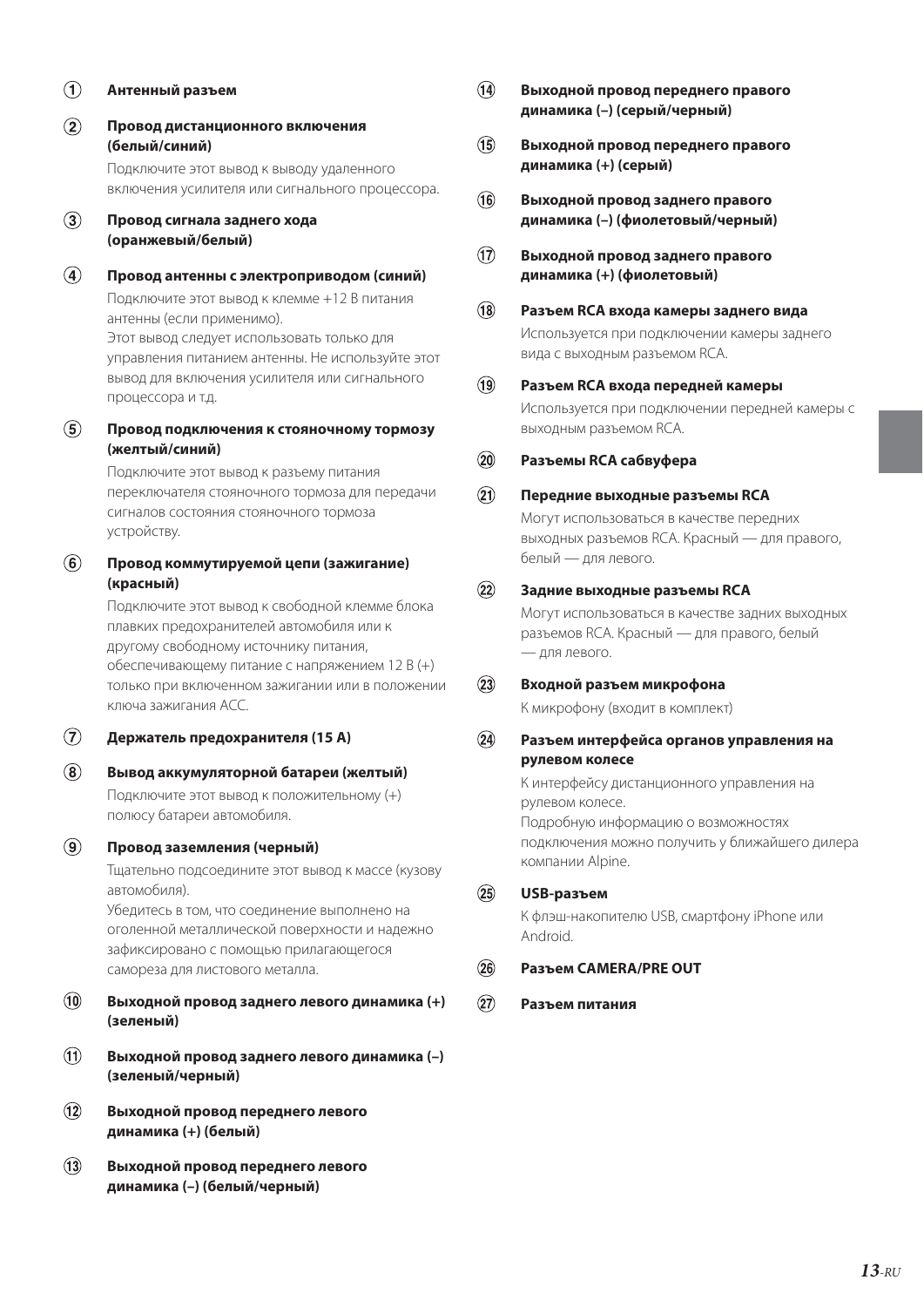### **Технические характеристики**

### **ДИСПЛЕЙ**

Размер экрана 7' Тип ЖК-дисплея Прозрачный TN LCD Тип матрицы Активная матрица TFT Количество элементов изображения 1 152 000

 $(800 \times 480 \times 3 \text{ (RGB))}$ 

Количество эффективных элементов изображения 99% или более Система подсветки Светодиодная

### **FM-ТЮНЕР**

Диапазон настройки 87,5 – 108,0 МГц Пороговая чувствительность моно 9,3 дБф (0,8 мкВ/75 Ом) Пороговая чувствительность 50 Дб 13,5 дБф (1,3 мкВ/75 Ом) Избирательность по соседнему каналу 80 дБ Отношение сигнал/шум 65 дБ Переходное затухание между стереоканалами 35 дБ Коэффициент захвата 2,0 дБ

### **AM-ТЮНЕР**

Диапазон настройки 531 – 1602 кГц Пороговая чувствительность 25,1 мкВ/28 дБф

### **USB-РАЗЪЕМ**

Максимальная

Файловая система FAT16/32 Количество каналов 2-канальный звук (стерео) Частотная характеристика\*<sup>1</sup> Суммарный коэффициент гармонических искажений 0,008% (при 1 кГц) Динамический диапазон 95 дБ (при 1 кГц) Отношение сигнал/шум 100 дБ Разнесение каналов 85 дБ (при 1 кГц)

Требования к USB USB 2.0

потребляемая мощность 1000 мA (поддержка CDP) USB (воспроизведение с устройства)/ USB (ЗУ большой емкости) 5 – 20 000 Гц (±1 дБ)

 1 Частотная характеристика может отличаться в зависимости от программного обеспечения устройства кодирования/скорости передачи (битрейта).

### **Bluetooth**

Спецификация Bluetooth Bluetooth V4.2 Выходная мощность +4 дБм (средняя)

(класс мощности 2) Профиль HFP (Hands-Free Profile) PBAP (Phone Book Access Profile) A2DP (Advanced Audio Distribution Profile) AVRCP (Audio/Video Remote Control Profile)

### **ОБЩИЕ**

Питание 14,4 В пост. тока (допускается 11–16 В) Рабочая температура от -20°C до + 60°C Выходная мощность 16 Вт RMS × 4 \*<sup>2</sup> 2 Характеристики предварительного усилителя в соответствии со стандартом CEA-2006 **•** Выходная мощность измерена при нагрузке 4 Ом и  $\leq$  1% THD+N **•** Отношение сигнал/шум: 80 дБа (при мощности 1 Вт и нагрузке 4 Ом) Масса 0,92 кг Уровень выходного аудиосигнала Предварительный выход (фронт, тыл): 4 В/10 кОм (макс.) Предварительный

выход (сабвуфер): 4 В/10 кОм (макс.)

### **РАЗМЕР КОРПУСА**

| Ширина  | 178 <sub>MM</sub> |
|---------|-------------------|
| Высота  | 100 <sub>MM</sub> |
| Глубина | 60 мм             |

- Из-за непрерывного совершенствования продукта его технические характеристики и дизайн могут изменяться без предварительного уведомления.
- Панель LCD изготовлена по сверхточной технологии. Количество эффективных пикселей превышает 99,99%. Это означает, что существует вероятность 0,01% наличия пикселей, которые всегда включены или всегда выключены.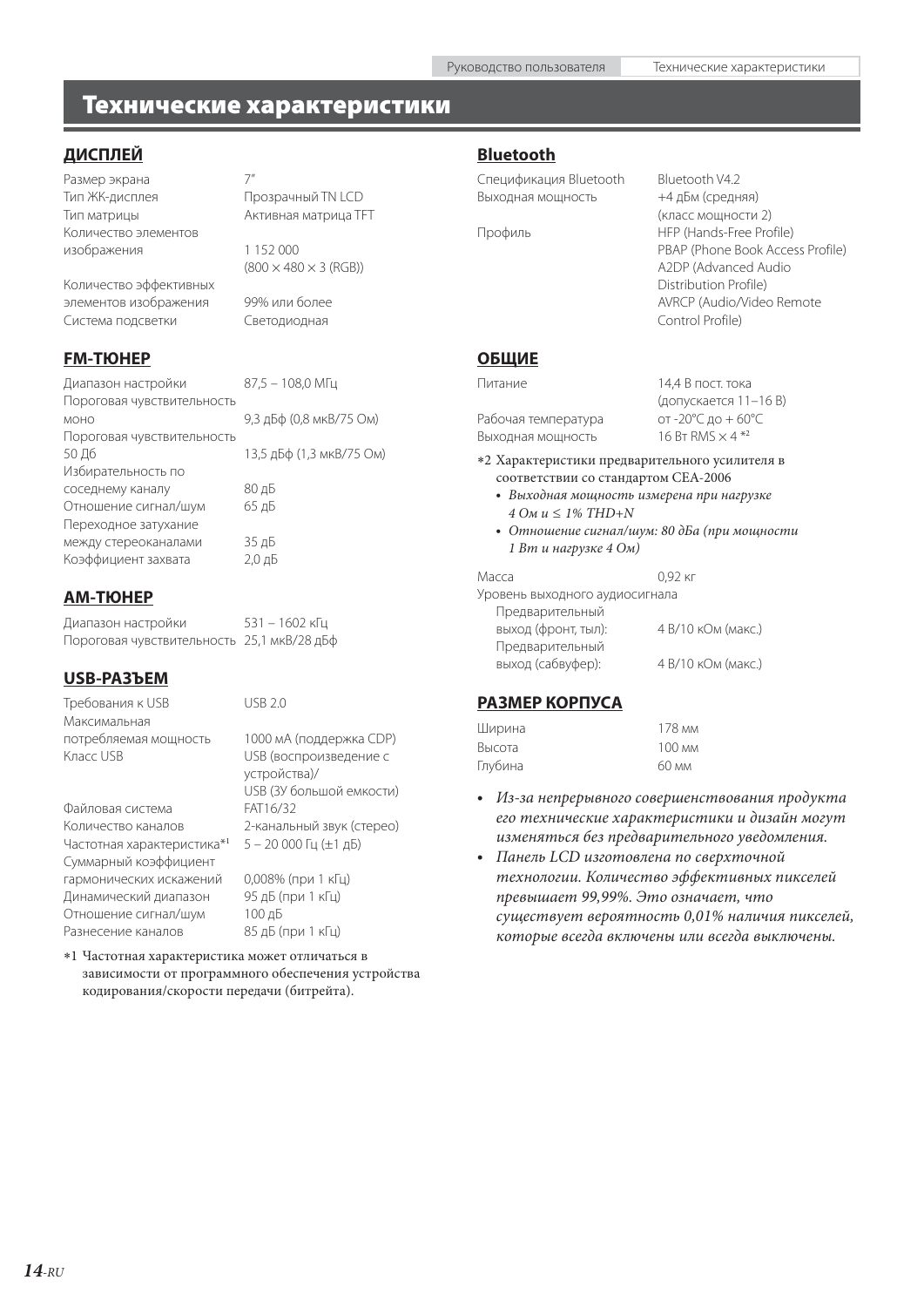- Windows Media и логотип Windows являются товарными знаками или зарегистрированными товарными знаками корпорации Майкрософт в США и/или других странах.
- Apple, iPhone, и Siri являются товарными знаками корпорации Apple Inc., зарегистрированным в США и других странах. Apple CarPlay является товарным знаком корпорации Apple Inc.
- Использование обозначений «Made for Apple» и «Works with Apple» означает, что аксессуар разработан для использования с конкретными продуктами Apple, указанными в обозначении «Made for Apple», а также для использования с технологией, указанной в обозначении «Works with Apple», а также сертифицирован разработчиком в соответствии со стандартами производительности Apple. Компания Apple не несет ответственности за работу данного устройства или его соответствие требованиям стандартов безопасности и регулятивных норм.
- Имейте в виду, что использование данного аксессуара с продуктом Apple может повлиять на работу беспроводной связи.
- Использование логотипа Apple CarPlay означает, что пользовательский интерфейс автомобиля соответствует стандартам производительности Apple. Компания Apple не несет ответственности за работу данного автомобиля или его соответствие требованиям стандартов безопасности и регулятивных норм. Имейте в виду, что использование данного продукта с iPhone может повлиять на работу беспроводной связи.
- Google, Android, Android Auto, Google Play и другие знаки являются товарными знаками Google LLC.
- Текстовая марка и логотипы Bluetooth® являются зарегистрированной торговой маркой и принадлежат компании Bluetooth SIG, Inc., и любое использование данных торговых марок компанией Alpine Electronics, Inc. осуществляется в соответствии с полученной лицензией.
- Лицензия на технологию кодирования звука MPEG Layer-3 получена от Fraunhofer IIS и Thomson. При поставке данного продукта предоставляется лицензия на частное, некоммерческое использование, однако не предоставляется лицензия и не подразумеваются какие-либо права на использование данного продукта в целях коммерческого (т.е. для получения прибыли) радиовещания в реальном времени (наземного, спутникового, кабельного и/или иного), широкого вещания или потоковой передачи данных через Интернет, интранет и/или иные сети или другие сети распространения электронного контента, такие как приложения звуковоспроизведения за плату или по требованию. Для такого использования требуется отдельная лицензия. Подробную информацию можно найти на сайте http://www.mp3licensing.com